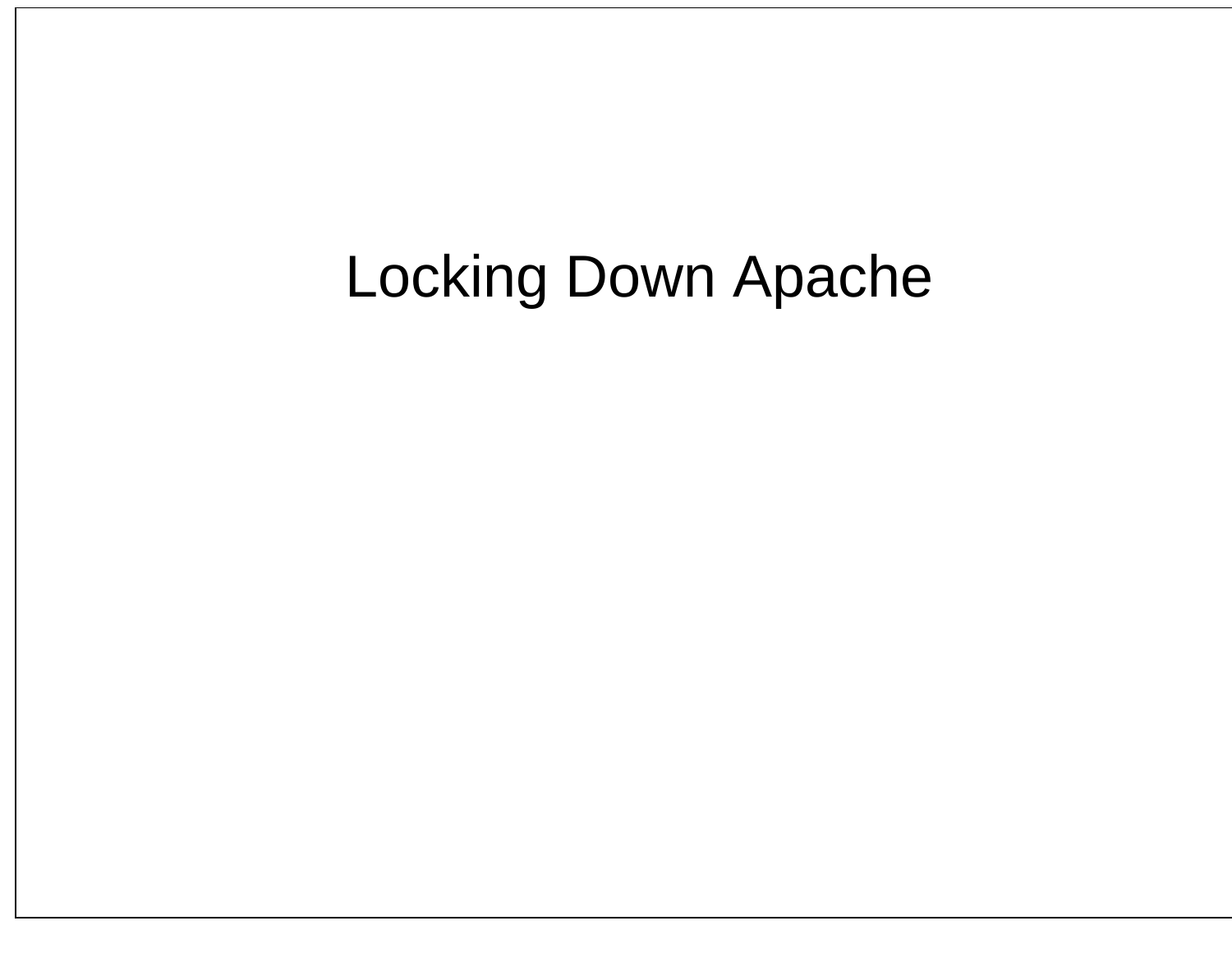#### Locking Down Apache

#### Jay Beale Senior Security Consultant, Intelguardians

jay@bastille-linux.org

(Def Con 12)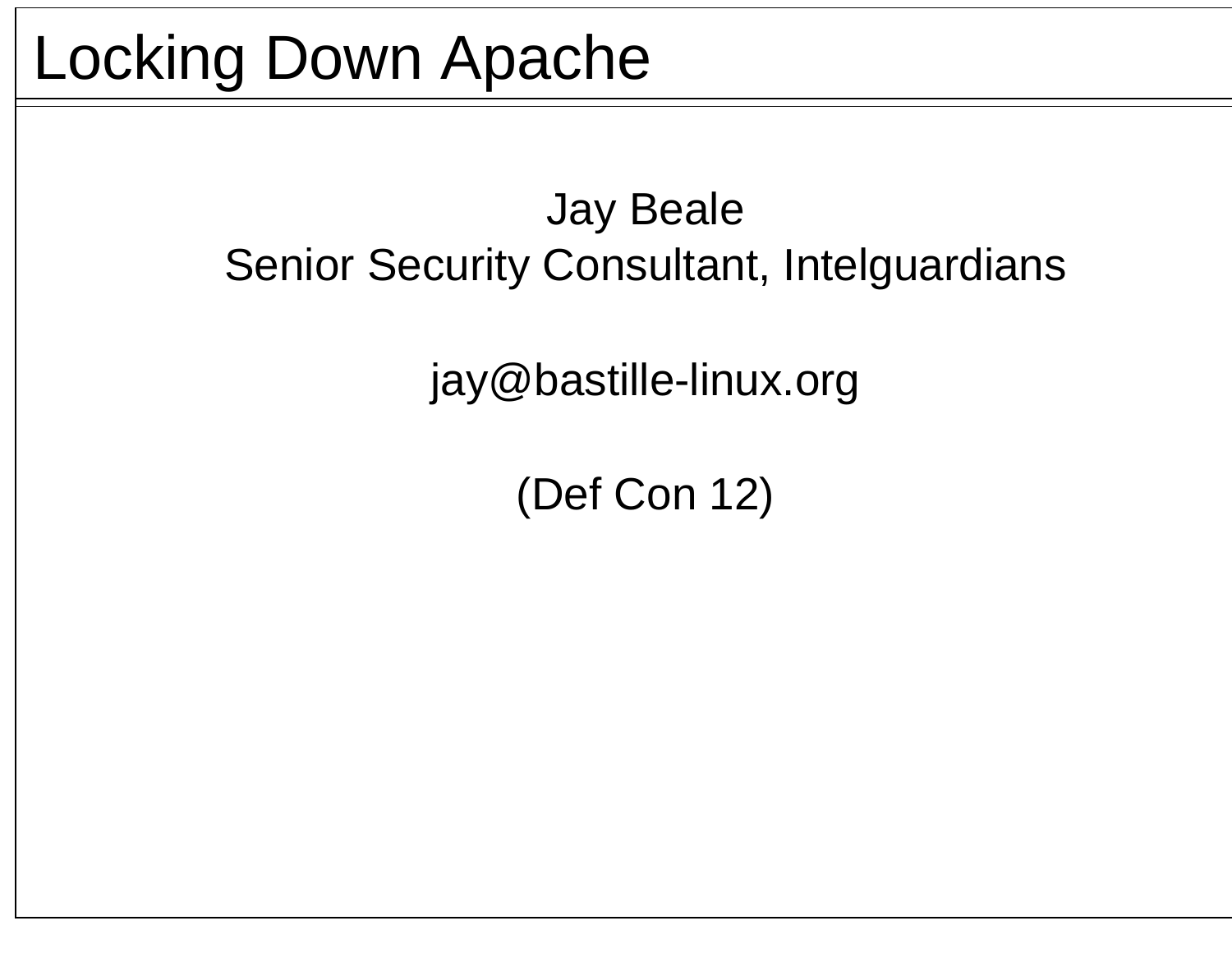#### **Contents**

- Configuration Modification
- □ Chroot-ing Apache
- □Removing Modules
- Using Security-focused Apache Modules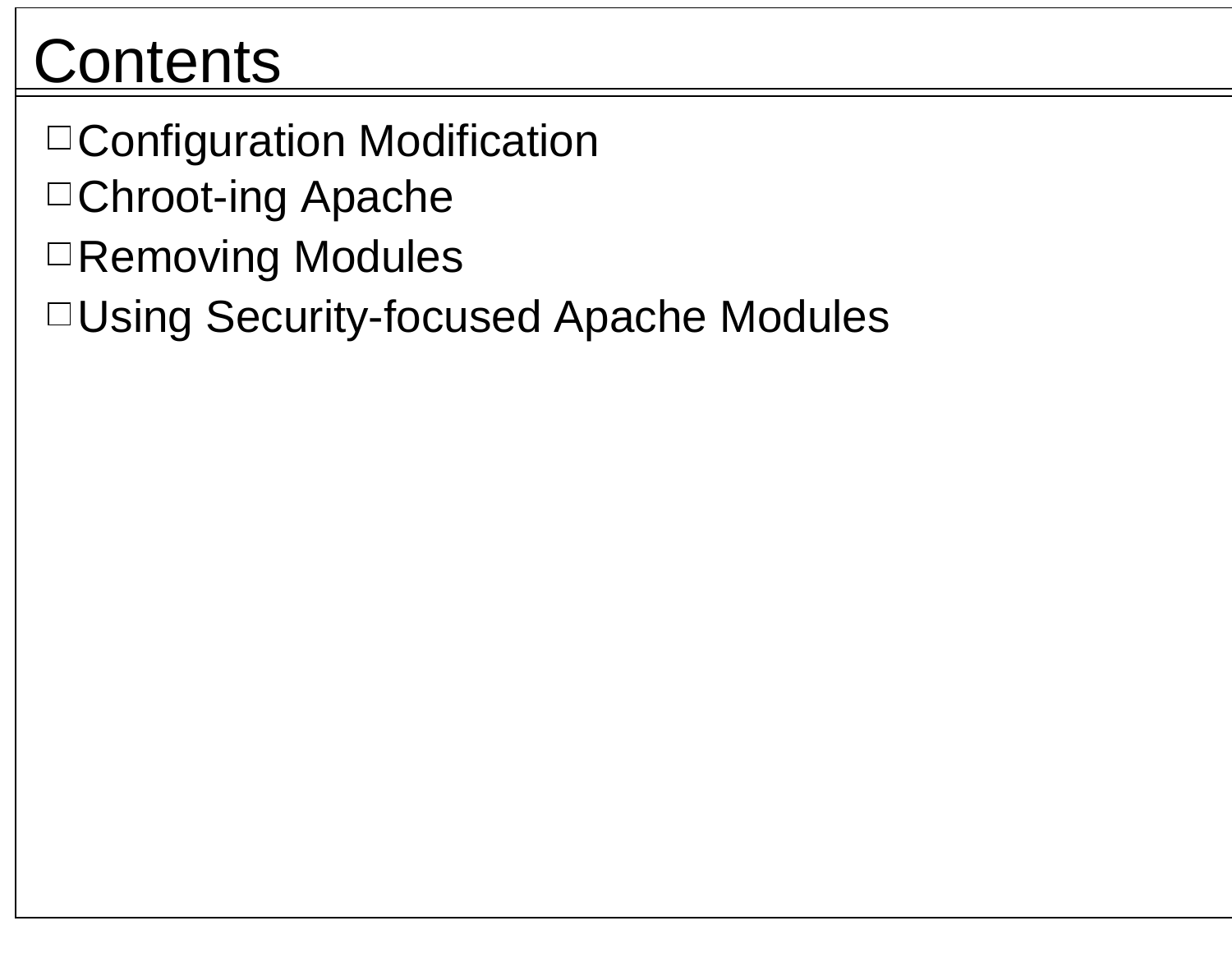#### httpd.conf

We harden recent releases of Apache entirely through the httpd.conf file.

/etc/apache/httpd.conf (Solaris) /etc/httpd/conf/httpd.conf (Linux, recent) /usr/local/apache/etc/httpd.conf (compiled w/ --prefix=/usr/local/apache)

Let's look at this file's structure.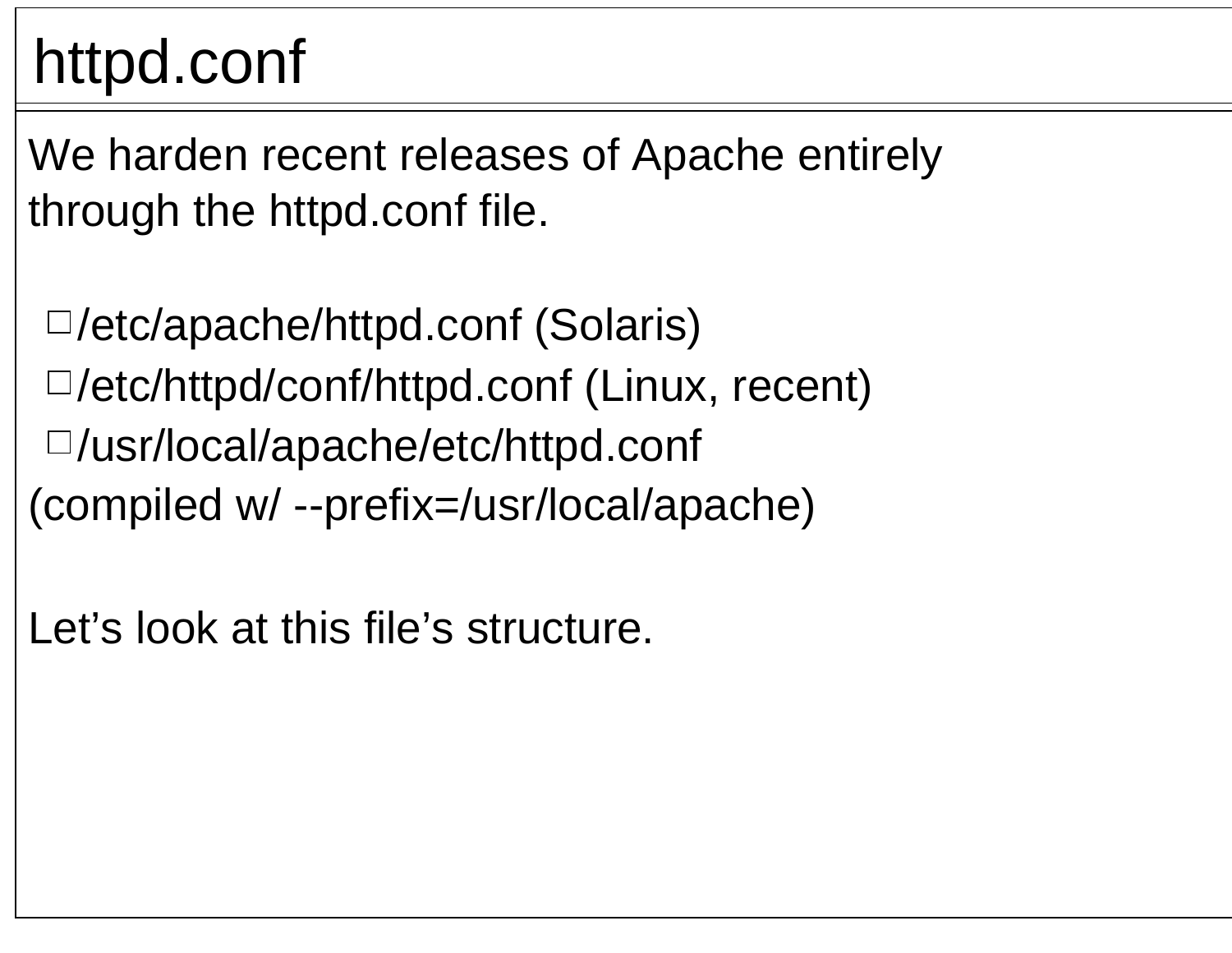#### Apache Configuration File

Apache's configuration file starts with a number of generic options and then begins to set options based on parts of the webspace in <Directory> blocks.

<Directory /> Order Allow, Deny Deny from All </Directory>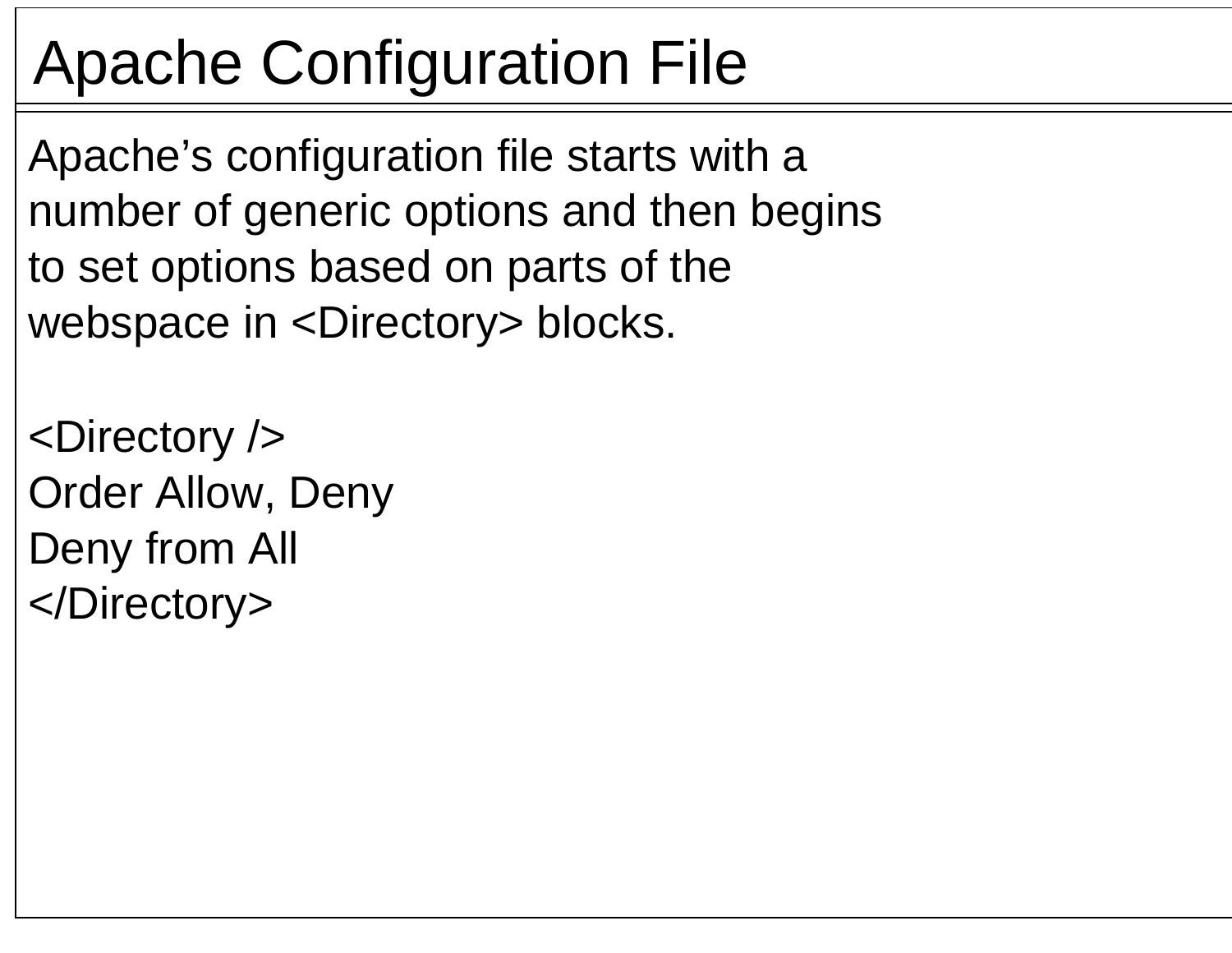#### Apache Config file

The Apache configuration file has three parts. The first part applies to the entire server as a whole, virtual servers and all.

### Section 1: Global Environment ServerRoot "/usr/local/apache"

```
#Listen 12.34.56.78:80Listen 80LoadModule access_module modules/mod_access.so
LoadModule auth_module modules/mod_auth.so
LoadModule auth anon module modules/mod auth anon.s
...
LoadModule alias_module modules/mod_alias.so
LoadModule rewrite module modules/mod rewrite.so
```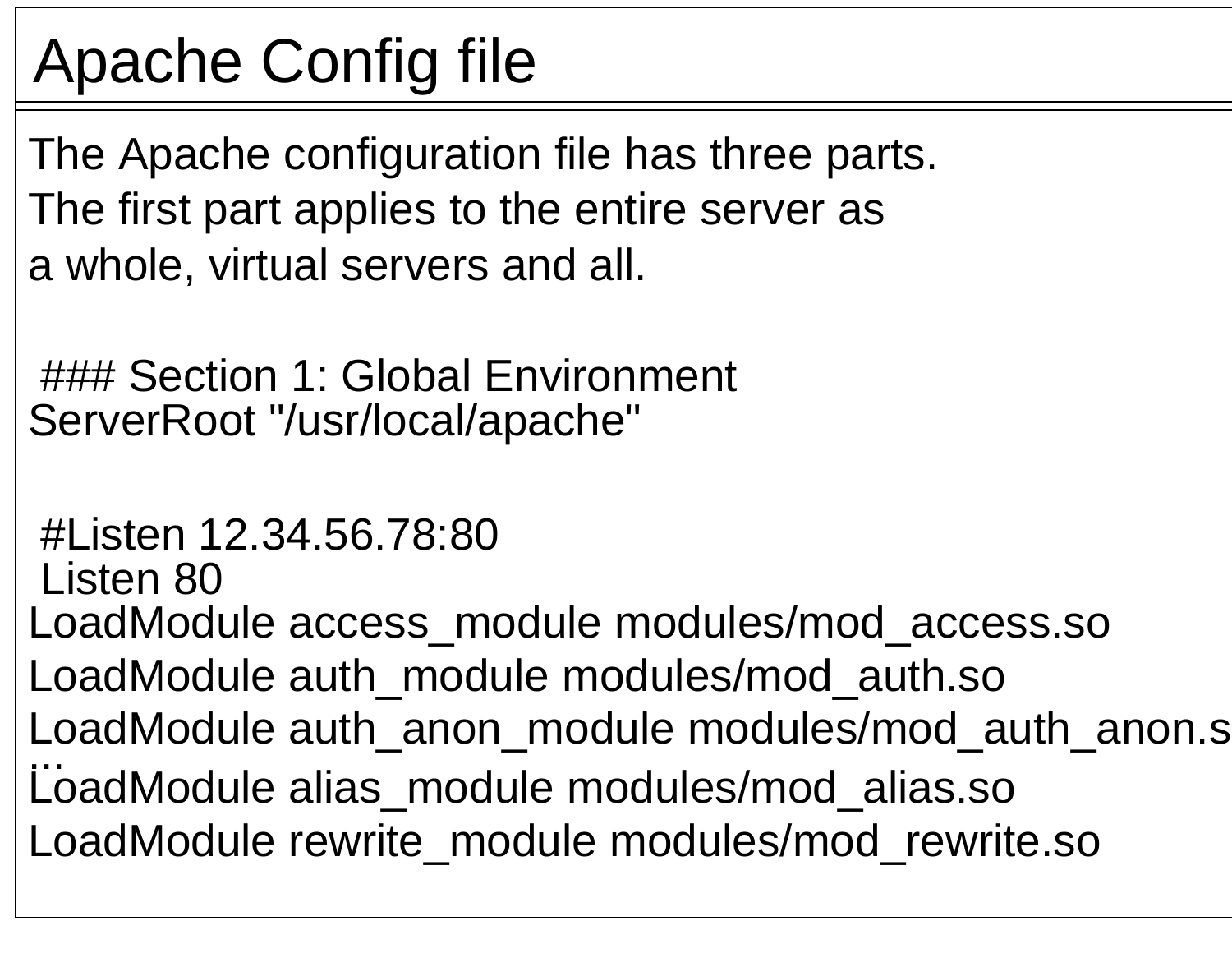#### Apache Config File Section 2 (Slide 1/3)

Section 2 applies to the main non-virtual server. It also sets defaults for the virtual servers that they can override.

### Section 2: 'Main' server configuration User nobody

Group #-1

ServerAdmin you@example.com

#ServerName www.example.com:80

DocumentRoot "/usr/local/apache/htdocs"

<Directory />

Options FollowSymLinks

AllowOverride None

</Directory>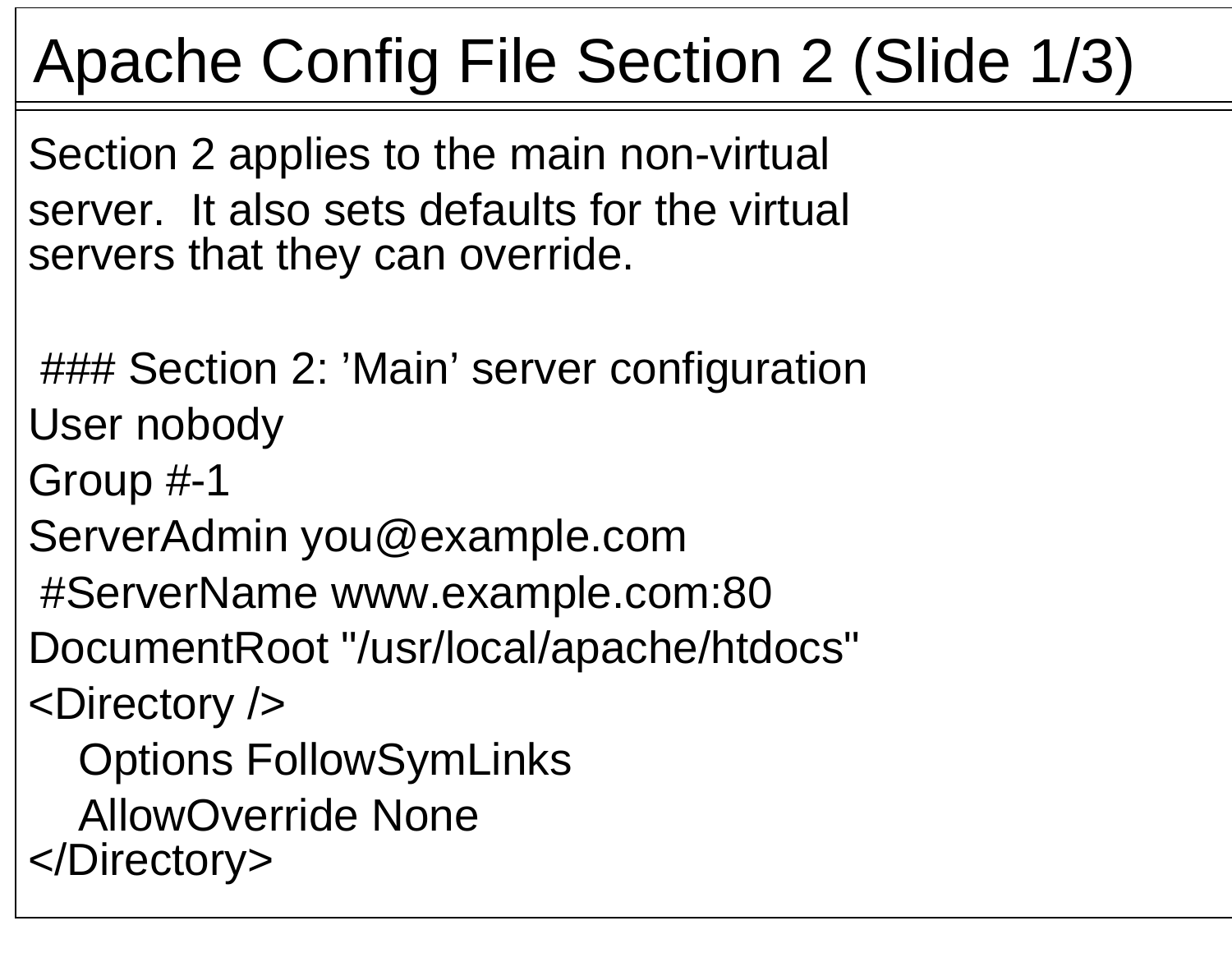### Apache Config File Section 2 (Slide 2/3)

# This should be changed to whatever you set DocumentRoot to.

<Directory "/usr/local/apache/htdocs"> Options Indexes FollowSymLinks AllowOverride NoneOrder allow,deny Allow from all </Directory>

UserDir public\_html #<Directory /home/\*/public\_html>

# AllowOverride FileInfo AuthConfig Limit Indexes

# Options MultiViews Indexes SymLinksIfOwnerMatch IncludesNoExec

#</Directory>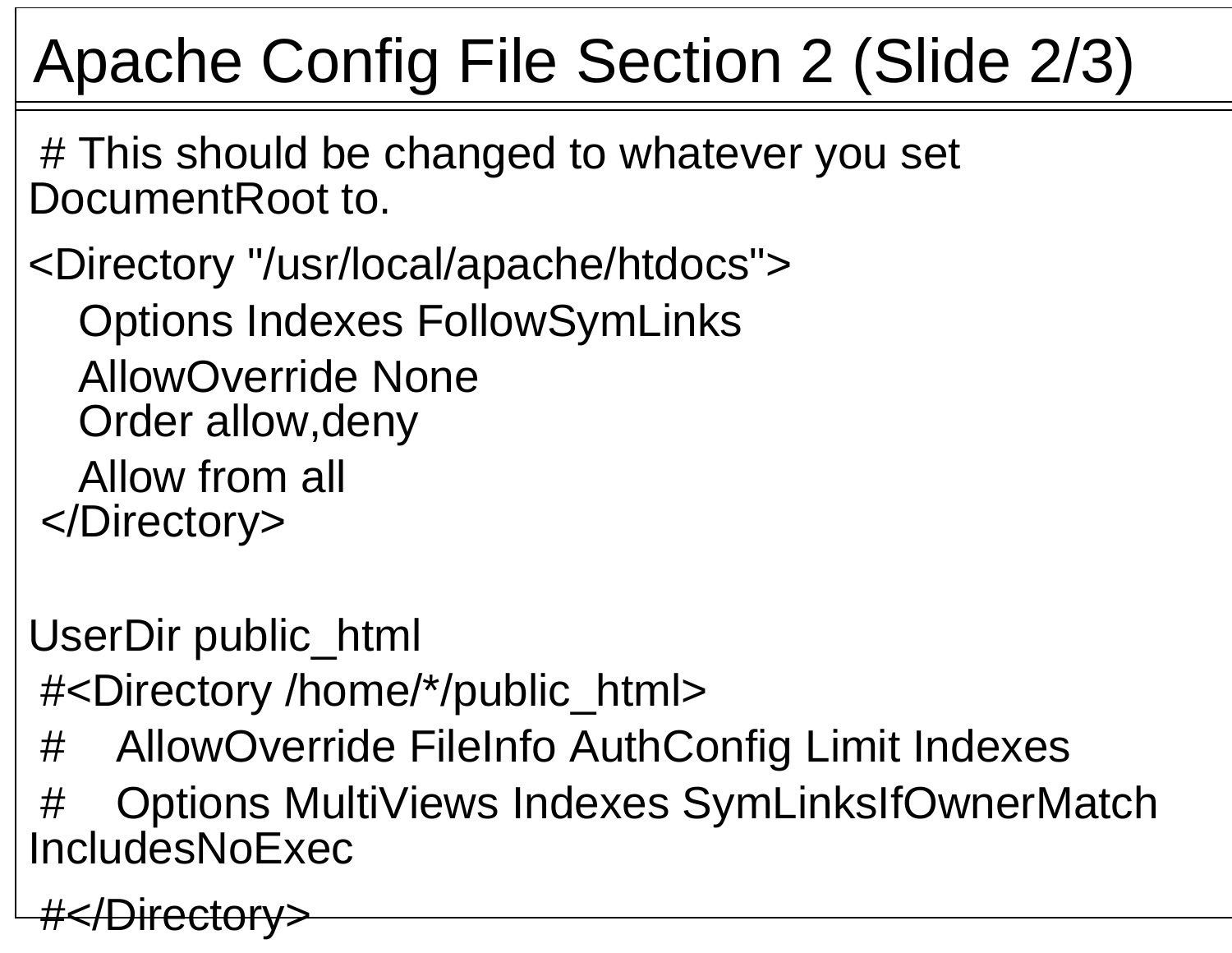#### Apache Config File Section 2 (Slide 3/3)

AccessFileName .htaccess $\langle$ Files  $\sim$  "^\.ht" $>$ Order allow,deny Deny from all </Files>ServerTokens Full ServerSignature On ScriptAlias /cgi-bin/ "/usr/local/apache/cgi-bin/" <Directory "/usr/local/apache/cgi-bin"> AllowOverride NoneOptions None Order allow,deny Allow from all </Directory> IndexOptions FancyIndexing VersionSort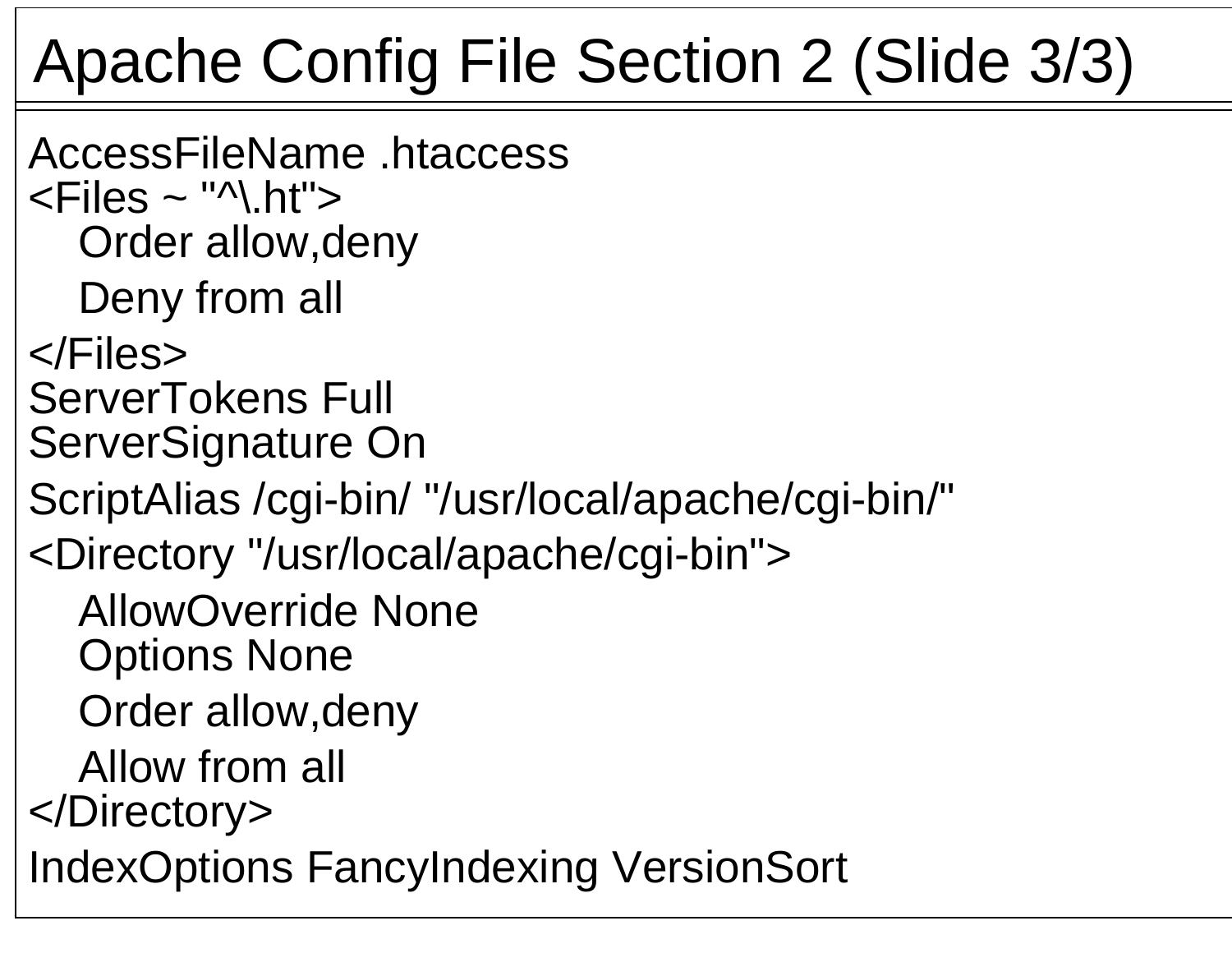# Apache Config File Section 3: Virtual Hosting

#NameVirtualHost \*:80

#<VirtualHost \*:80>

- # ServerAdmin webmaster@dummy-host.example.com
- # DocumentRoot /www/docs/dummy-host.example.com
- # ServerName dummy-host.example.com
- # ErrorLog logs/dummy-host.example.com-error\_log
- # CustomLog logs/dummy-host.example.com-access\_log common

#</VirtualHost>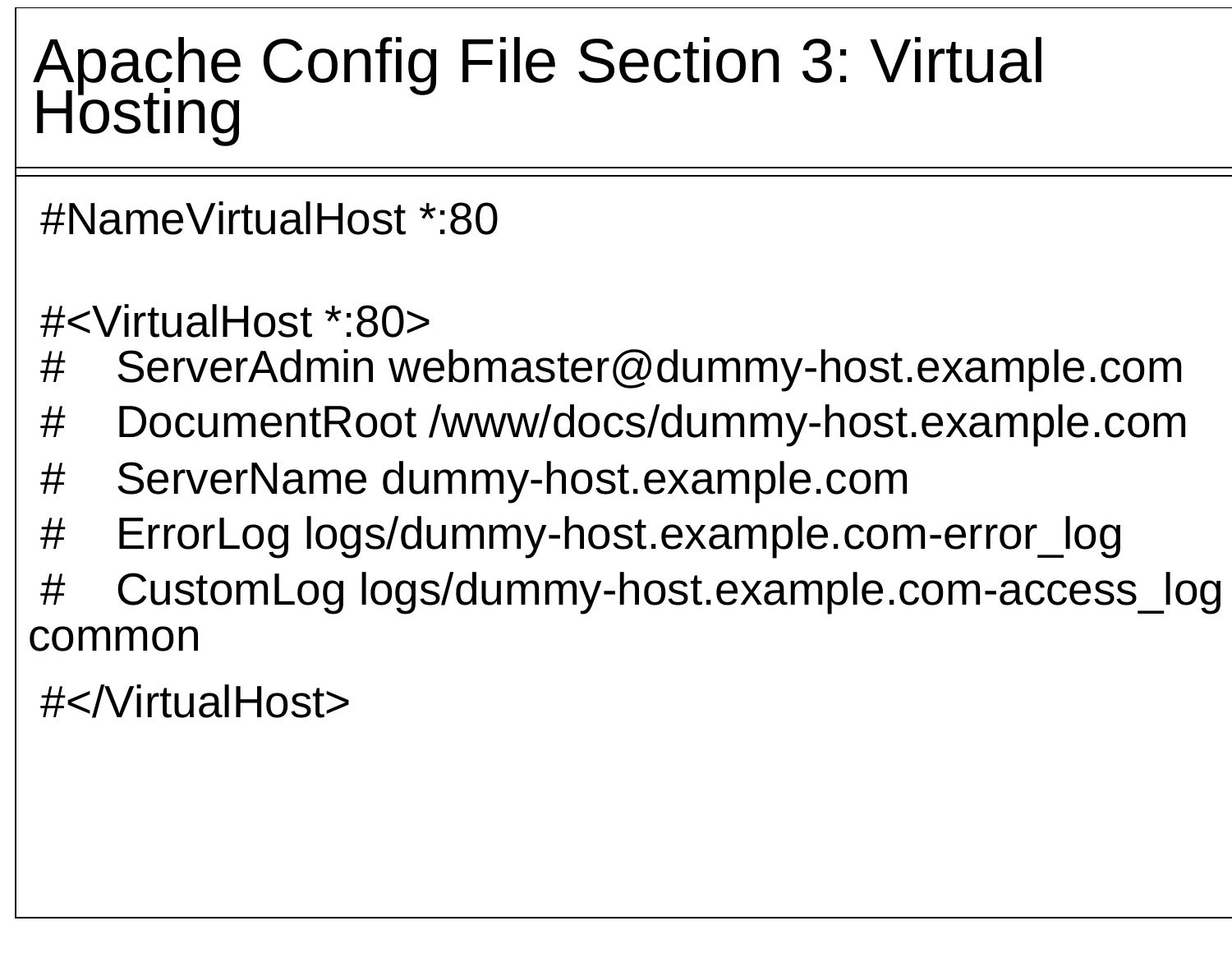#### Web Server Tightening

Do You Need a World-Accessible Web Server?

Modify httpd.conf to either make the web server listen only on the loopback inteface:

Listen 127.0.0.1:80

or modify it to move the port:

Listen 192.168.1.4:26457

This may make the server easier to firewall if you have less than granular control over what ports are allowed to what hosts.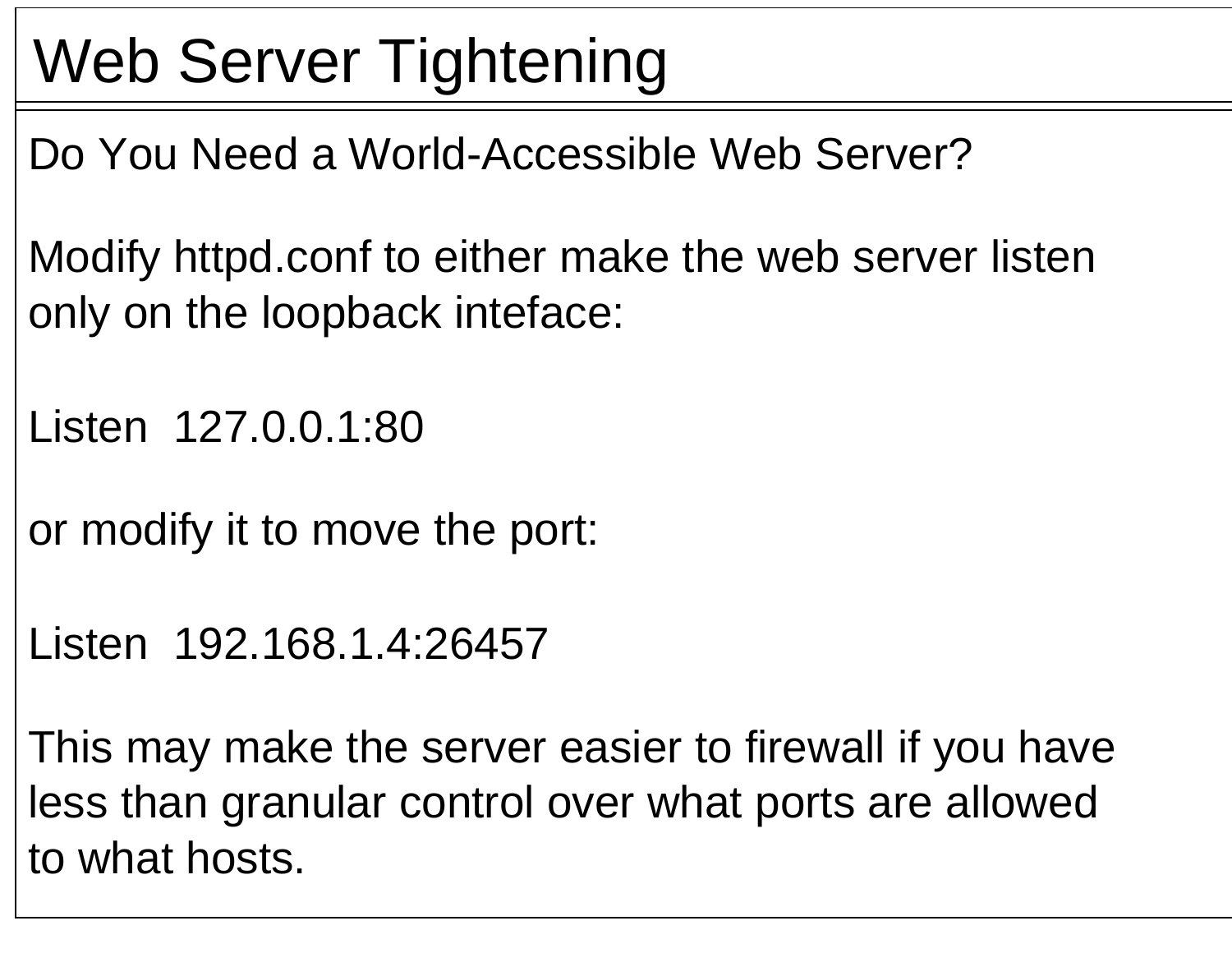#### Web Server Tightening

Of course, using Listen to change the port only doesn't necessarily cut off access to clients in that granular a fashion. For internal hosts, we've only hidden the server, not cut off access.

We can restrict the server to specific hosts:

<Directory /usr/local/apache/htdocs> order allow,deny allow from 192.168.1.0/24allow from 10.0.0.0/8deny from all </Directory>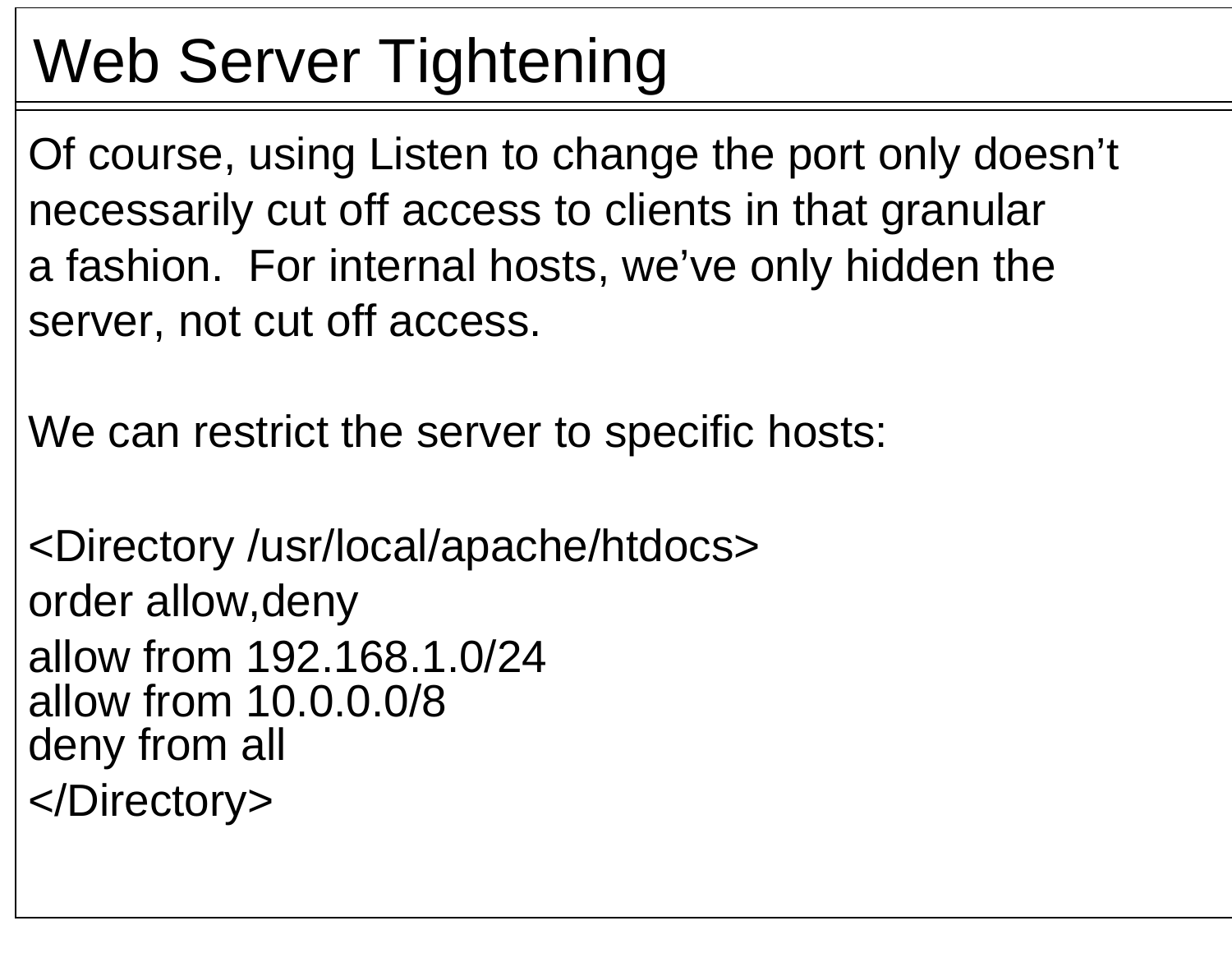#### Order / Allow and Deny

Order statements define whether theallow statements will be default deny or default allow.

The second of the two policies in the statement is the default policy.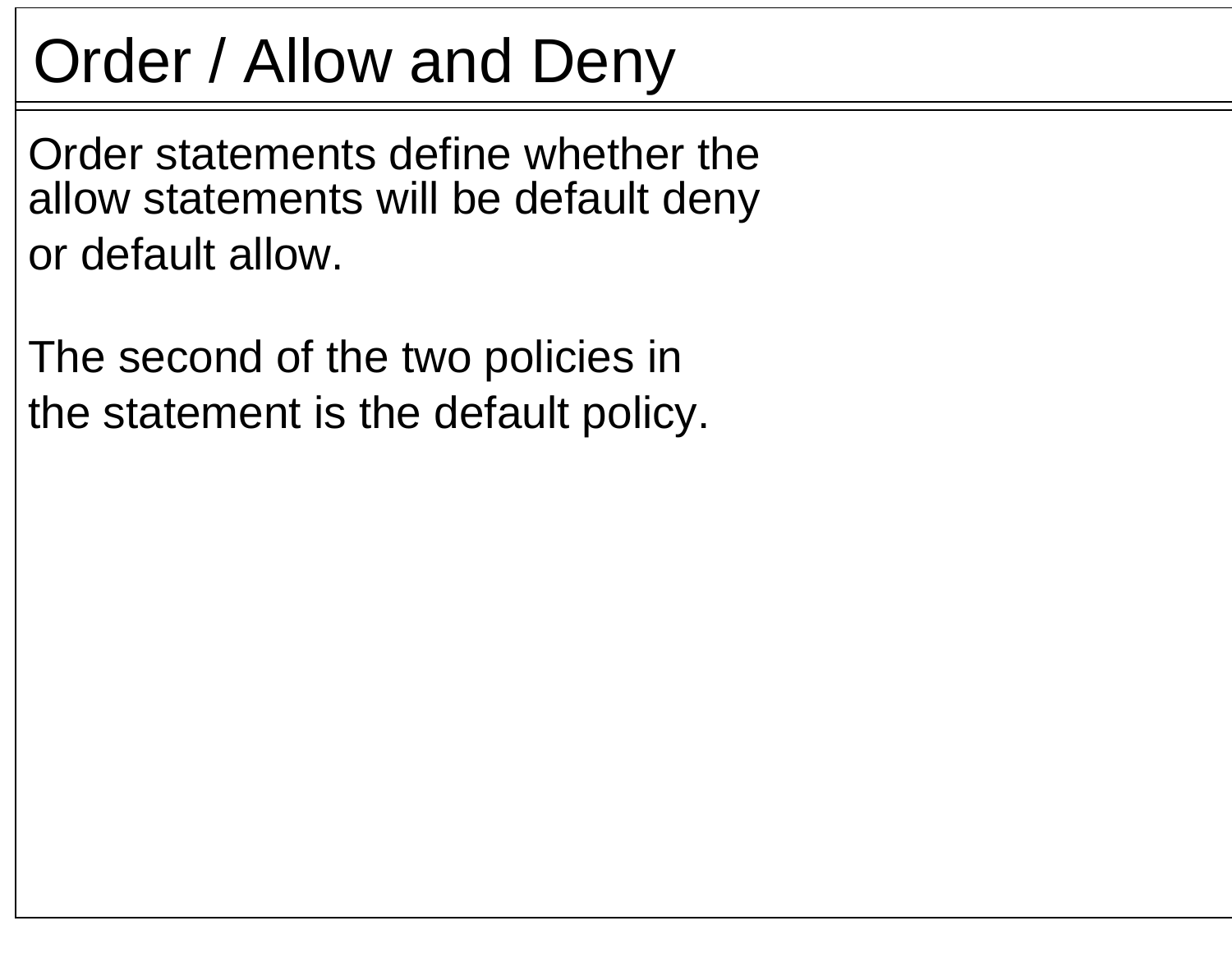#### Access Control

We can even impose greater restrictions on who can access our site.

<Directory /foo/public\_html> <Files foo-secret.html foo-extra-secret.html>AuthName "Foo for Thought" AuthType Digest AuthDigestFile /foo/.htpasswd Require valid-user </Files></Directory>

The <Files> block wasn't necessary -- if we left it out, the access control applies to the entire directory.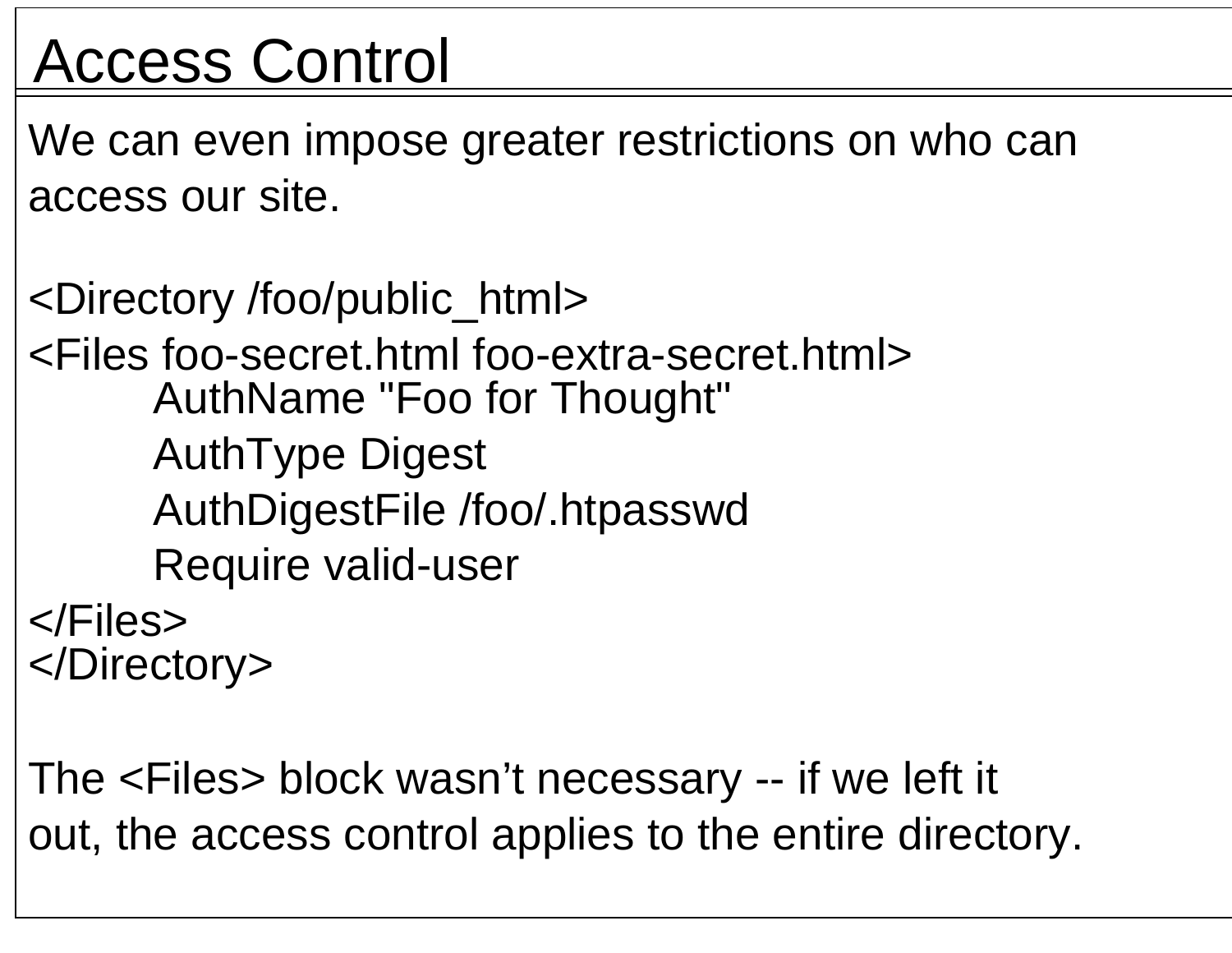#### Access Control continued

Create .htpasswd using the htpasswd command to md5 passwords.

htpasswd -c -m /foo/.htpasswd jay jaypasswd

After creating the file, all future users are added without the -c option:

htpasswd -m /foo/.htpasswd seconduser secondpass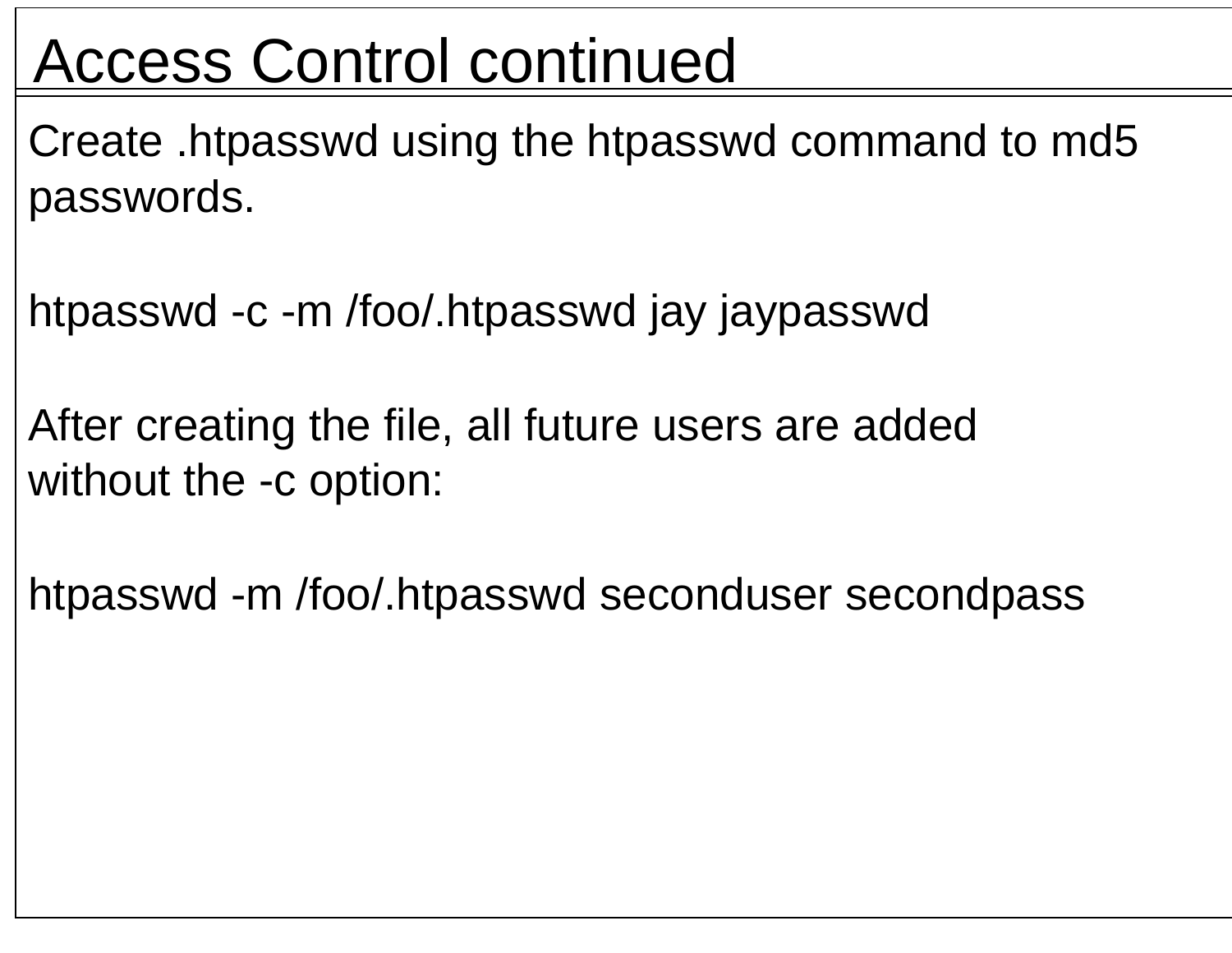#### Walking the Filesystem

Many configurations of Apache allows the webserver to serve any files readable by its user from the entire server filesystem, as soon as someone with write access to/usr/local/apache/htdocs does this:

\$ ln -s / /usr/local/apache/htdocs/my\_link

A remote attacker can now see any file that the web server user can see. Not good.

Spammers think: http://localhost/etc/passwd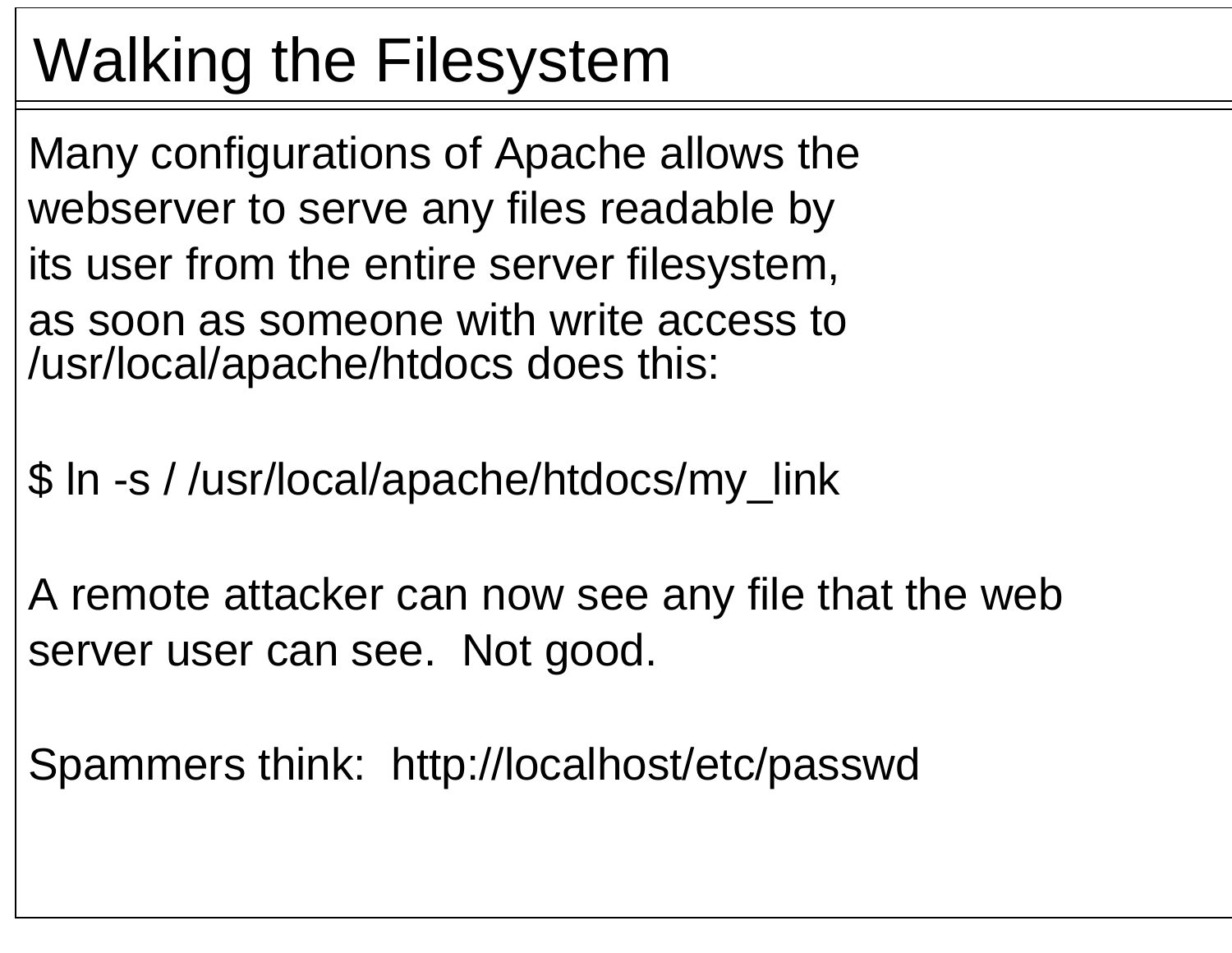#### Default Deny on Server Files

We tell the server to only serve files we intend to be served.

<Directory /> Order allow,deny Deny from all </Directory>

<Directory /var/www/html> Order Deny,Allow Allow from all </Directory>

<Directory /usr/users/\*/public\_html> Order Deny,Allow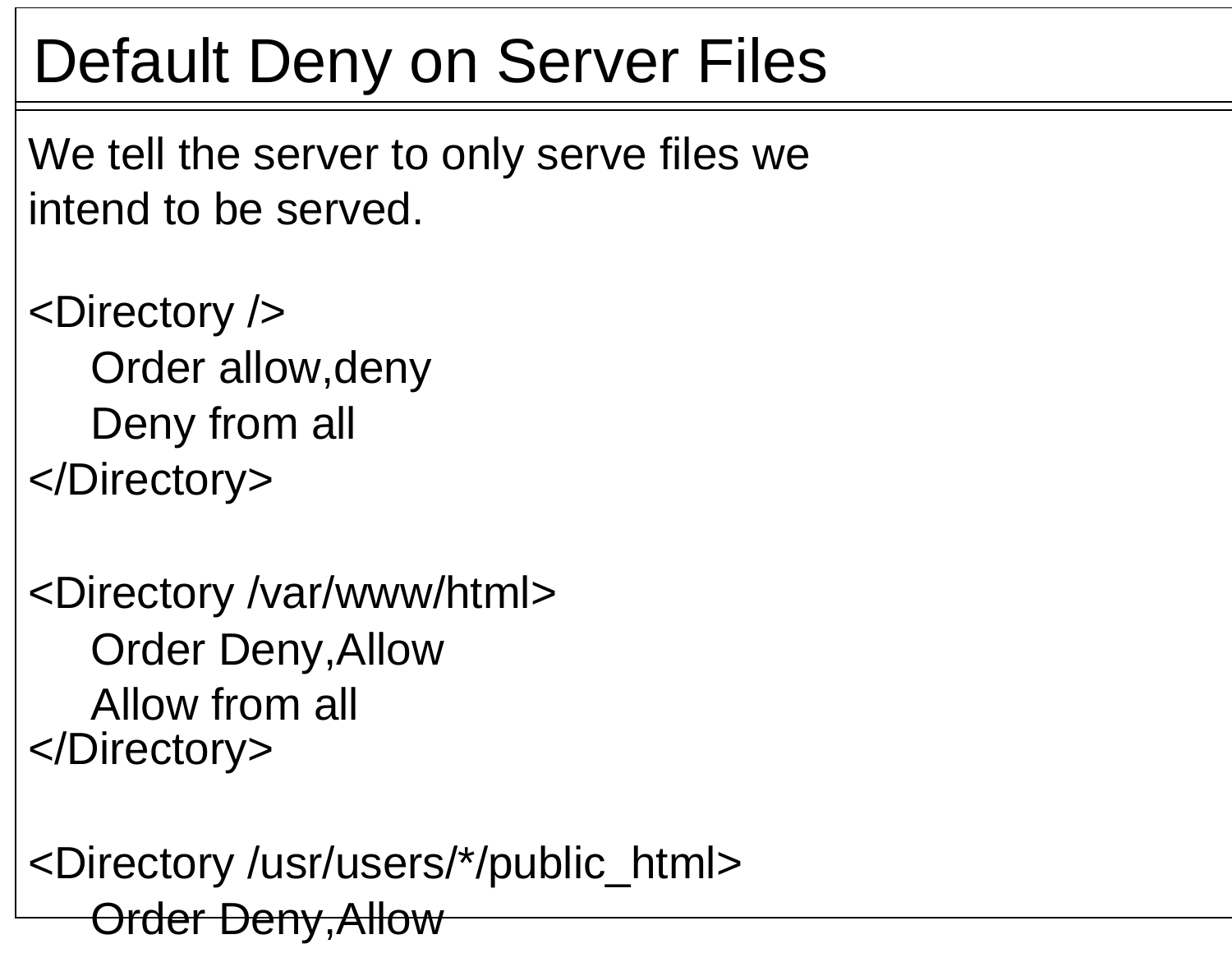#### Options

Options <list> lists behavior allowed in the given <Directory /foo> block.

- $\Box$ All All except multiviews
- ExecCGI Execution of CGI scripts permitted
- FollowSymLinks The server follows symlinks.
- □ SymLinksIfOwnerMatch The server only follows symbolic
- links if the directory owner matches the symlink target.
	- □Includes Allow SSI's, including exec
	- IncludesNoExec Allow SSI's, but no exec
	- $\Box$ Indexes Lists files in a directory when index.foo is missing
	- MultiViews Fuzzy search for content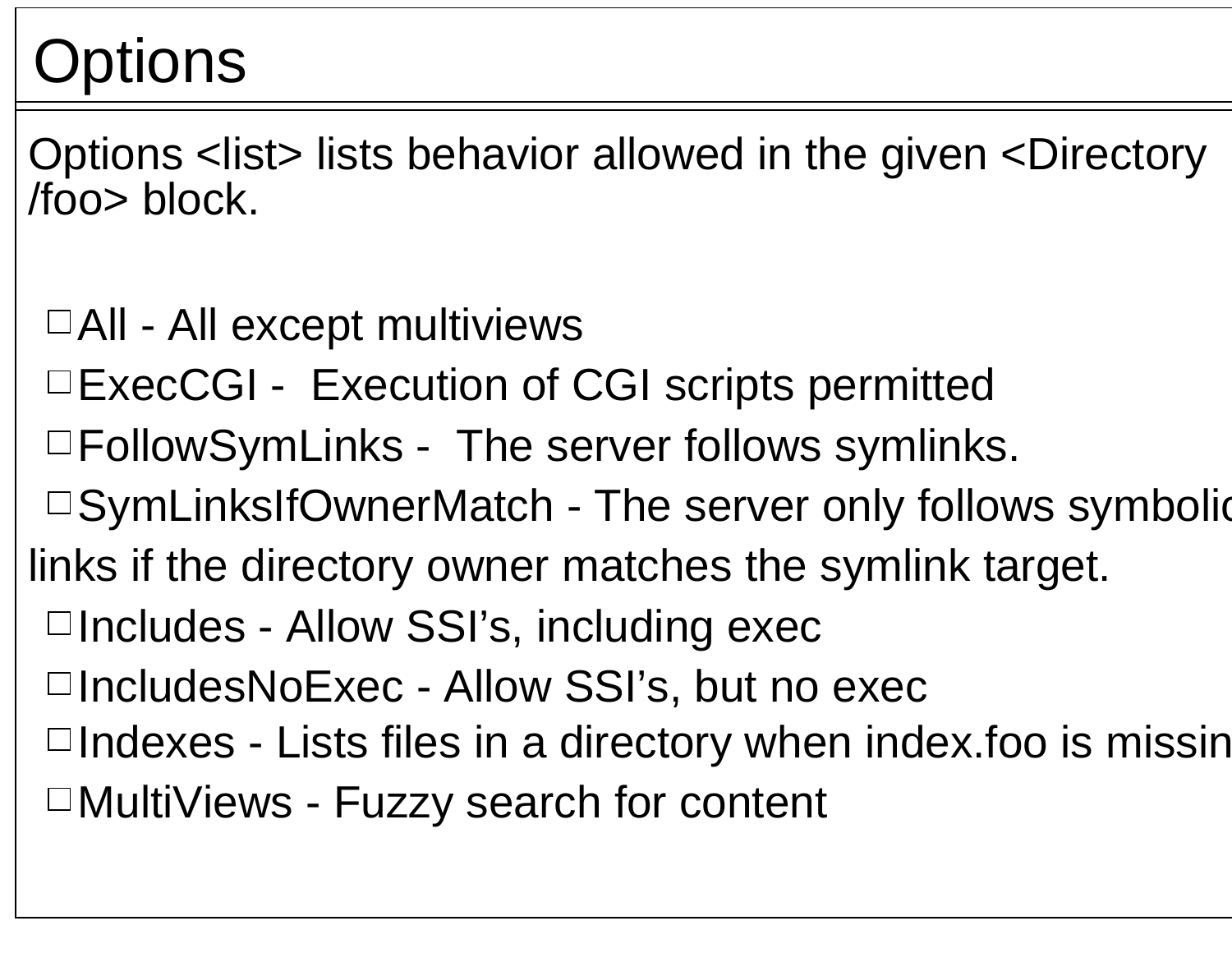#### Cutting Off Symlink Misconfigurations

Remove "FollowSymLinks" from Options statements, especially from the <Directory /> block.

If we need symlinks, use its better replacement:

SymLinksIfOwnerMatch

Alternatively, use mod\_rewrite to rewrite URLs to achieve the same effect as symlinks.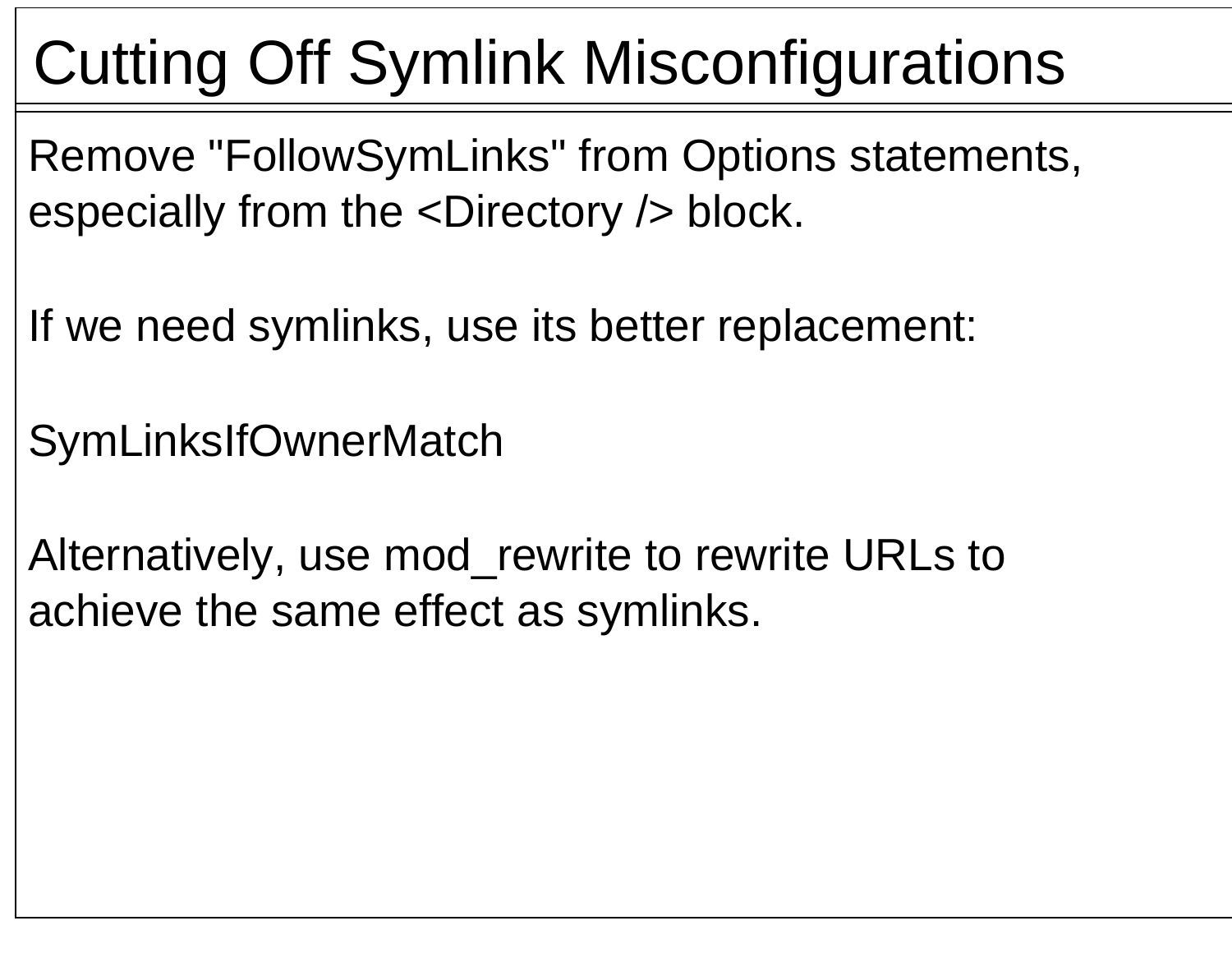#### Server Side Includes

Server side includes (SSI) can be dangerous. They allow web developers to include other files, but also to execute arbitrary commands with the user context of the web server's user. Here are the SSI possibilities:

- config configure output formats
- echo print variables
- exec execute external programs
- fsize print size of a file
- flastmod print last modification time of a file
- include include a file
- printenv print all available variables
- set set a value of a variable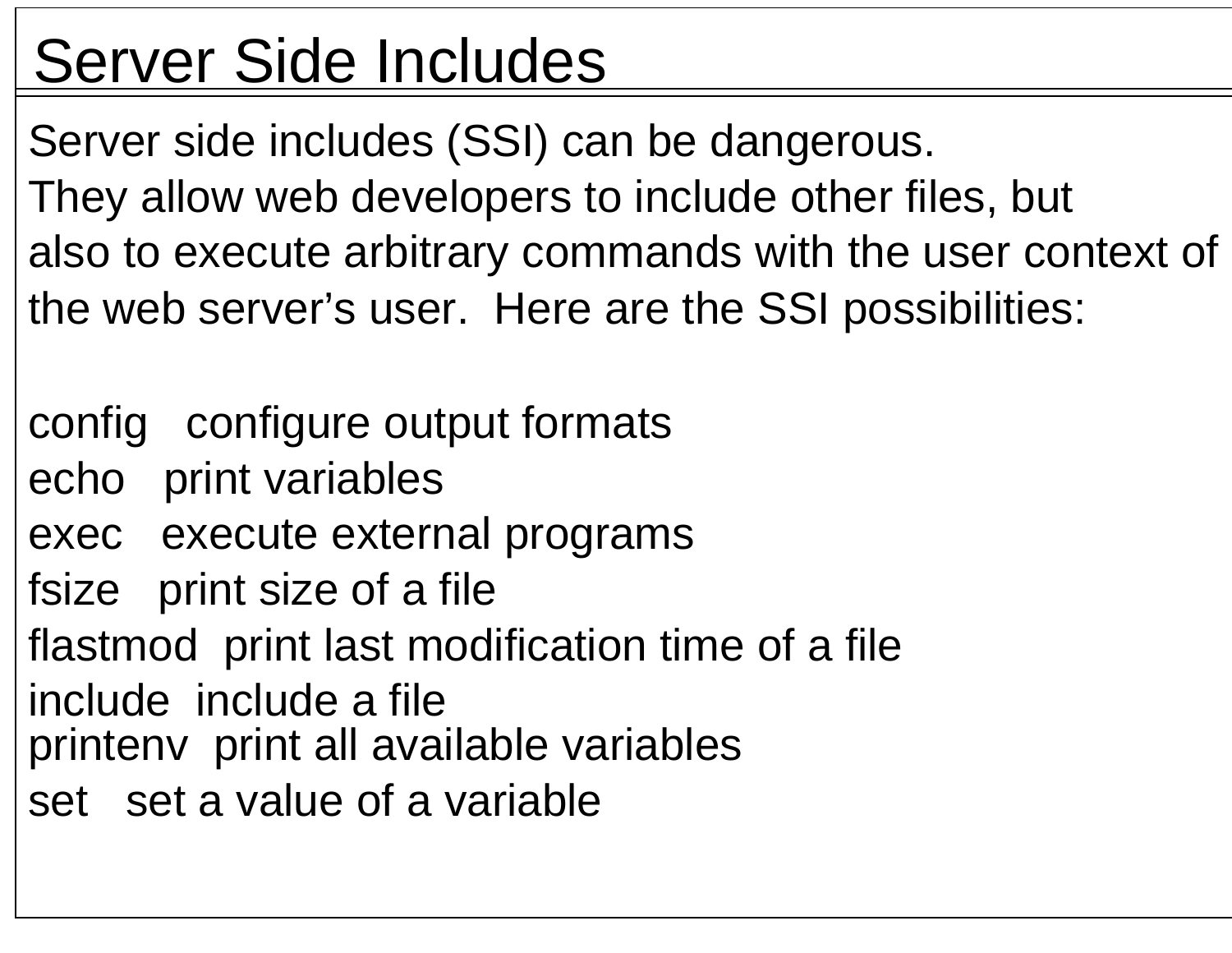#### Removing Server Side Includes

To remove the exec functionality, we can replace the "Options Includes" lines with:

Options IncludesNOEXEC

or just remove Includes altogether.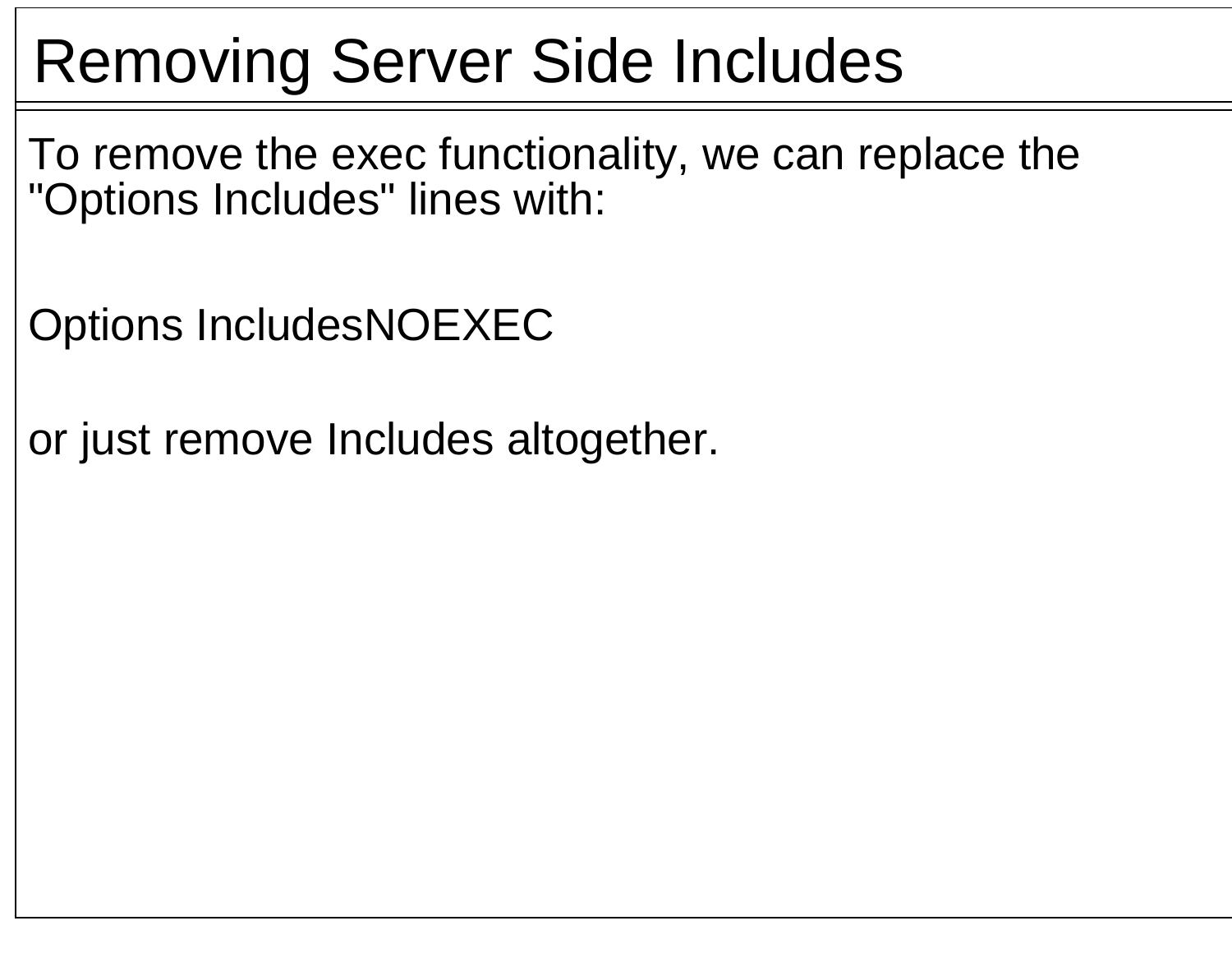#### Removing Indexing

The "Indexes" option tells the server to show us a list of files whenever index.html is missing from a directory. This has two weaknesses:

1) might allow our "walking the filesystem" attack 2) allows an attacker to potentially find and read files he shouldn't.

We can deactivate this by removing "Indexes" from the Option lines and by creating an index.html file for each directory.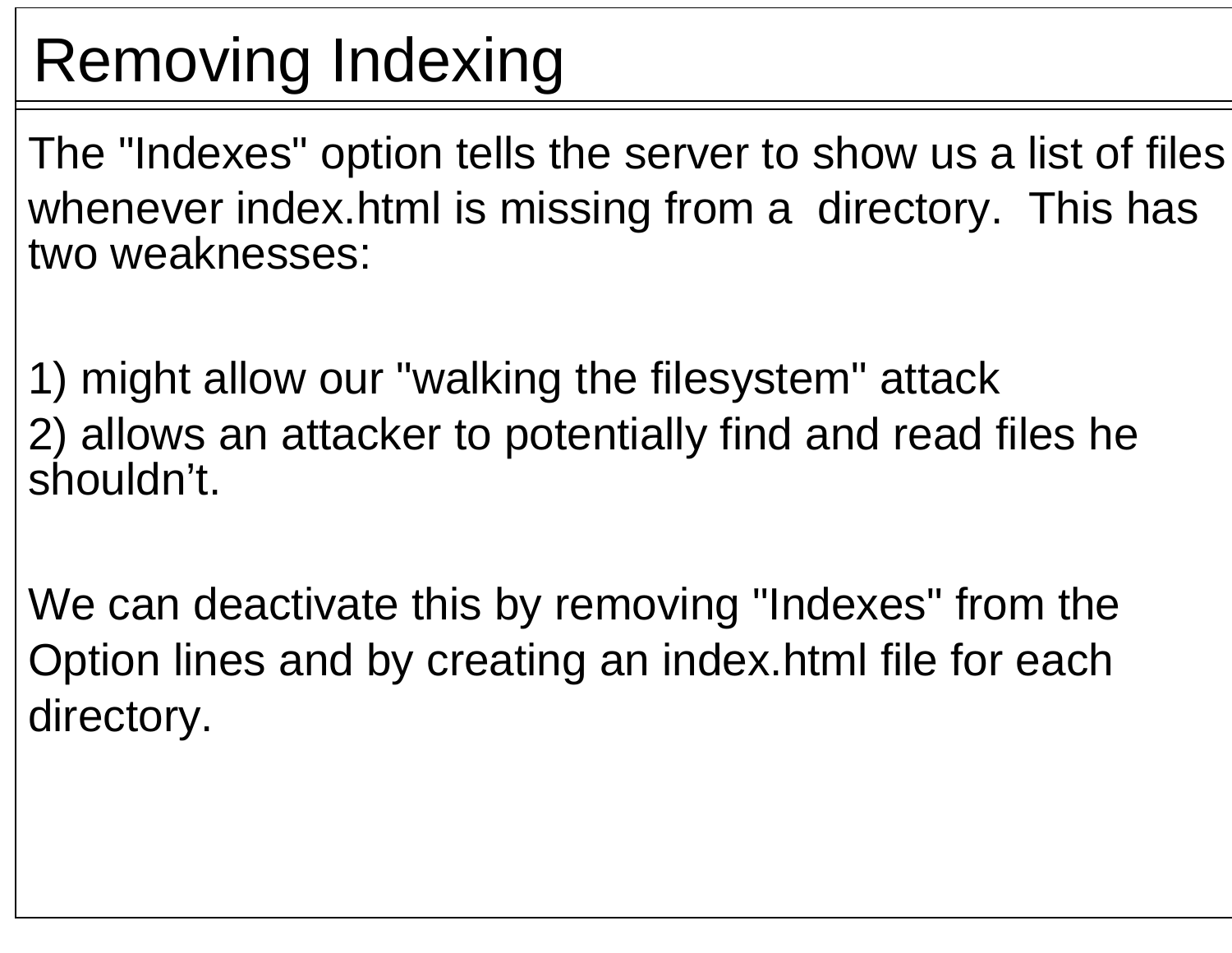#### Protecting the .htaccess and .htpasswd files

To protect these files against dictionary attacks, make sure to not allow reads of the .ht\* files:

```
\langleFiles \sim "\land, ht">Order allow,deny
Deny from all
</Files>
```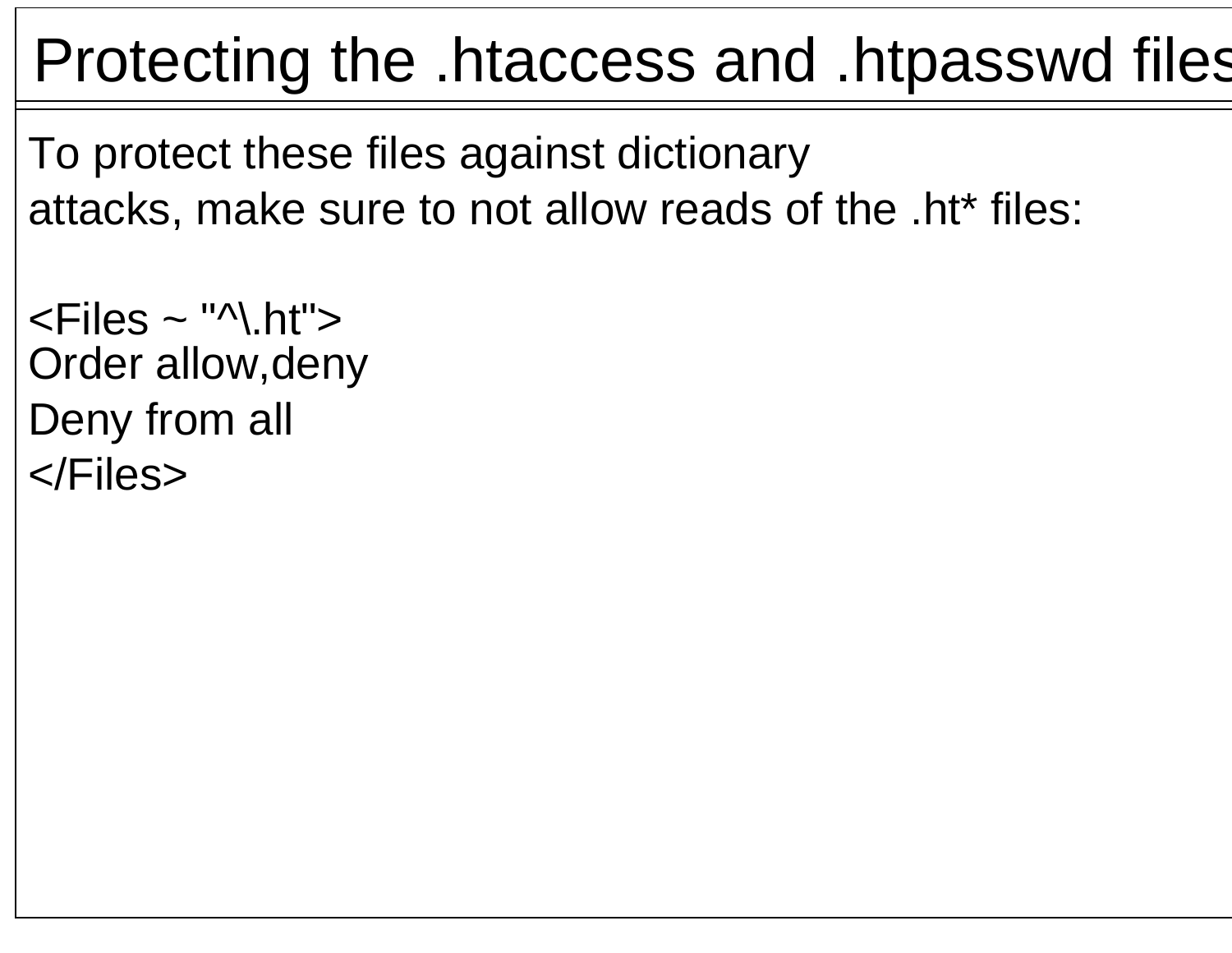# Directory-specific password Authentication: htaccess

There are two ways to define the authentication and other behavior for a given directory. First, and best, you can place configuration in a <Directory> block in the global configuration file.

Alternatively, you can apply the same directives in a .htaccess file in a given directory.

\$ cat /home/student/www/.htaccess Option Indexes AuthName "student site" AuthType Digest AuthDigestFile /home/student/www/.htpasswd Require valid-user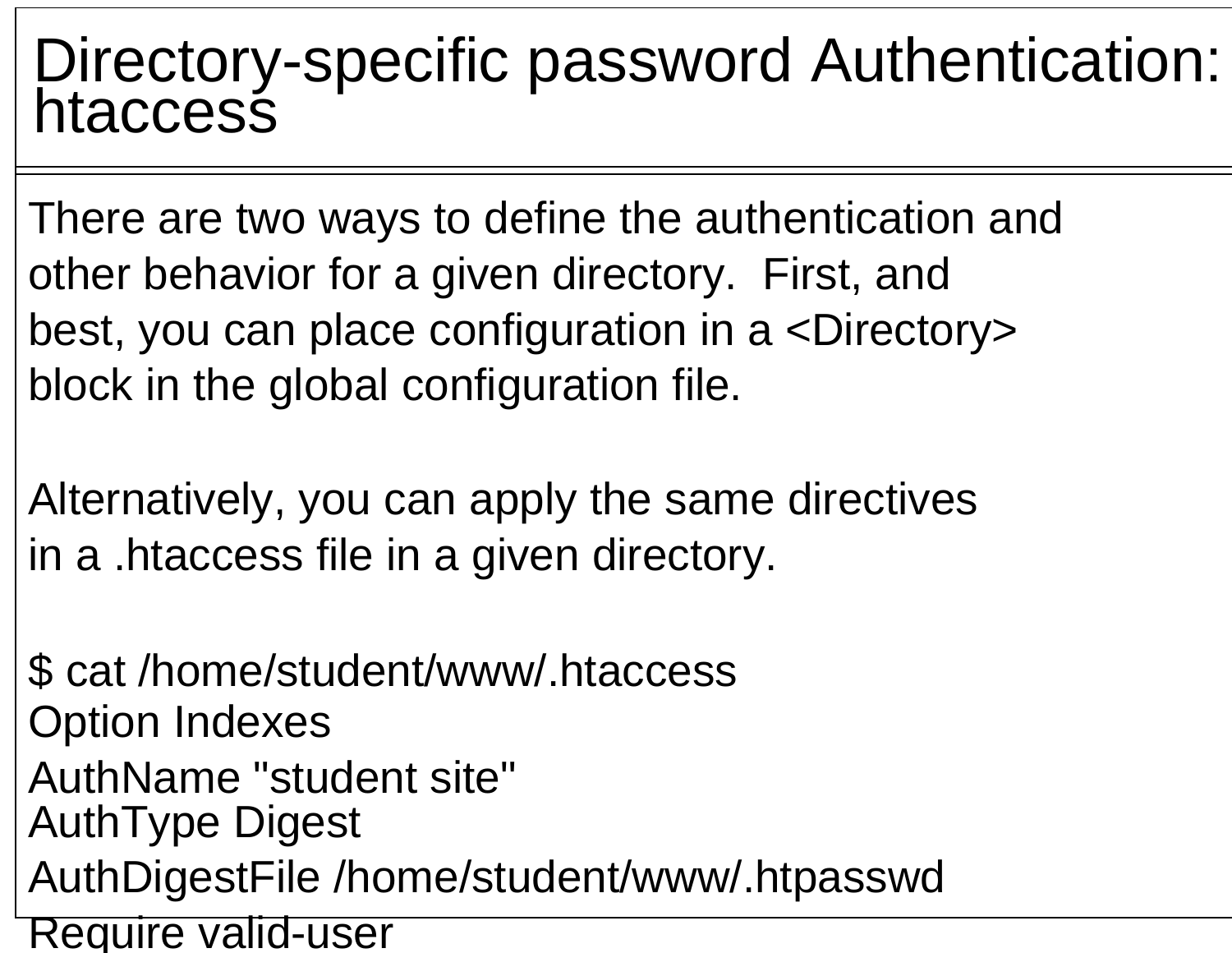#### Blocking .htaccess Overrides

An .htaccess file can override anything in the Options statements, how the server handles files, or even what hosts are allowed to connect to the server. The latter is achieved by specifying directory-specific Allow and Deny statements.

We can make overrides very specific, via the AllowOverride statement:

Set:

AllowOverride AuthConfig

in the <Directory /> block.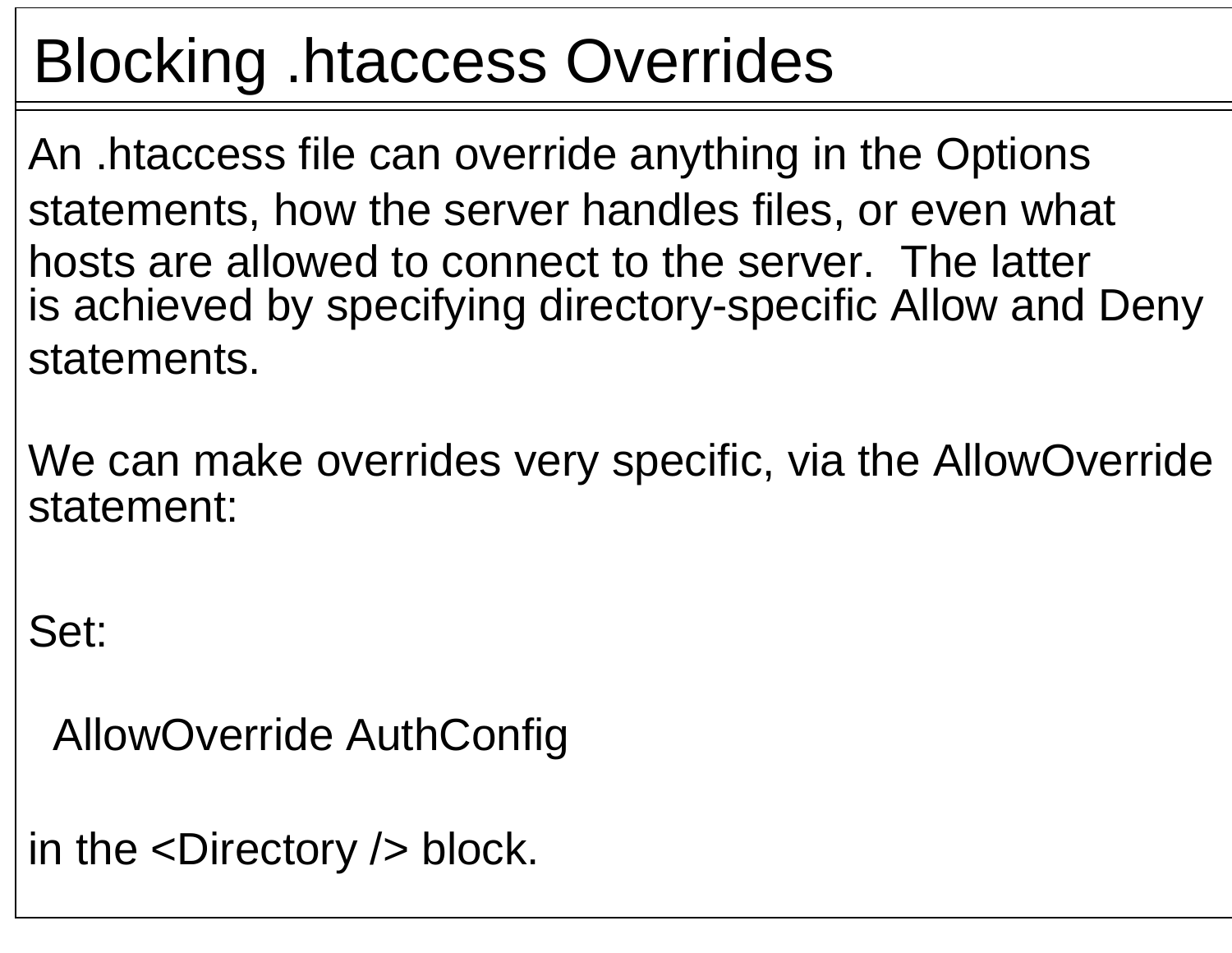#### AllowOverride Options

- $\Box$  AuthConfig Allow use of the authorization directives
- $\Box$  FileInfo Allow use of the directives controlling document types
- $\Box$ Indexes Allow use of the directives controlling directory indexing
- $\Box$  Limit Allow use of the directives controlling host access (Allow, Deny and Order)
- $\Box$  Options Regular Options statements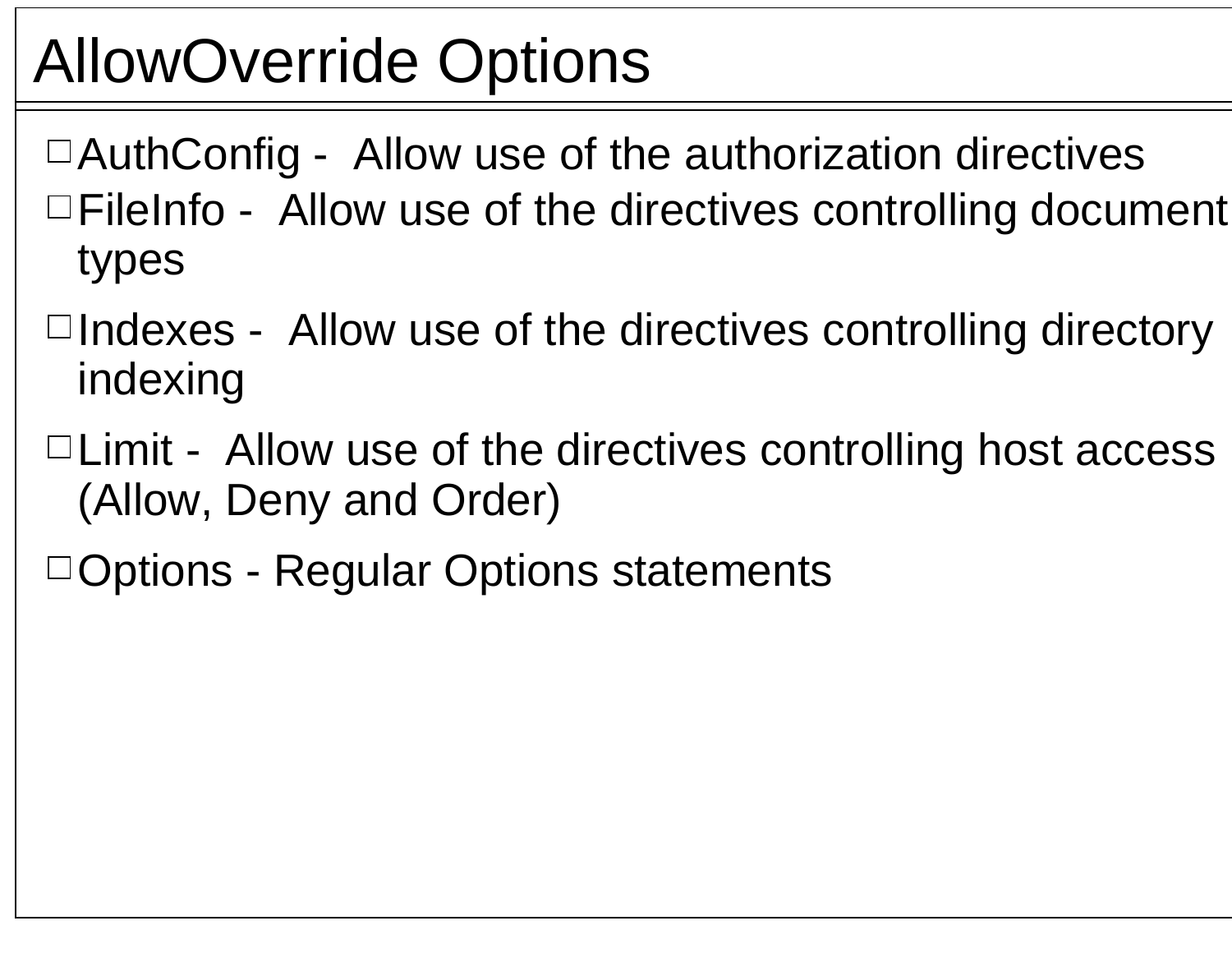## Making Apache Offer Less Config Information

Hide the version number from attackers to make version scanners and potentially worms fail.

ServerSignature Off

Hide the list of modules and other status information from an attacker:

ServerTokens Prod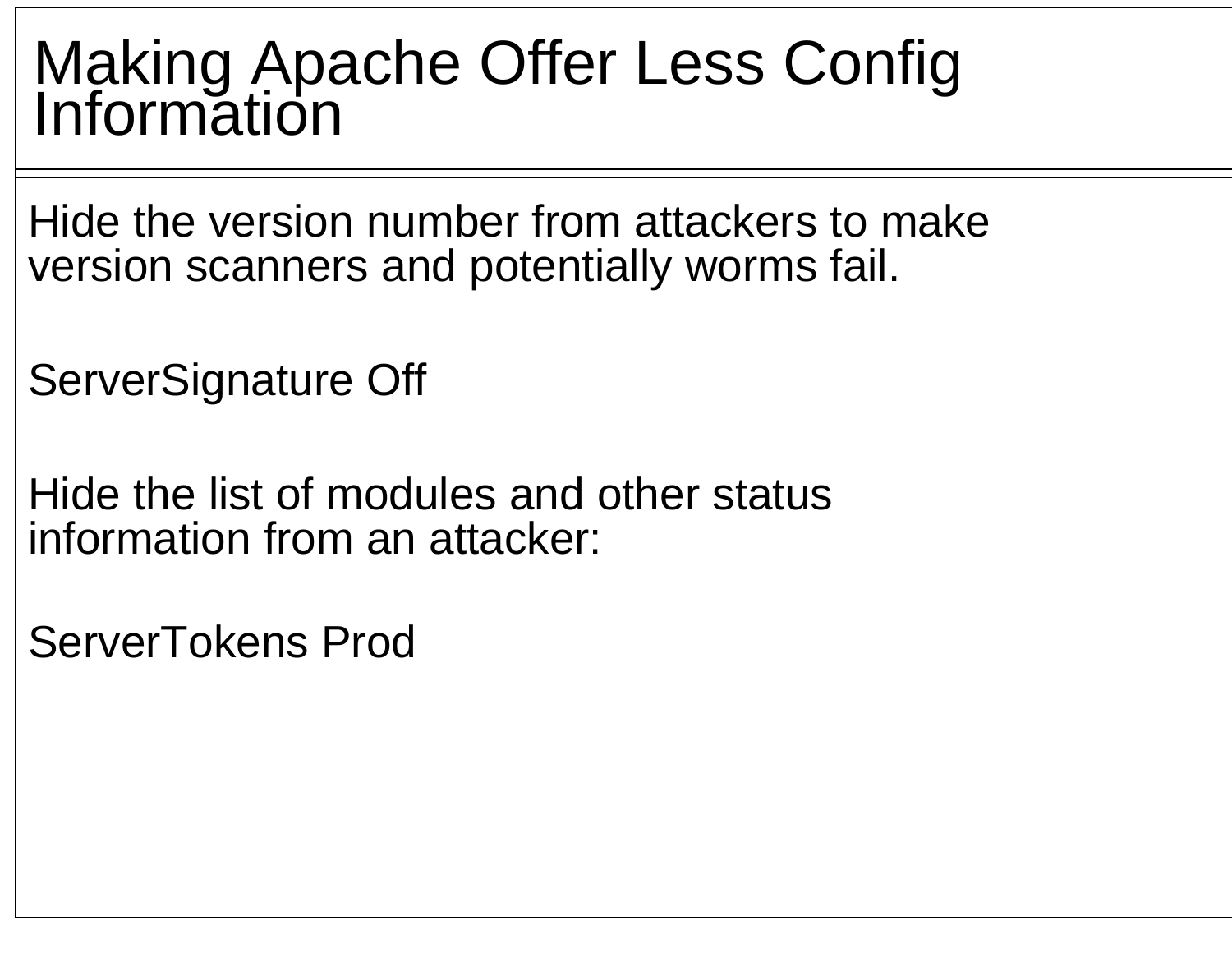#### Create Error Pages

Replacing the standard error messages with custom pages might help foil automated scanners, though this doesn't change the error code in the server's HTTP response, which is what most read.

ErrorDocument 500 /error-docs/error.html ErrorDocument 404 /error-docs/error.html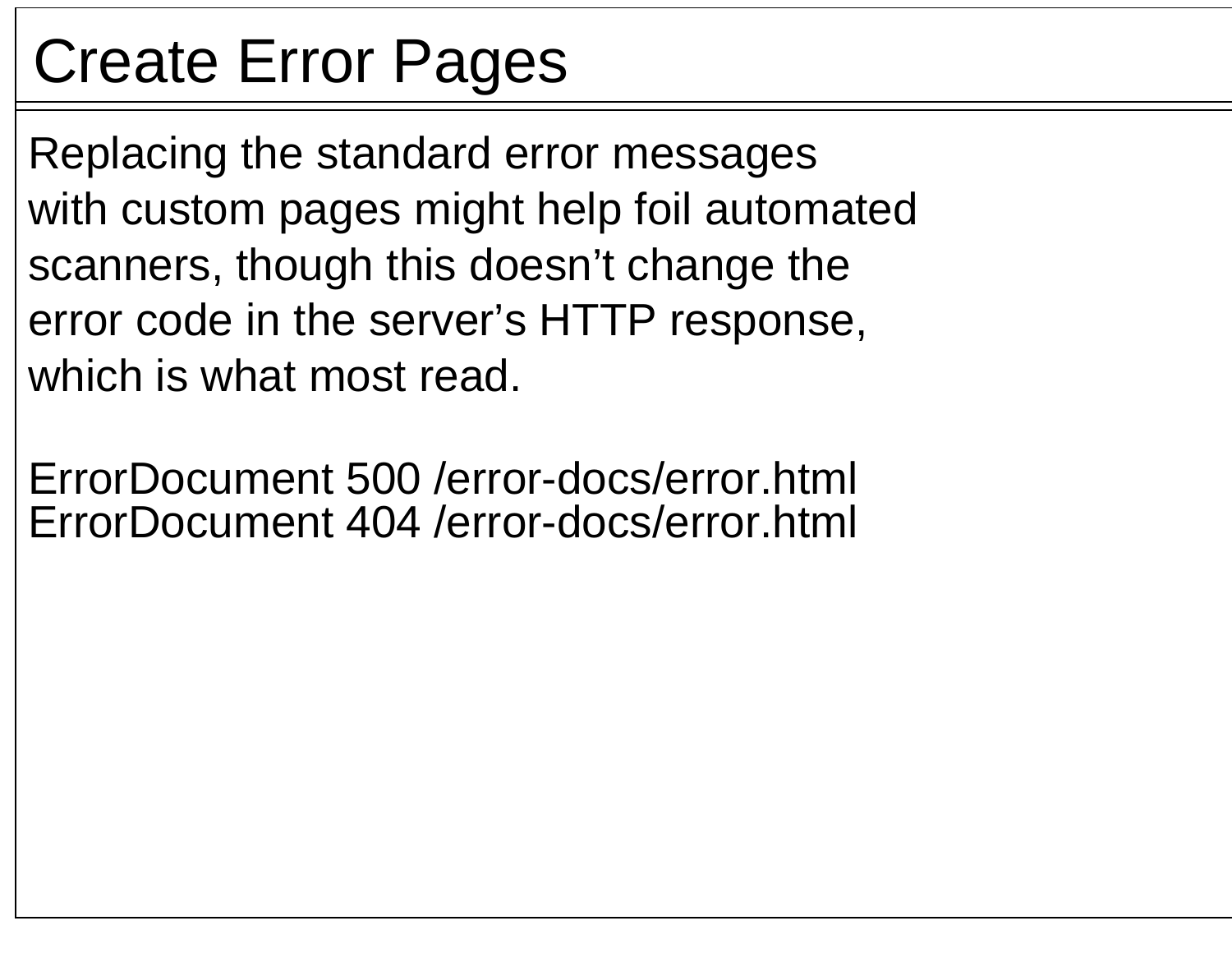#### Remove Unused Methods

<Limit method1 method2 ... methodN>

Available methods: GET POST PUT DELETE CONNECT OPTIONS PATCH<br>PROPFIND PROPPATCH MKCOL COPY MOVE LOCK UNLOCK

Methods are defined in section 9 of RFC2616 (http://www.ietf.org/rfc/rfc2616.txt)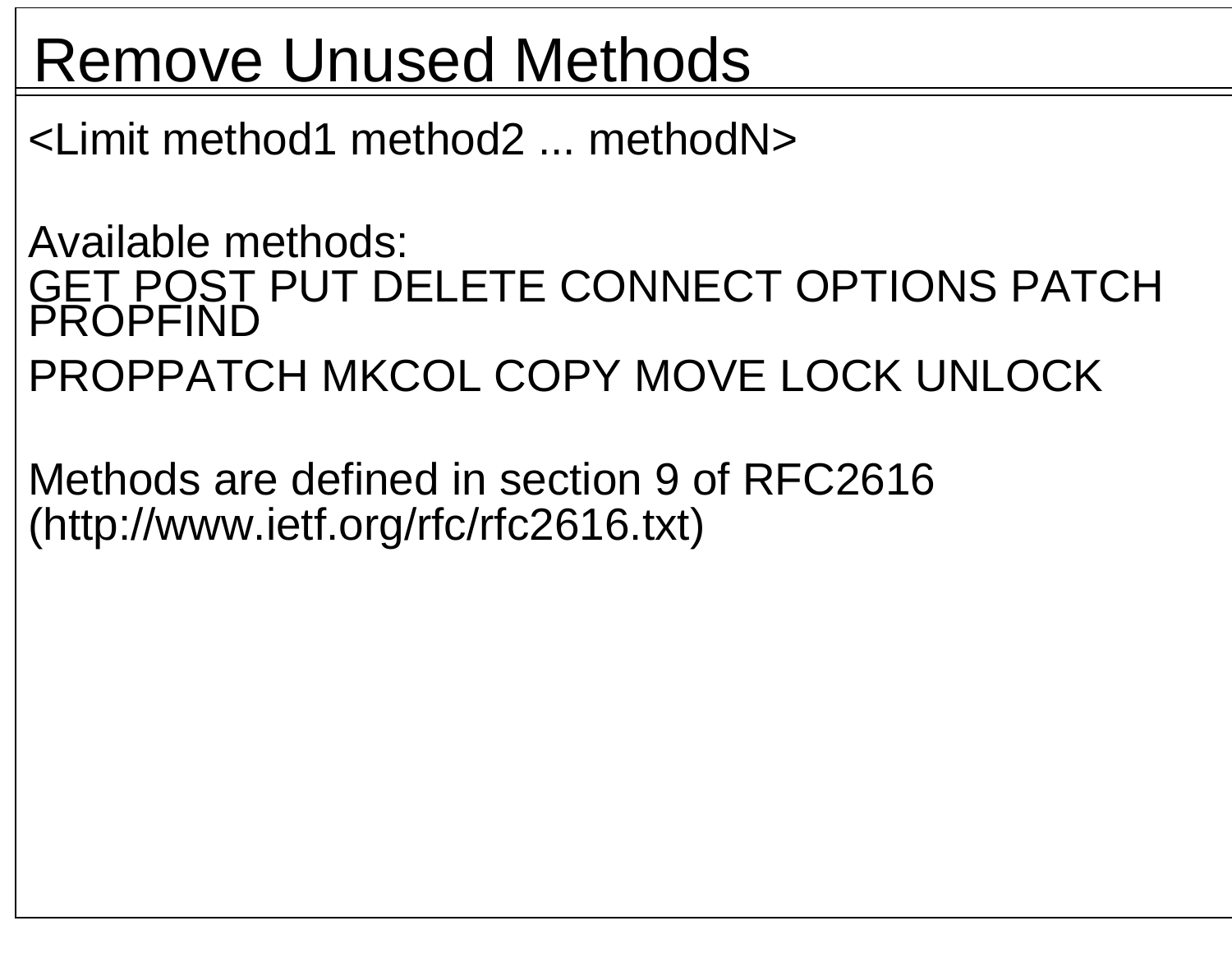#### Remove Unused Methods

Remove WebDAV methods

<Limit PROPFIND PROPPATCH LOCK UNLOCK MOVE COPY MKCOL PUT DELETE>Order allow,deny Deny from all </Limit>

 $\Box$  Removing TRACE would help, but isn't available here. We'll have to do this through mod rewrite.

More about WebDAV: http://www.apacheweek.com/issues/00-12-29) http://www.ietf.org/rfc/rfc2518.txt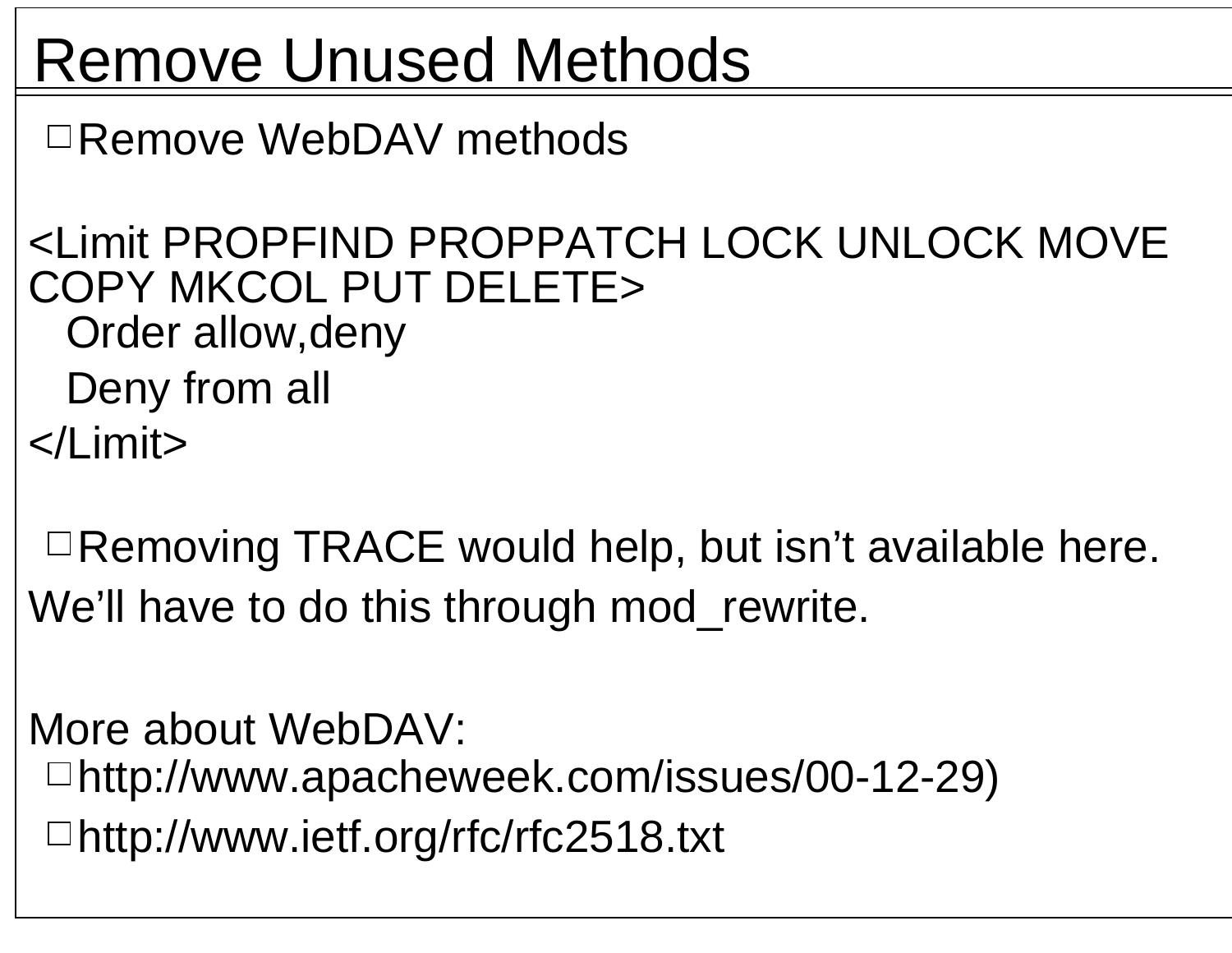## Using Limit to remove all but desired methods

```
<Directory /usr/local/apache/htdocs>
  <Limit GET POST OPTIONS>Order allow,deny
     Allow from all
  </Limit><LimitExcept GET POST OPTIONS>
     Order deny,allow
     Deny from all
  </LimitExcept>
#</Directory>
```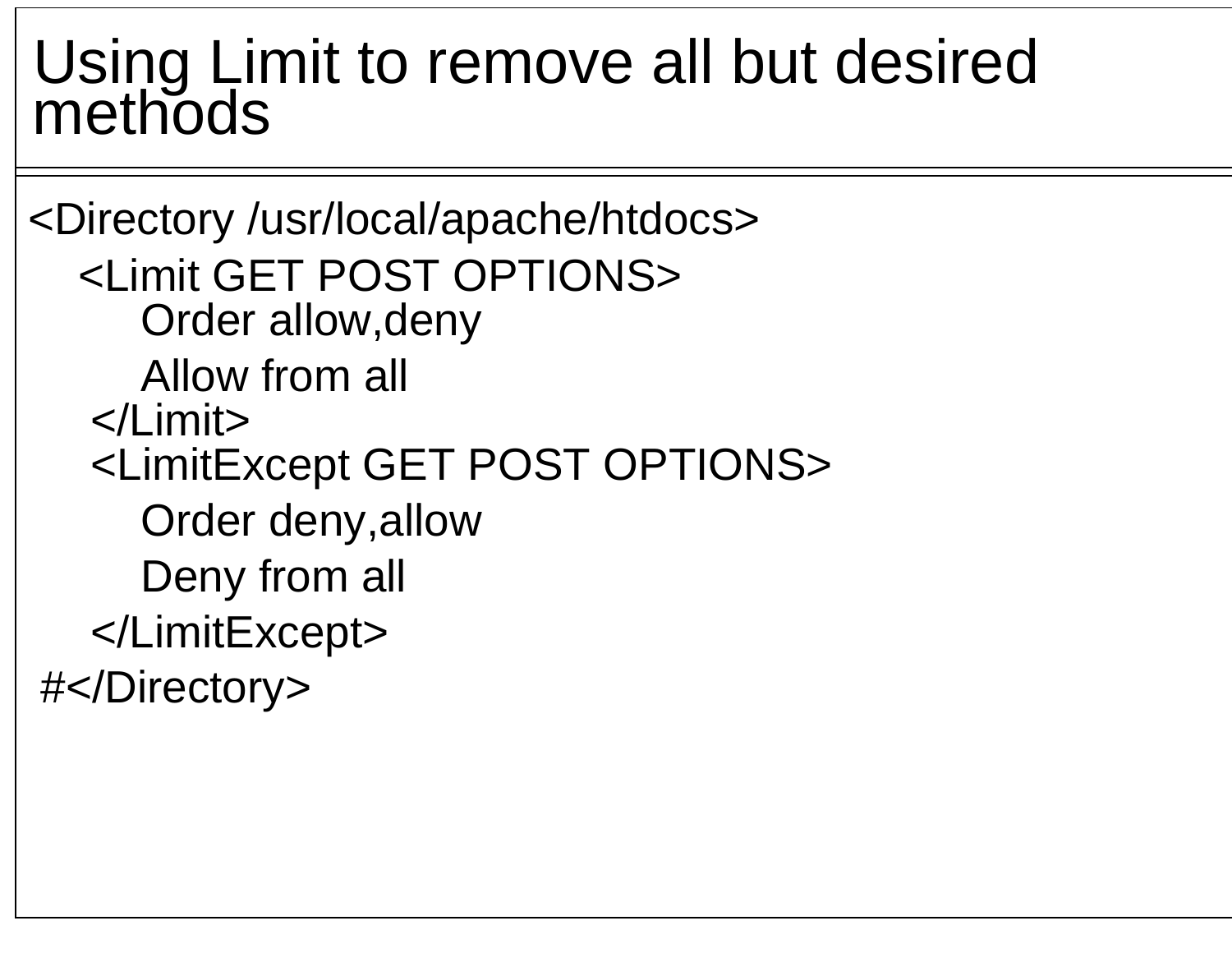#### Dynamic content and CGI

Dynamic content authors often don't understand the HTTP protocol or have a strong grounding in security principles.

Try to read or blackbox audit your dynamic content.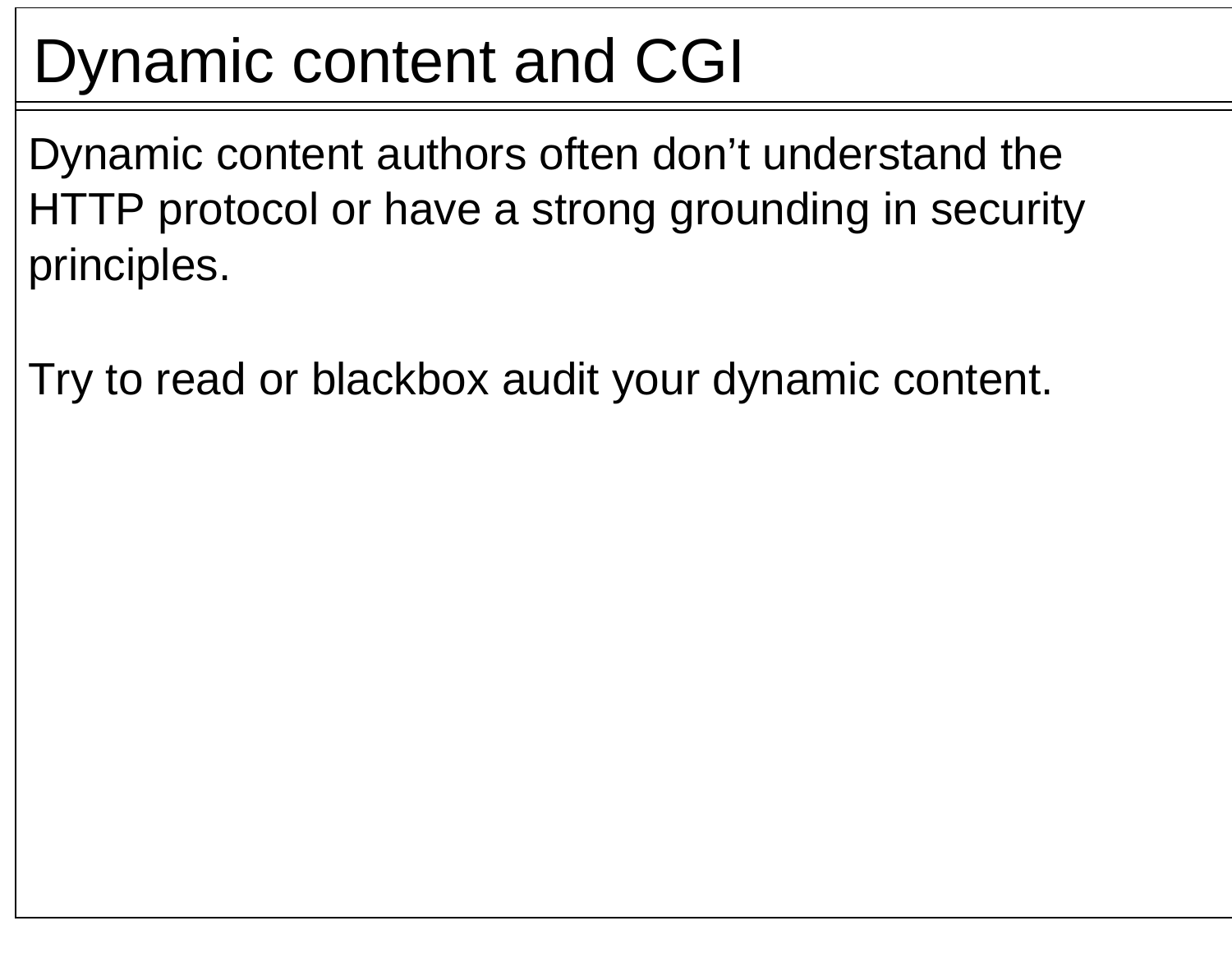#### Blackbox Audit

There are some good blackbox audit programs.

□Immunity's Spike Proxy:

http://www.immunitysec.com/resources-freesoftware.shtml

□Paros:

http://www.proofsecure.com/index.shtml

□ @ Stake's WebProxy

http://www.atstake.com/products/webproxy/

In essence, allows you to modify every part of your client's interaction with the webserver.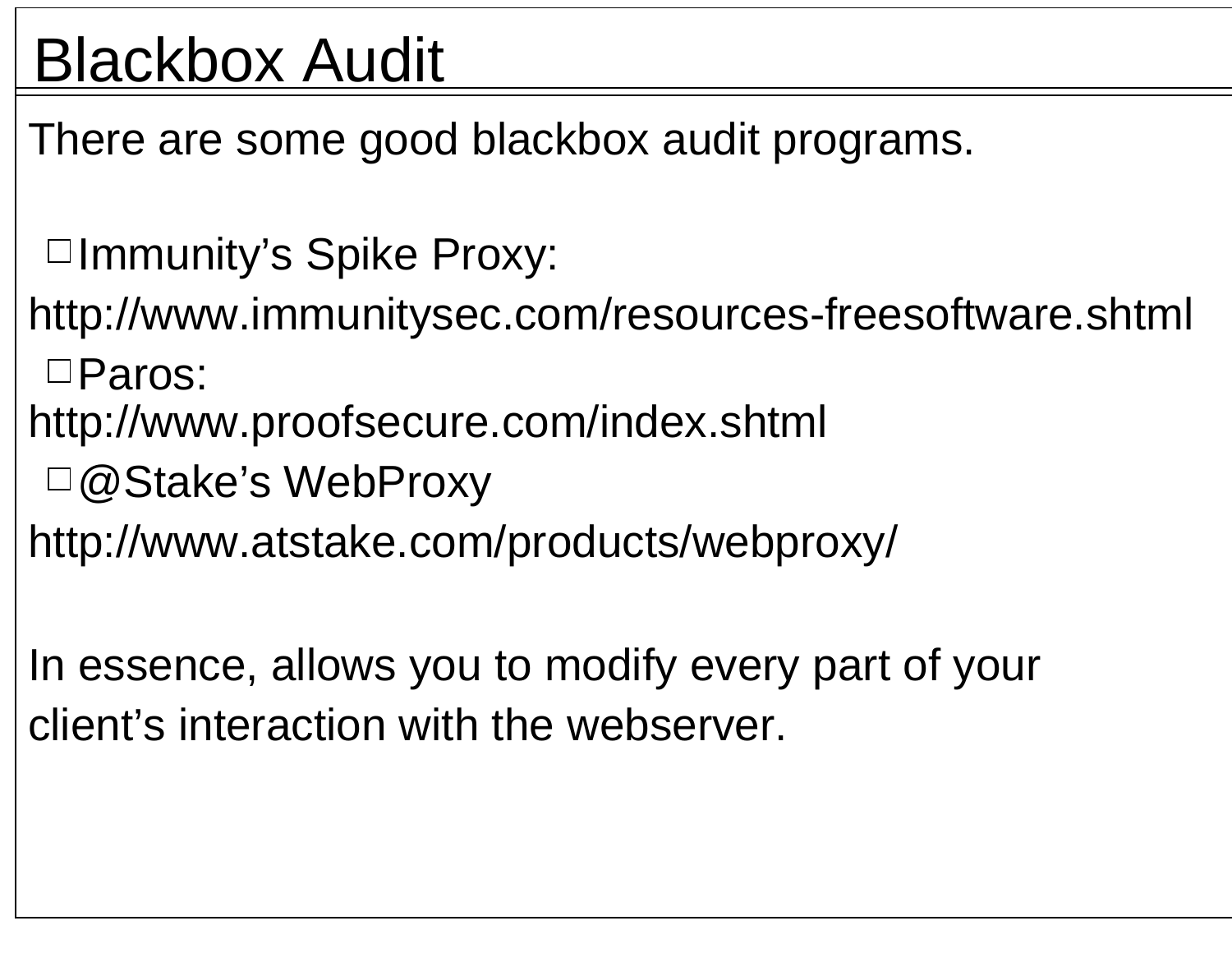#### Coping with CGI's or other Dynamic Content

Either set specific directories that can run CGI scripts, as is now the default in Apache, or disable them by removing scriptalias statements and ExecCGI options in Options statements.

Forcing CGI's into a specific directory:

ScriptAlias /cgi-bin /var/www/cgi-bin

(http://httpd.apache.org/docs/howto/cgihtml#scriptalias)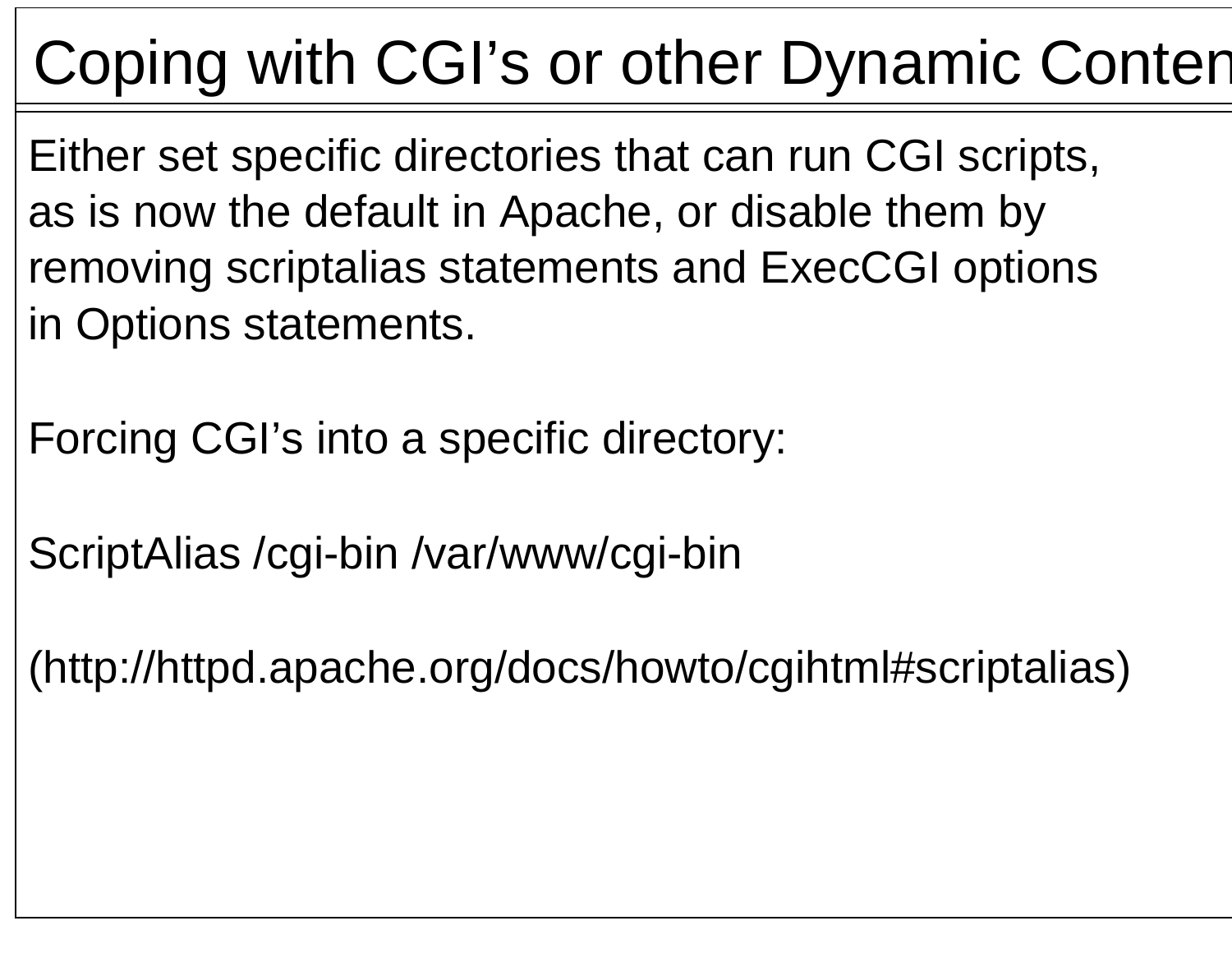#### **SUEXEC**

Think about using suEXEC or cgiwrap!

Normally CGI scripts run as the same user as the webserver. Using suEXEC, they run as a particular user, which lets you contain damage.

Add --enable-suexec to your ./configure statement, recompile and restart the server. If the server finds the suexec binary at the right place, /usr/local/apache/sbin/suexec

in our example, it just starts using it.

http://httpd.apache.org/docs/suexec.html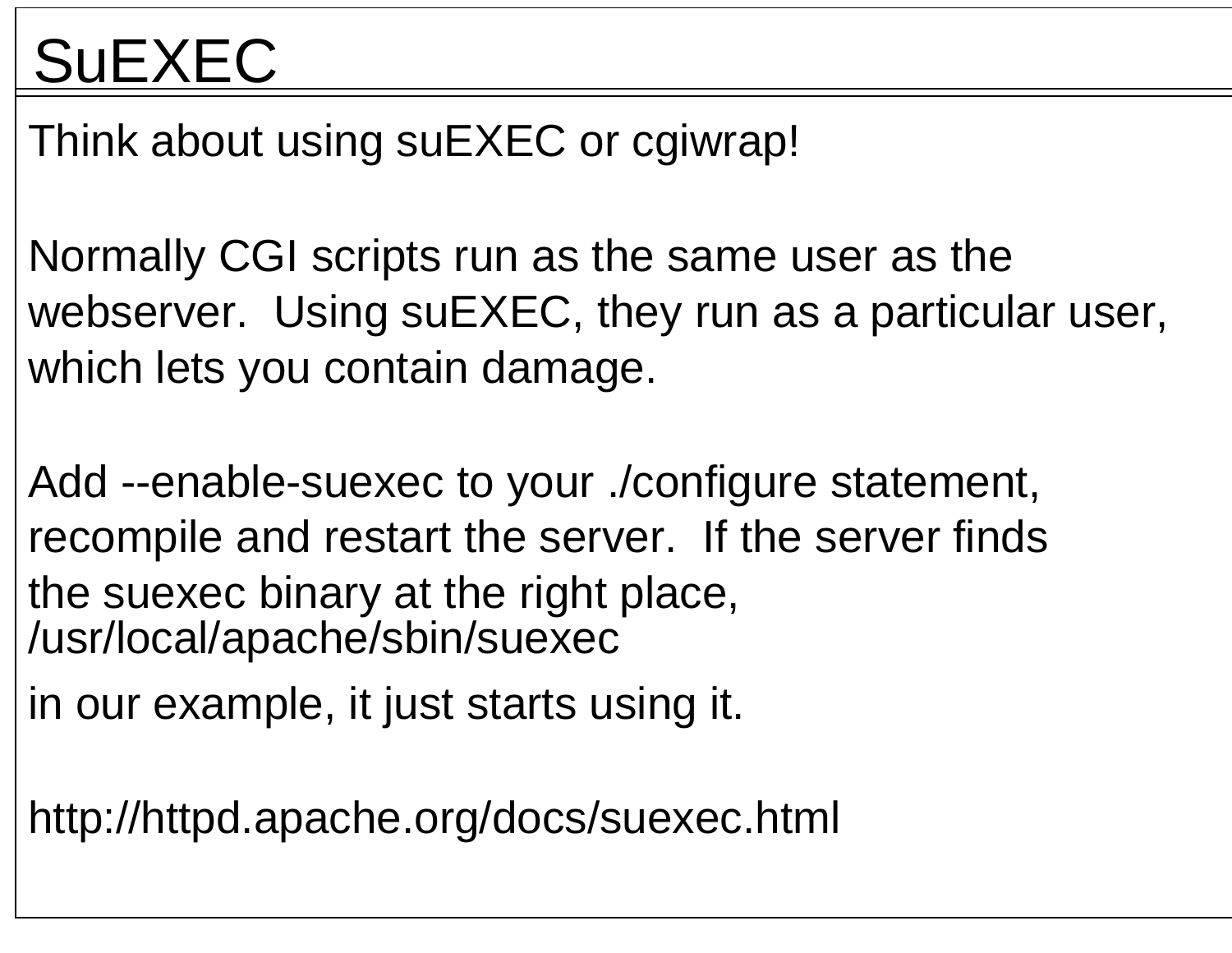#### Remove Default Content

In many web server vulnerabilities, example CGI scripts caused the vulnerability.

Additionally, attackers often scan for specific Web server types by looking for its default content. In the case of Apache, that might be the manual or the icons directory.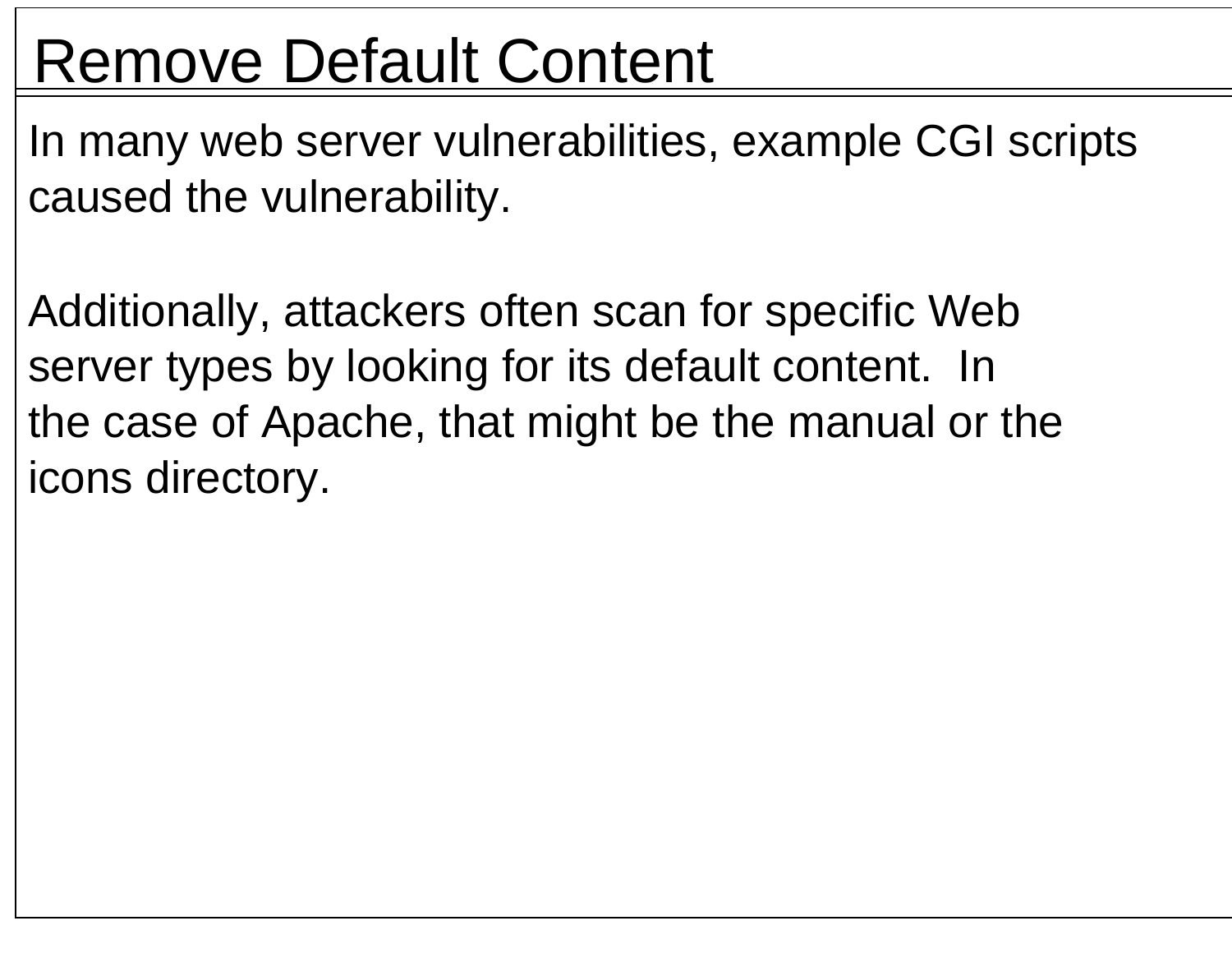# Removing Default Content

Remove:

- <DocumentRoot>/icons <DocumentRoot>/manual
- Make sure there are no CGI scripts in the CGI directory. On Fedora, that's:

/var/www/cgi-bin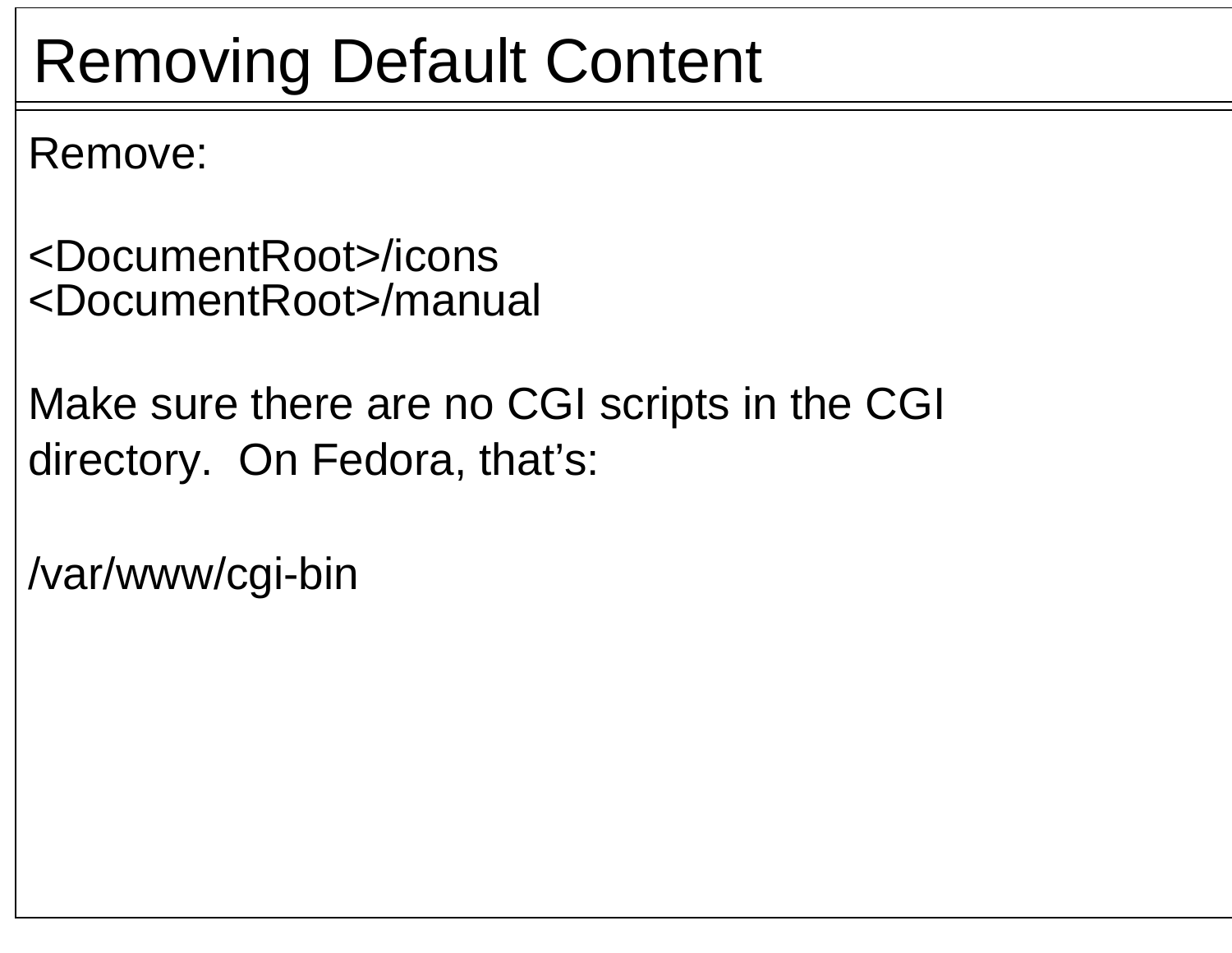# Chrooting Apache

We can contain the damage that a compromised Apache server can do to a system by locking it into a jail directory.

The /jail directory becomes Apache's new root filesystem. This directory must contain every file on the system that Apache will need.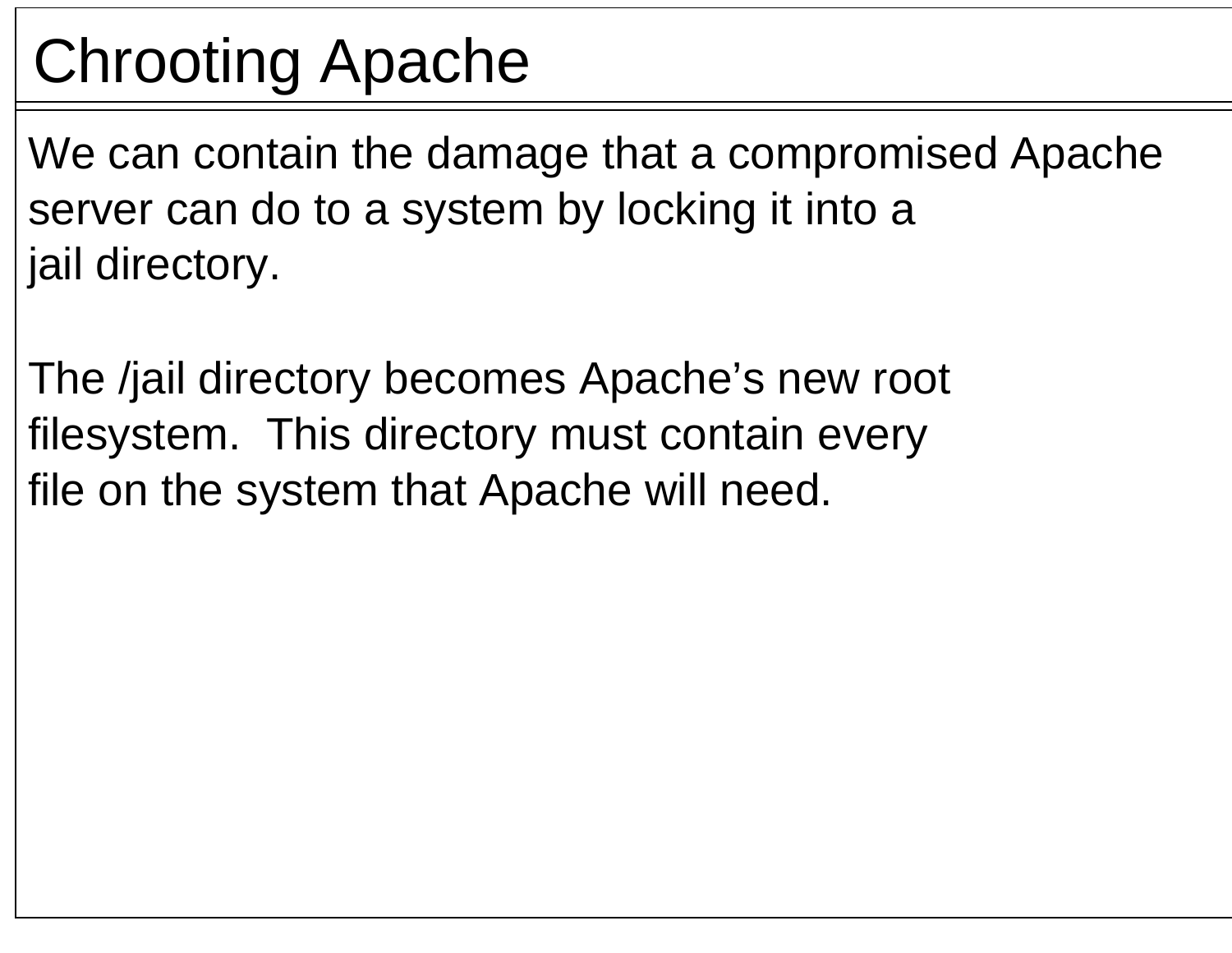# Creating the Chroot - Compiling Apache

It's easier to re-compile Apache to put all of its files in one place than to use a distro's compile, since the distros spread the files around the filesystem.

\$ ./configure --enable-mods-shared=most --prefix=/usr/local/apache --enable-suexec

\$ make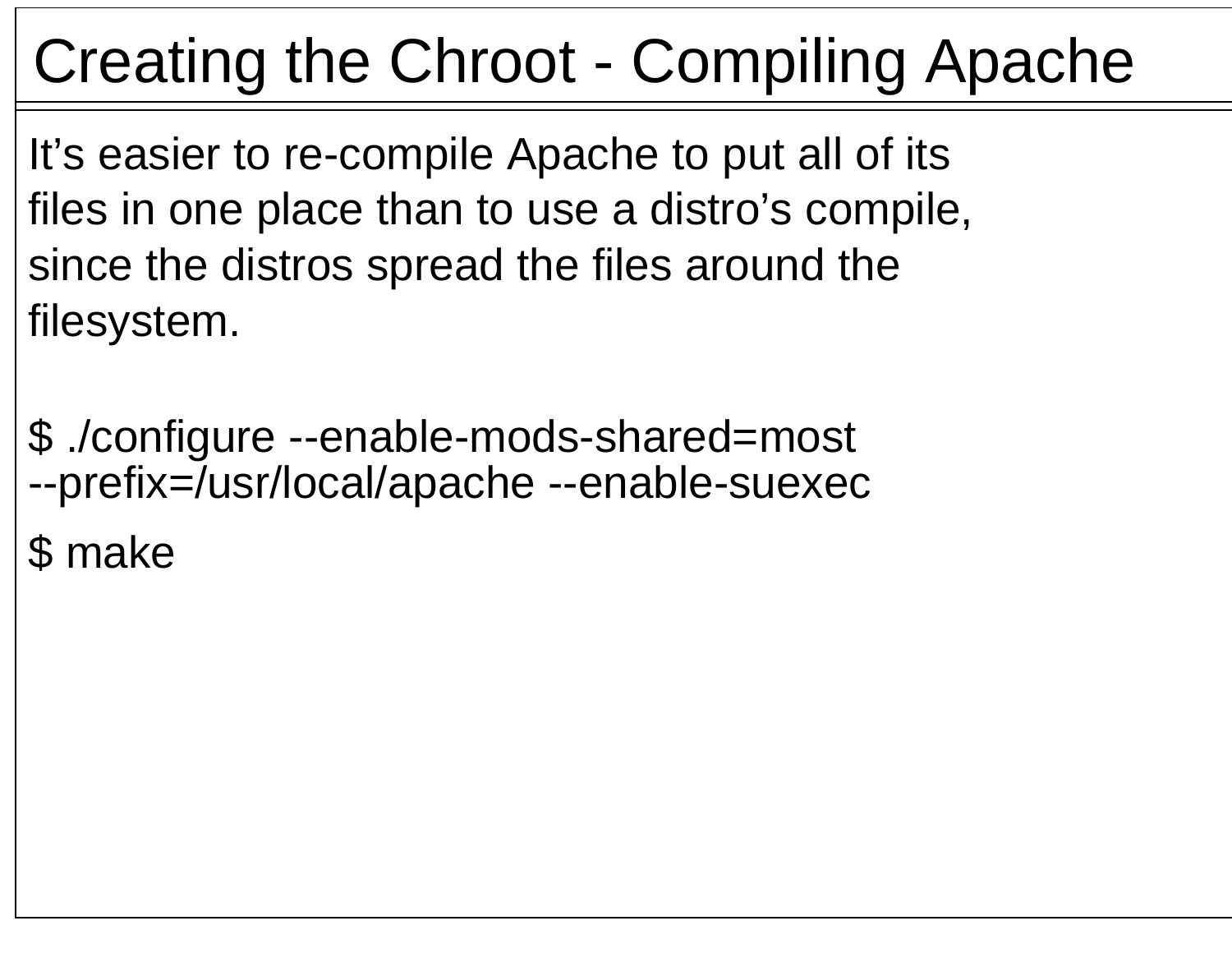# Chrooting Apache - Tools

When you chroot anything, your two greatest allies are strace and ldd.

 $\Box$ strace

runs a child process, displaying all system calls

ldd

lists the dynamically loaded libraries a program requires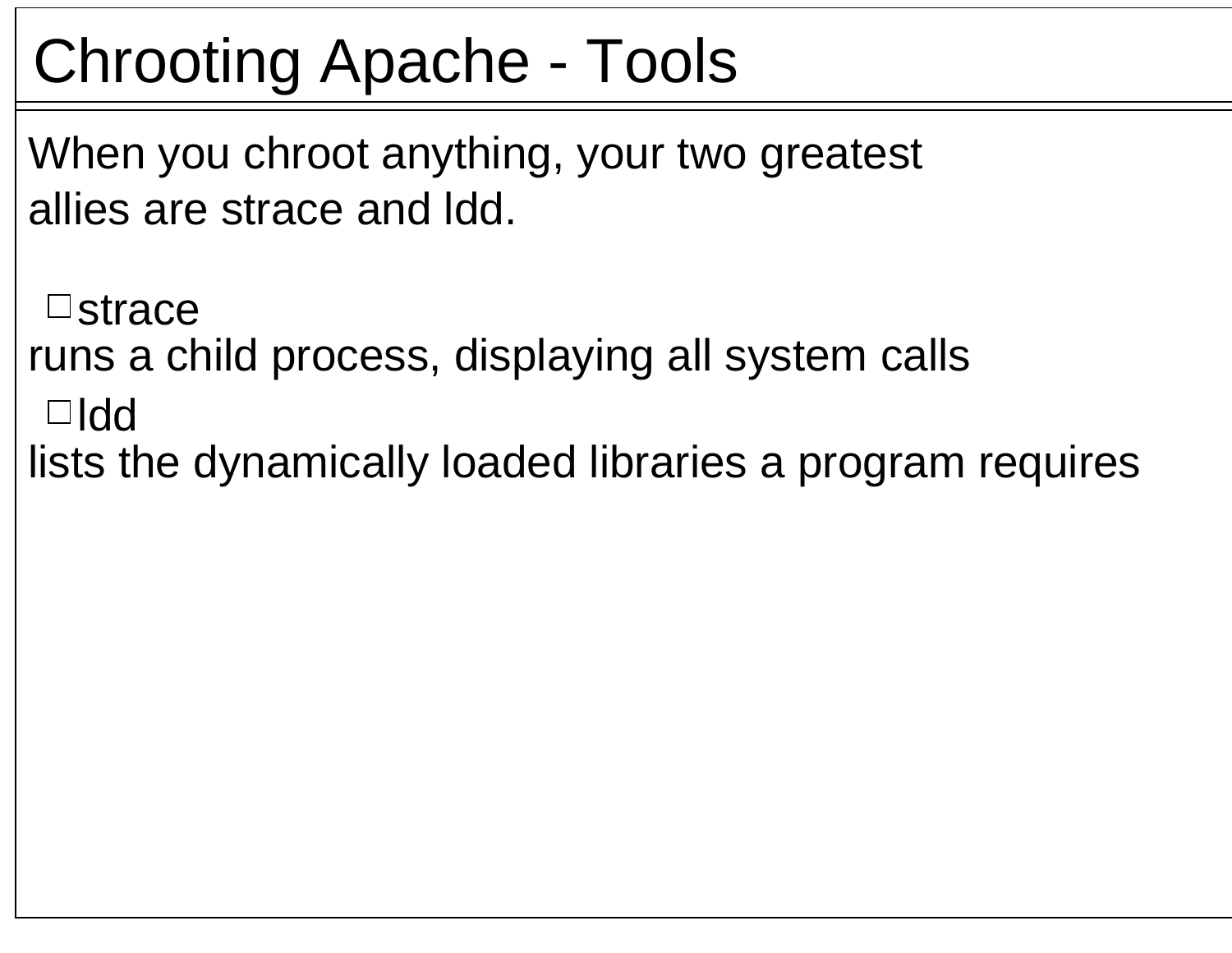# Chrooting Apache

Create the primary directory structure:

umask 022mkdir /jail && cd /jail mkdir -p dev etc lib tmp usr usr/local usr/bin usr/lib chmod 1777 /tmp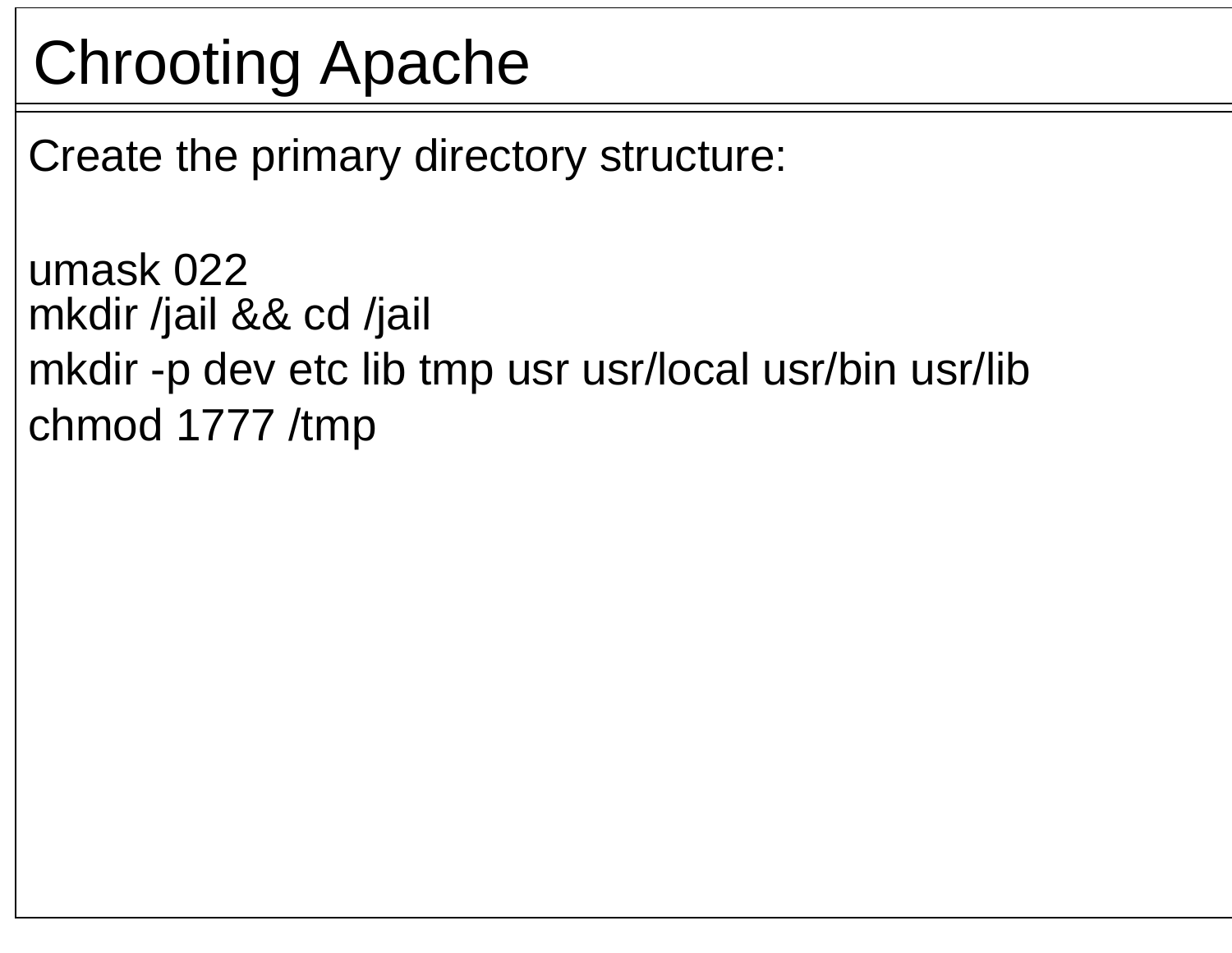#### Create Devices

mknod -m 666 dev/null c 1 3 mknod -m 666 dev/random c 1 8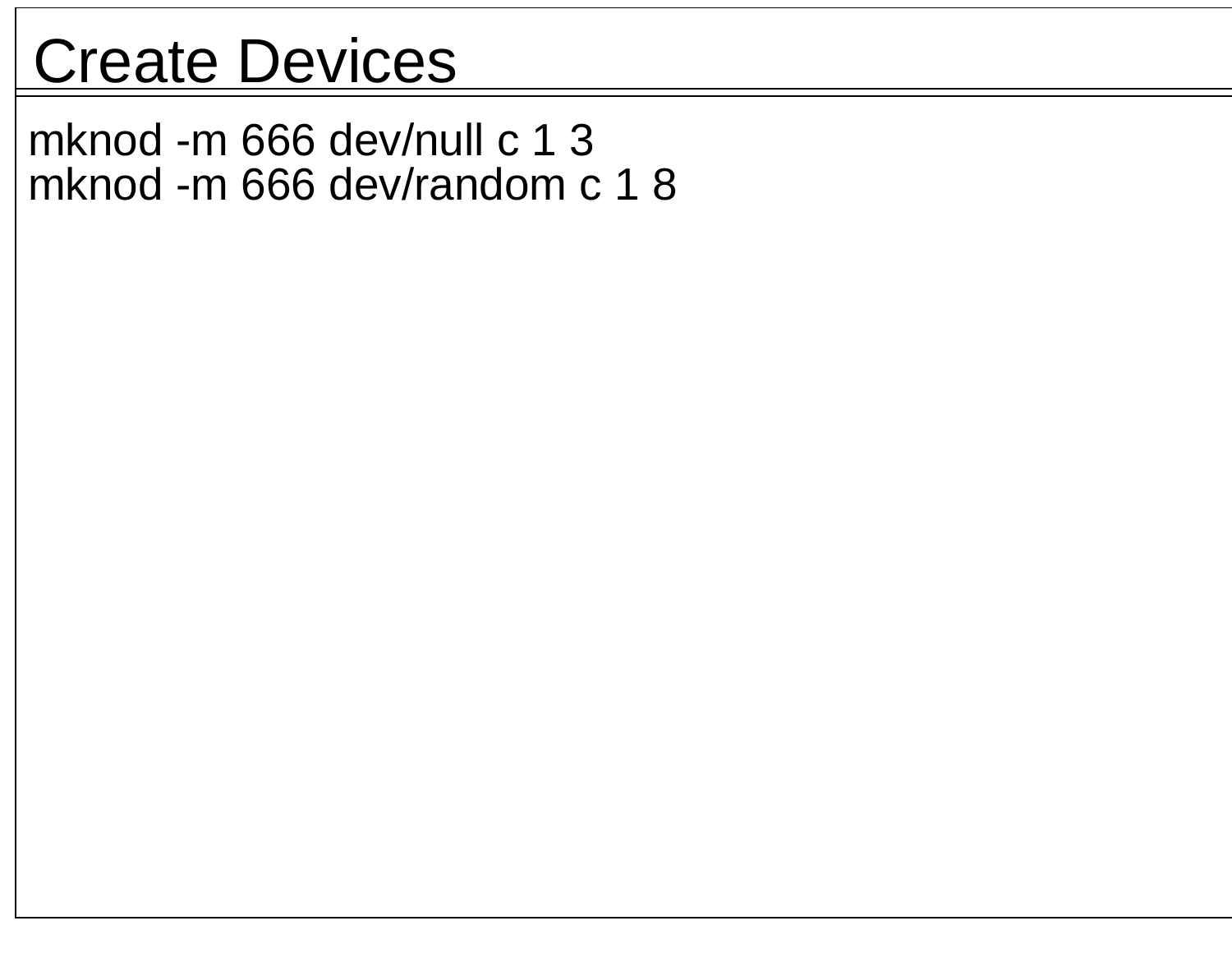#### Create a passwd file

Look at what user Apache uses and create a passwd file.

egrep '^user:' /etc/passwd >etc/passwd egrep '^user:' /etc/shadow >etc/shadow egrep '^group:' /etc/group >etc/group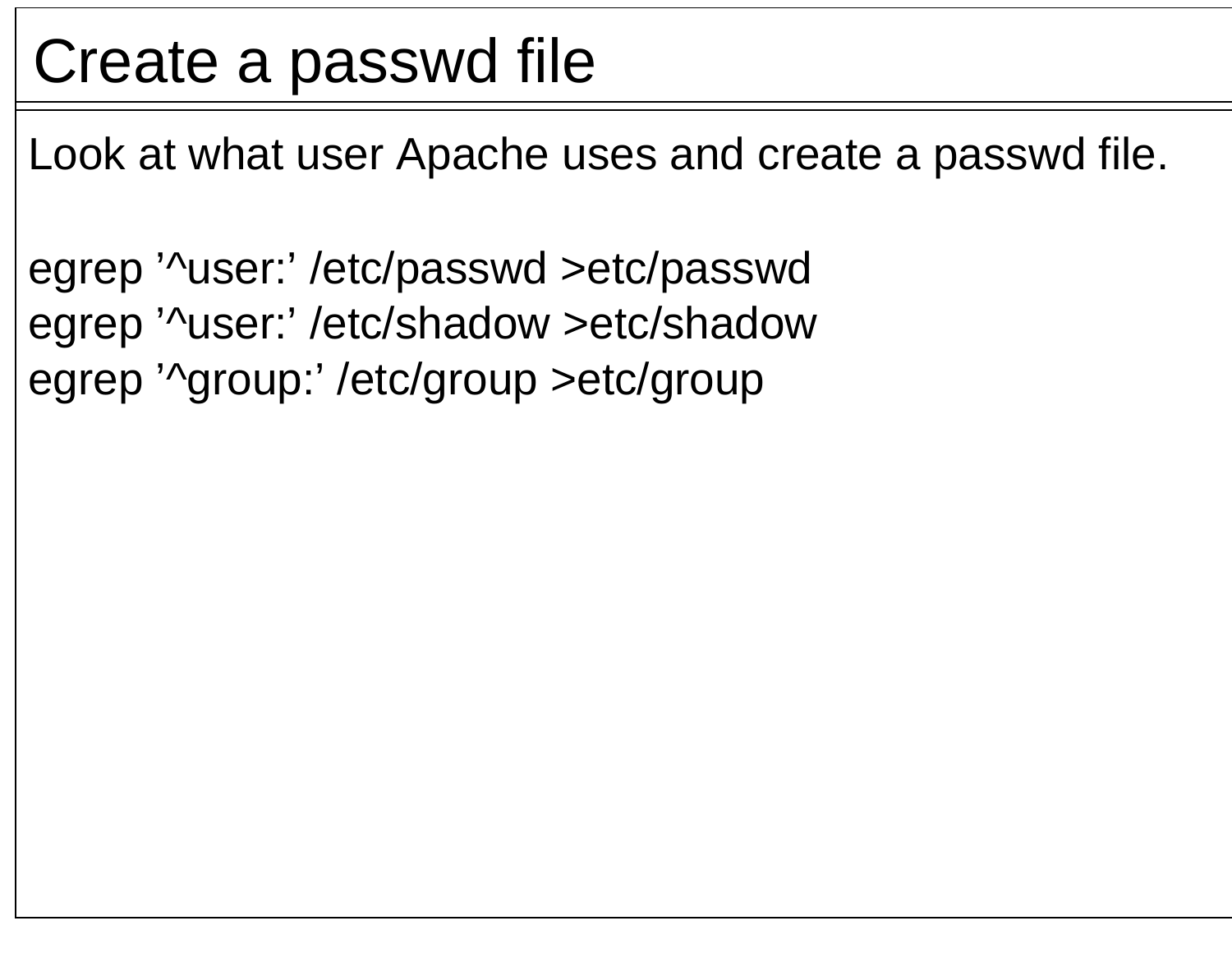#### ldd on /bin/bash

ldd tells us what dynamically loaded libraries a program uses.

# ldd /bin/bashlibtermcap.so.2 => /lib/libtermcap.so.2 (0xb75d2000) libdl.so.2 => /lib/libdl.so.2 (0xb75cf000)  $libc.so.6 \implies /lib/tls/libc.so.6 (0xb7498000)$ /lib/ld-linux.so.2 => /lib/ld-linux.so.2 (0xb75eb000)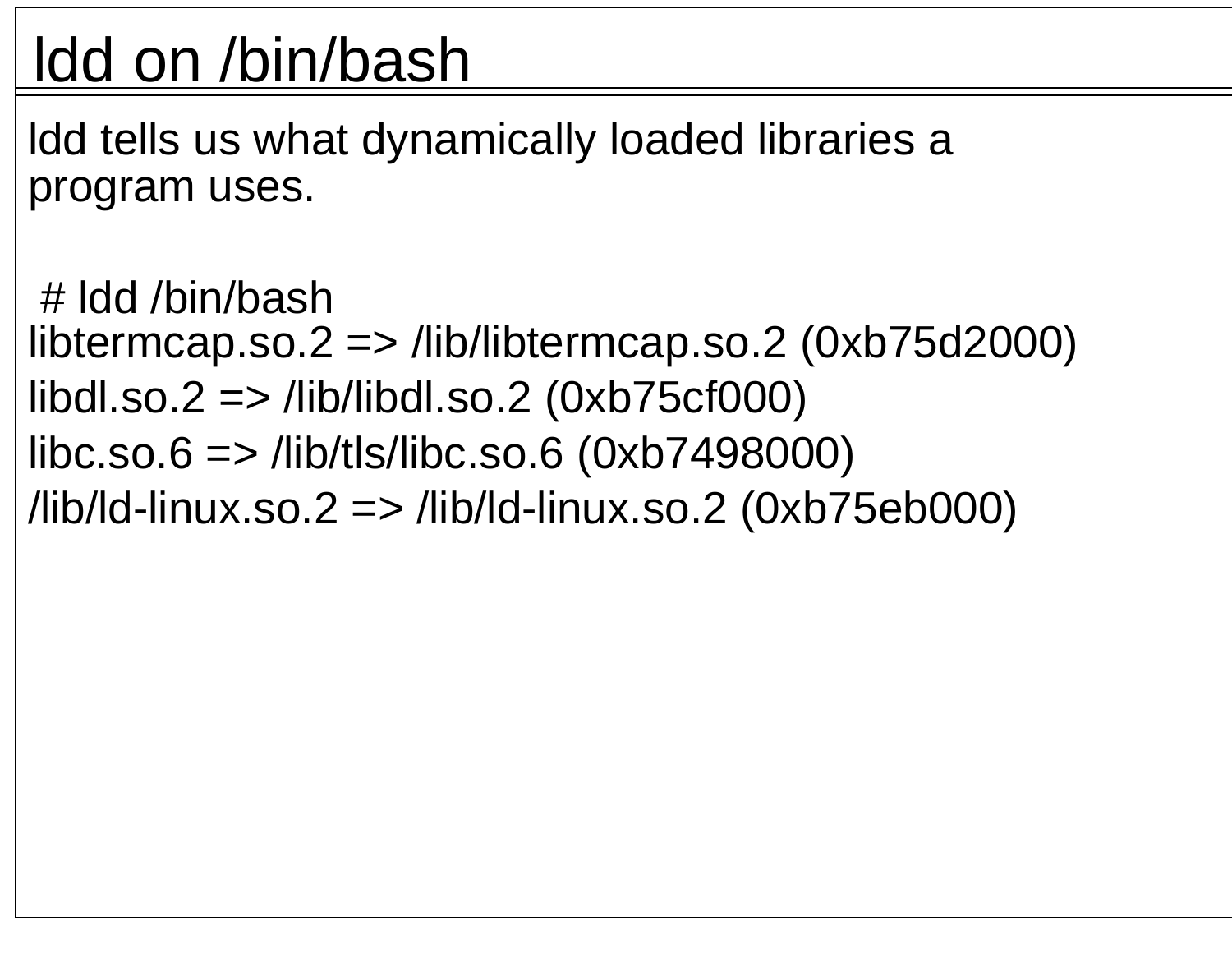#### Look for necessary libraries for all Apache programs

- # ldd /usr/local/apache/bin/\* | sort | uniq | grep \=\> libapr-0.so.0 => /usr/local/apache/lib/libapr-0.so.0 (0xb74bb000)
- libaprutil-0.so.0 => /usr/local/apache/lib/libaprutil-0.so.0 (0xb75d6000)
- libcrypt.so.1  $\Rightarrow$  /lib/libcrypt.so.1 (0xb7457000)  $libc.so.6 \implies lib/tls/libc.so.6 (0xb72f8000)$  $libdb-4.1.$ so  $\Longrightarrow$  /lib/libdb-4.1.so (0xb74f9000) libdl.so.2 => /lib/libdl.so.2 (0xb742f000) libexpat.so.0 => /usr/lib/libexpat.so.0 (0xb74d9000) libgdbm.so.2 => /usr/lib/libgdbm.so.2 (0xb75bb000)  $\langle$ lib/ld-linux.so.2 => /lib/ld-linux.so.2 (0xb75eb000) libm.so.6 => /lib/tls/libm.so.6 (0xb7484000)
- libnsl.so.1 => /lib/libnsl.so.1 (0xb7442000)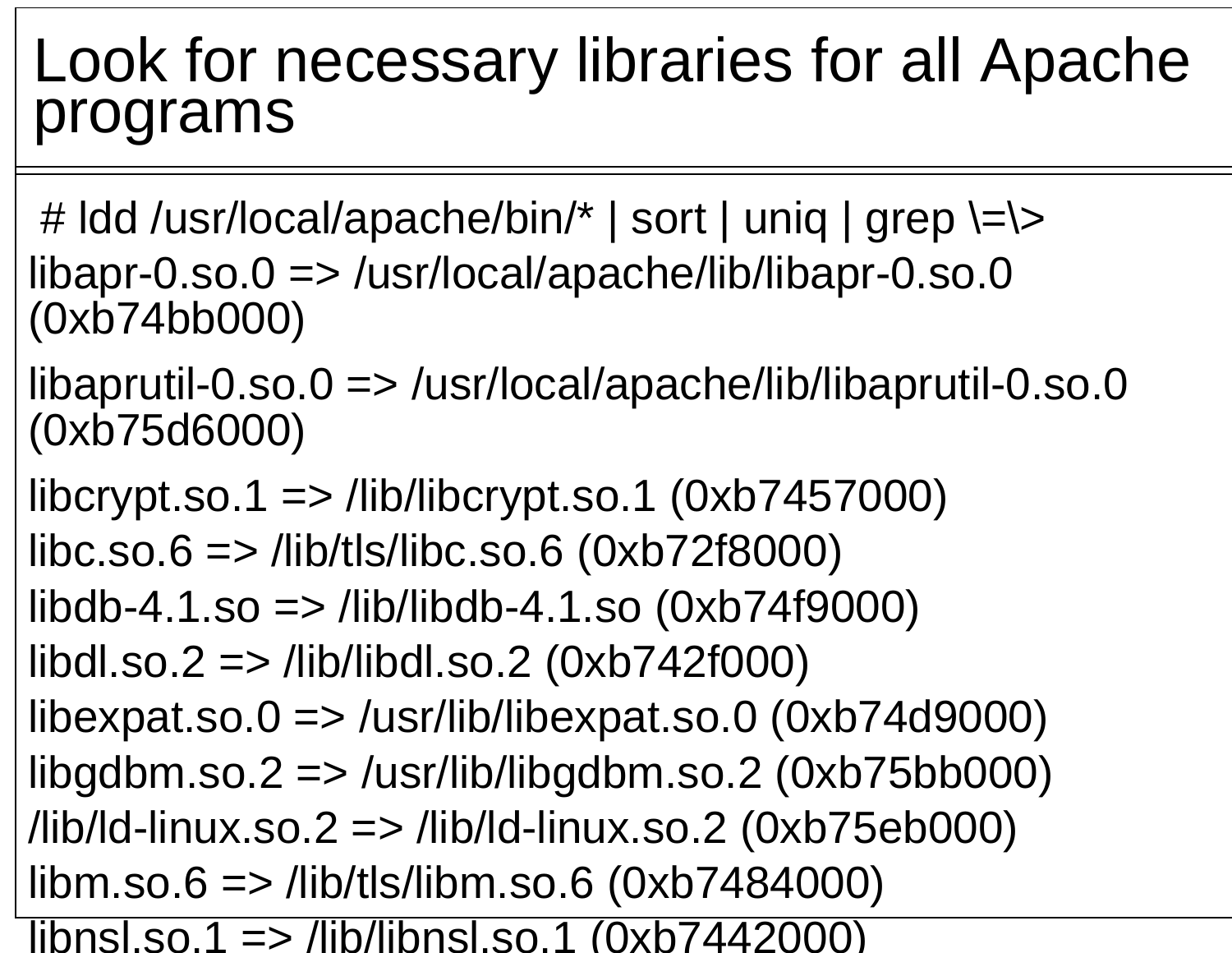# Copy in Libraries

cp -p /usr/local/apache/lib/libapr-0.so.0 /usr/local/apache/lib/libaprutil-0.so.0 /jail/usr/local/apache/lib

cp -r /lib/libcrypt.so.1 /lib/libdb-4.1.so /lib/libdl.so.2 /lib/ld-linux.so.2 /lib/libnsl.so.1 /jail/lib

cp -r /lib/tls/libc.so.6 /lib/tls/libm.so.6 /lib/tls/libpthread.so.0 /lib/tls/librt.so.1 /jail/tls/lib

cp -r /usr/lib/libexpat.so.0 /usr/lib/libgdbm.so.2 /jail/usr/lib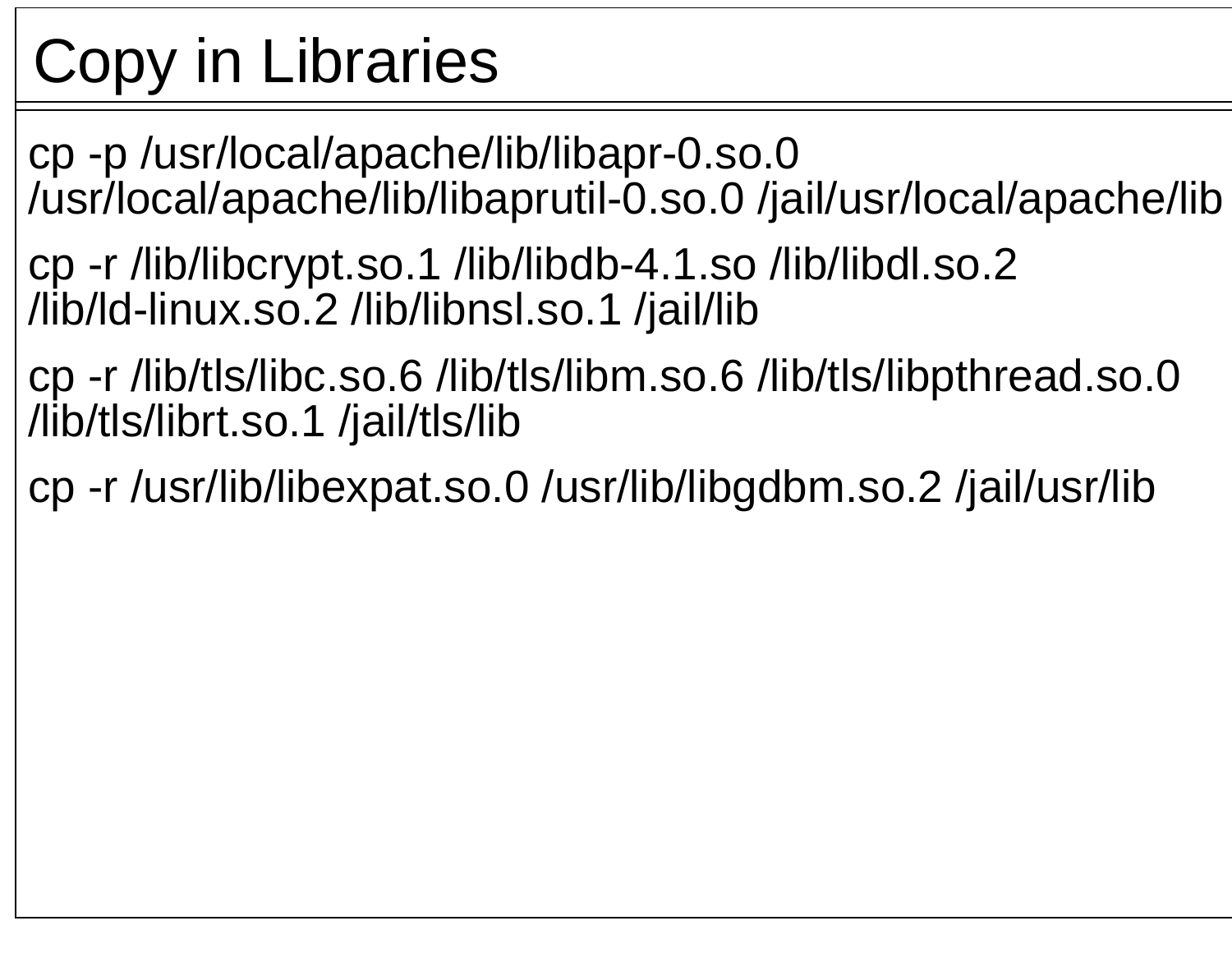# Copy in Resolution Libraries and Files

cp -p /lib/nss\_files.so.1 /lib/libnss\_files.so.2 /lib/libnss\_dns.so.1 /lib/libnss\_dns.so.2 lib

cat >/jail/etc/nsswitch.conf passwd: files shadow: filesgroup: files hosts: files dns

echo "127.0.0.1 localhost.localdomain localhost" >/jail/etc/hosts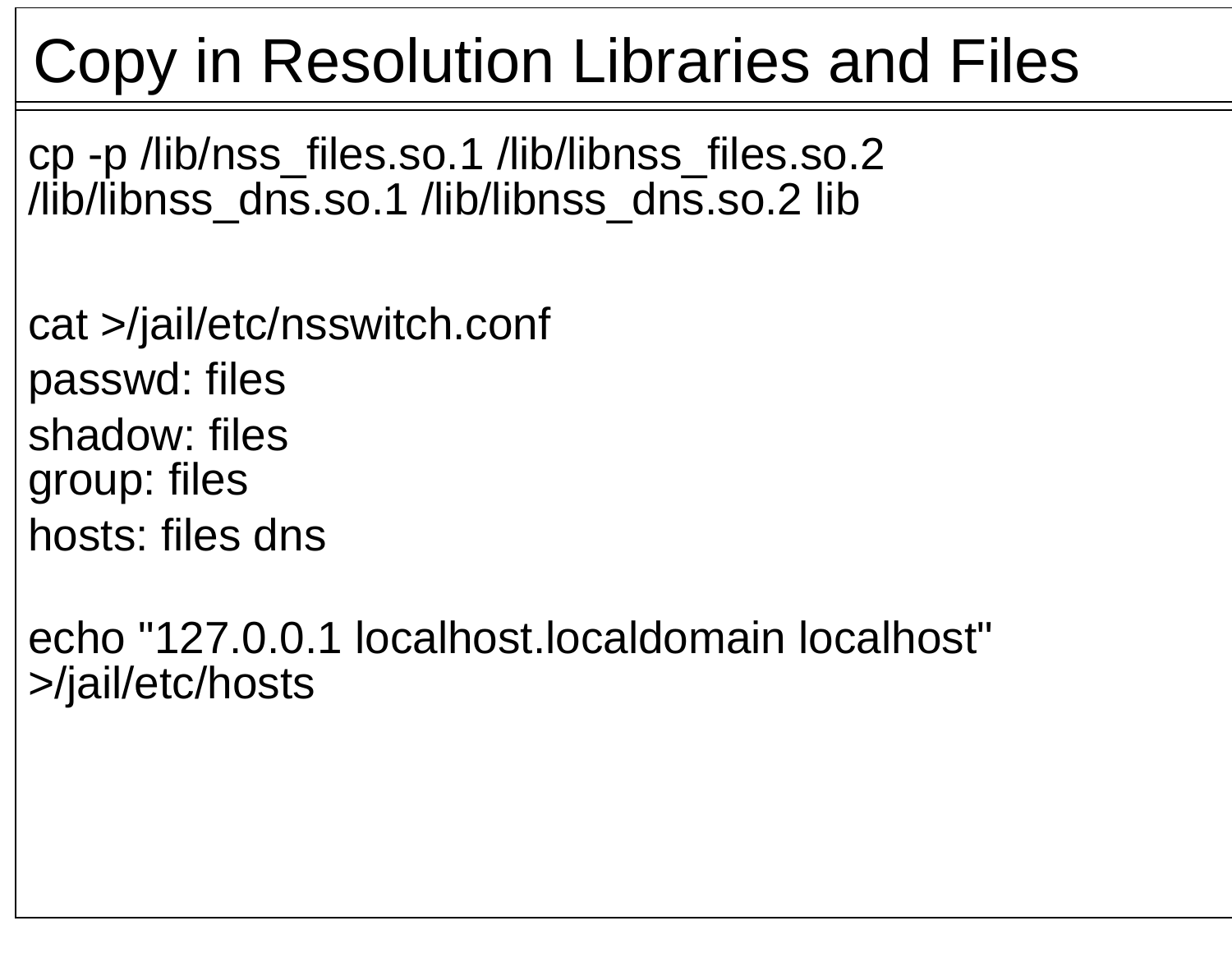#### Time Zone Files

Either copy all time zone files in:

mkdir -p /jail/usr/share cp -r /usr/share/zoneinfo /jail/usr/share/

or a single file:

mkdir -p /jail/usr/share/zoneinfo/America cp -r /usr/share/zoneinfo/America/Chicago /jail/usr/share/zoneinfo/America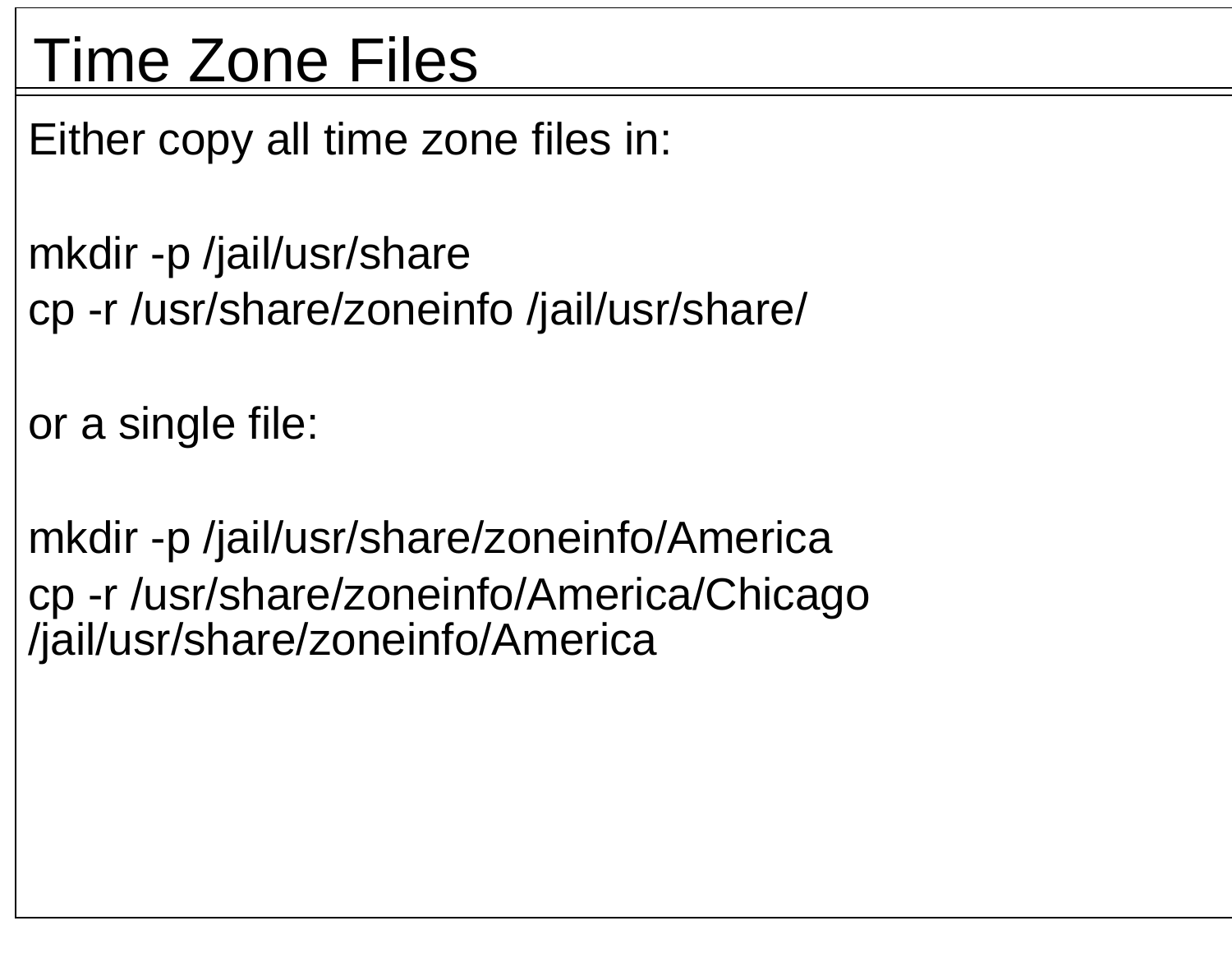# Putting Apache into the Jail

cp -pr /usr/local/apache2 /jail/usr/local

Change HTTPD variable in /jail/usr/local/apache/bin/apachectl

from:

'/usr/local/apache/bin/httpd' to 'chroot /jail /usr/local/apache/bin/httpd'

Now start the daemon with /usr/local/apache/bin/apachectl start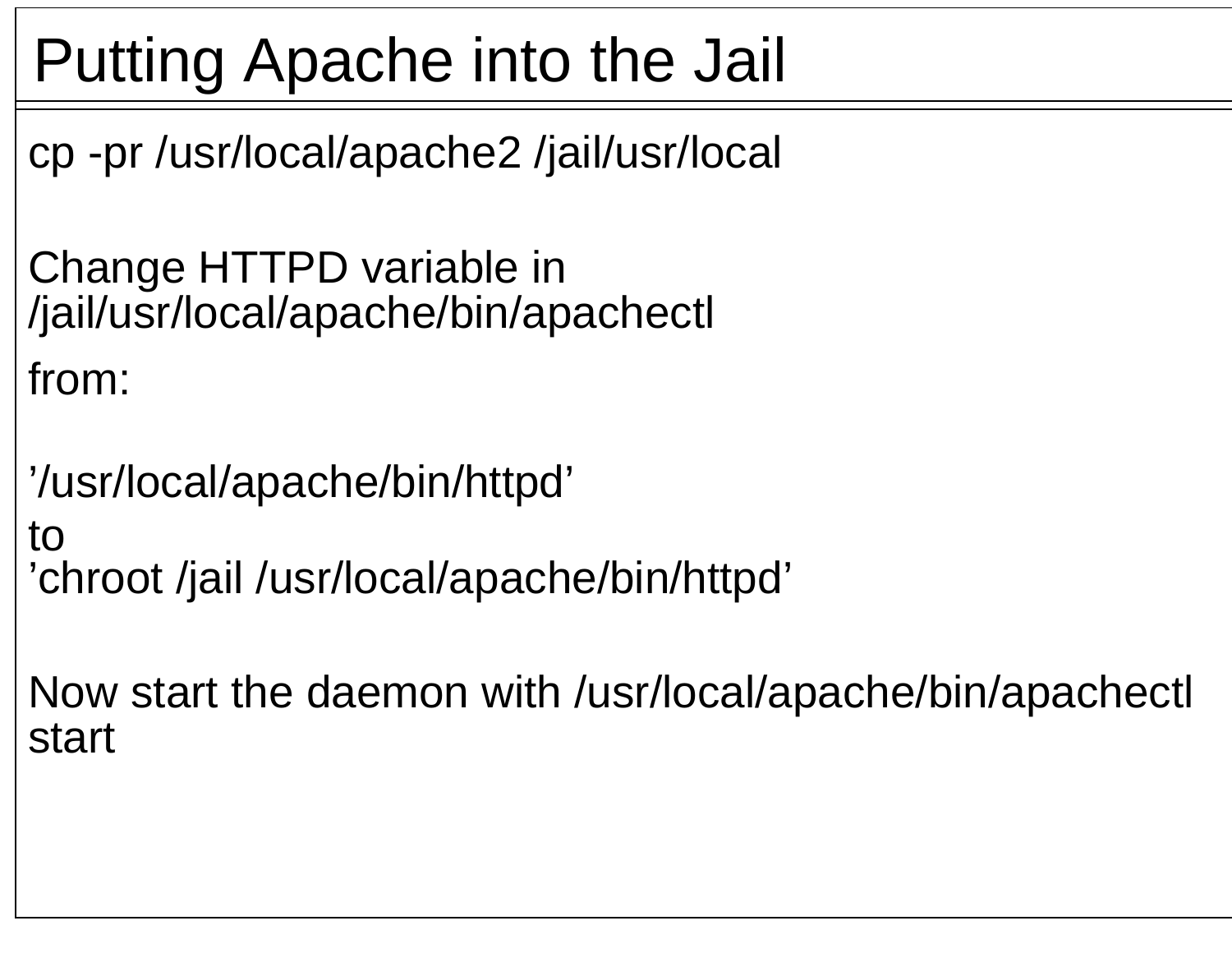#### mod\_rewrite

The apache module mod\_rewrite was created as a general swiss-army knife for rewriting incoming requests. It can be used as a security tool, though.

mod\_rewrite is very general, but its simplest use looks like this:

RewriteEngine on RewriteRule ^/bad-url\$ /index.html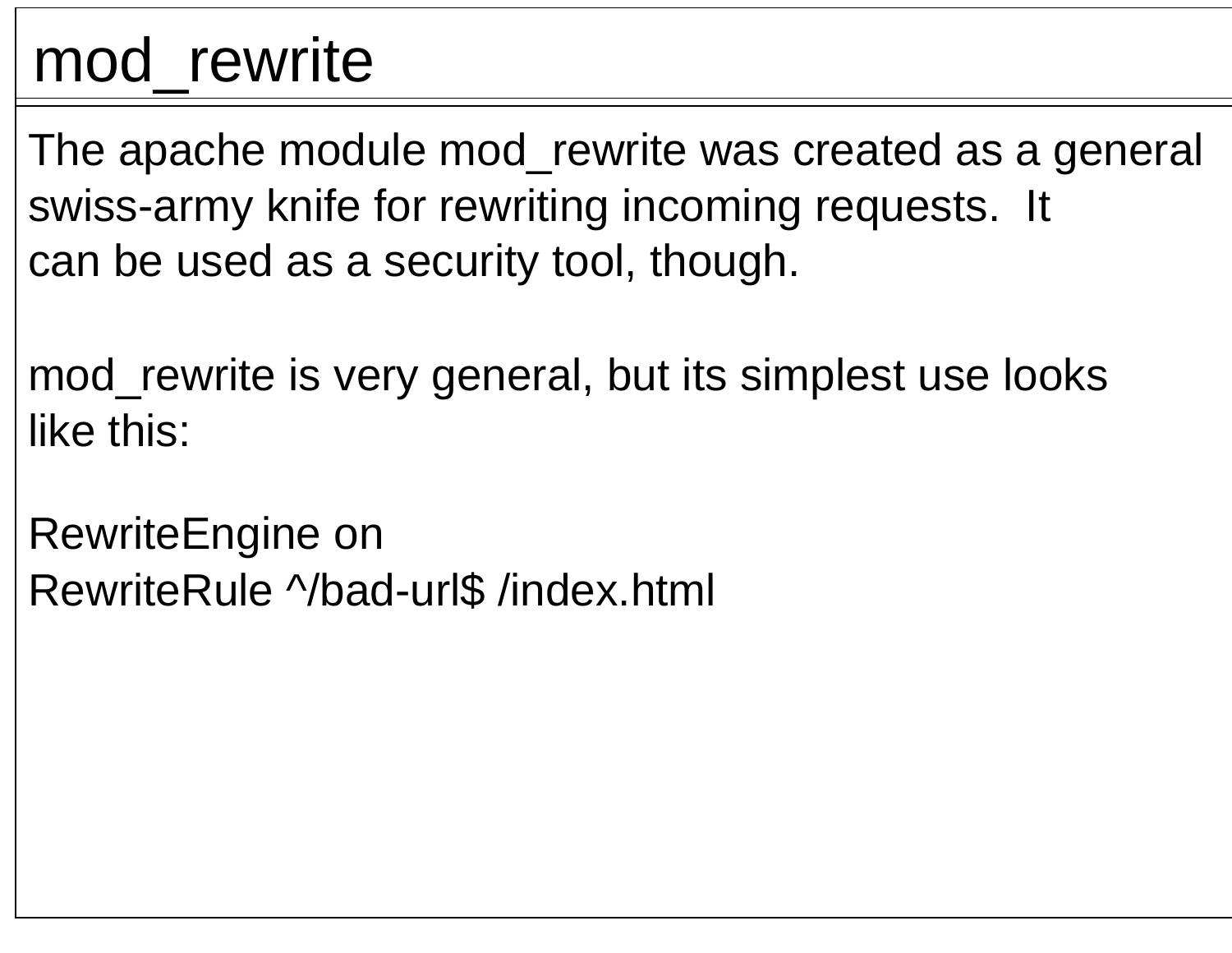#### Using mod\_rewrite to protect .htaccess files

We can use modrewrite to make a particular request fail:

RewriteEngine on RewriteRule A.htaccess - [F]

This rewrites the URL as a -, but also causes the request to fail.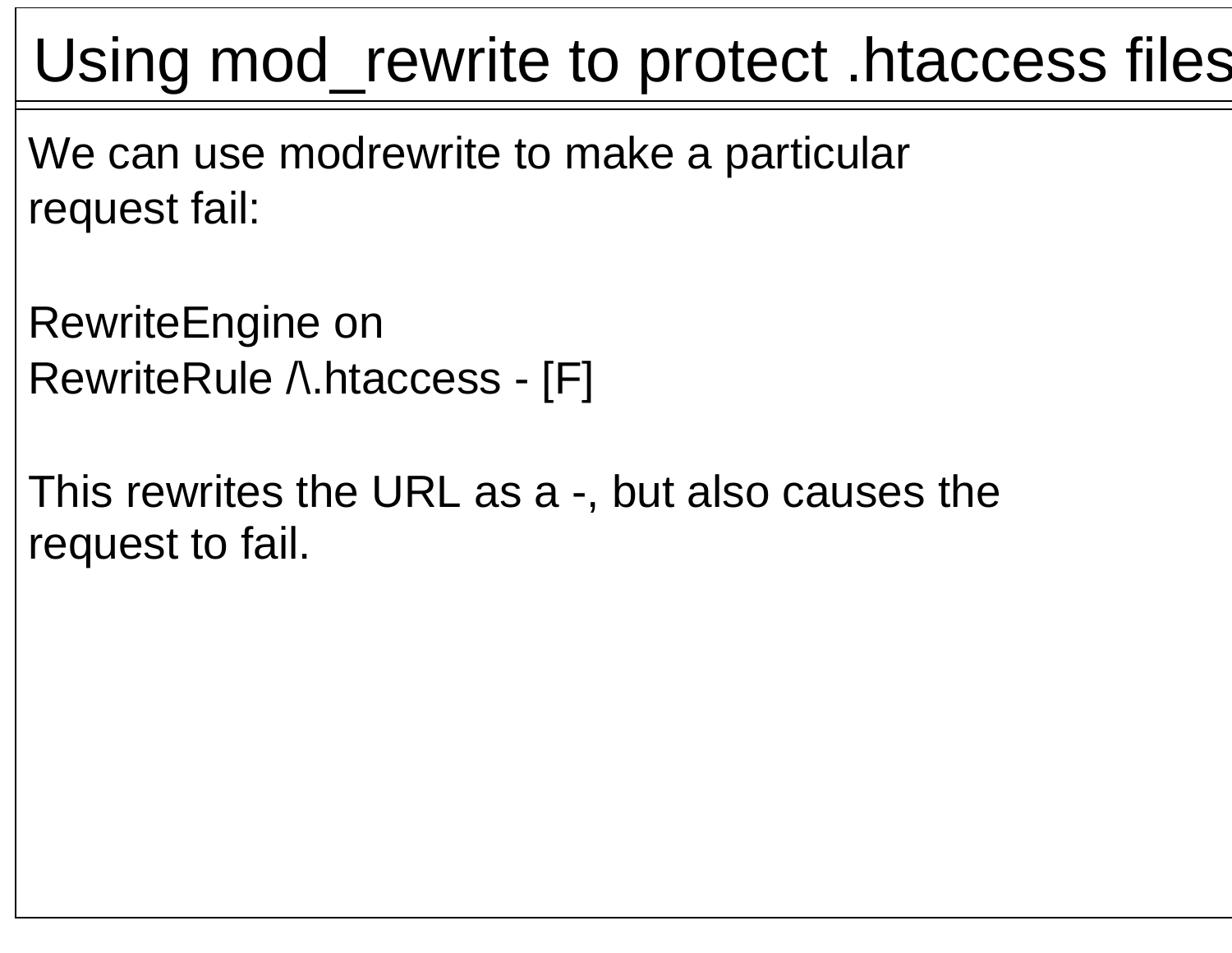# Removing TRACE functionality

We place the following in the general config file.

RewriteEngine on RewriteCondition %{REQUEST\_METHOD} ^TRACE RewriteRule .\* [F]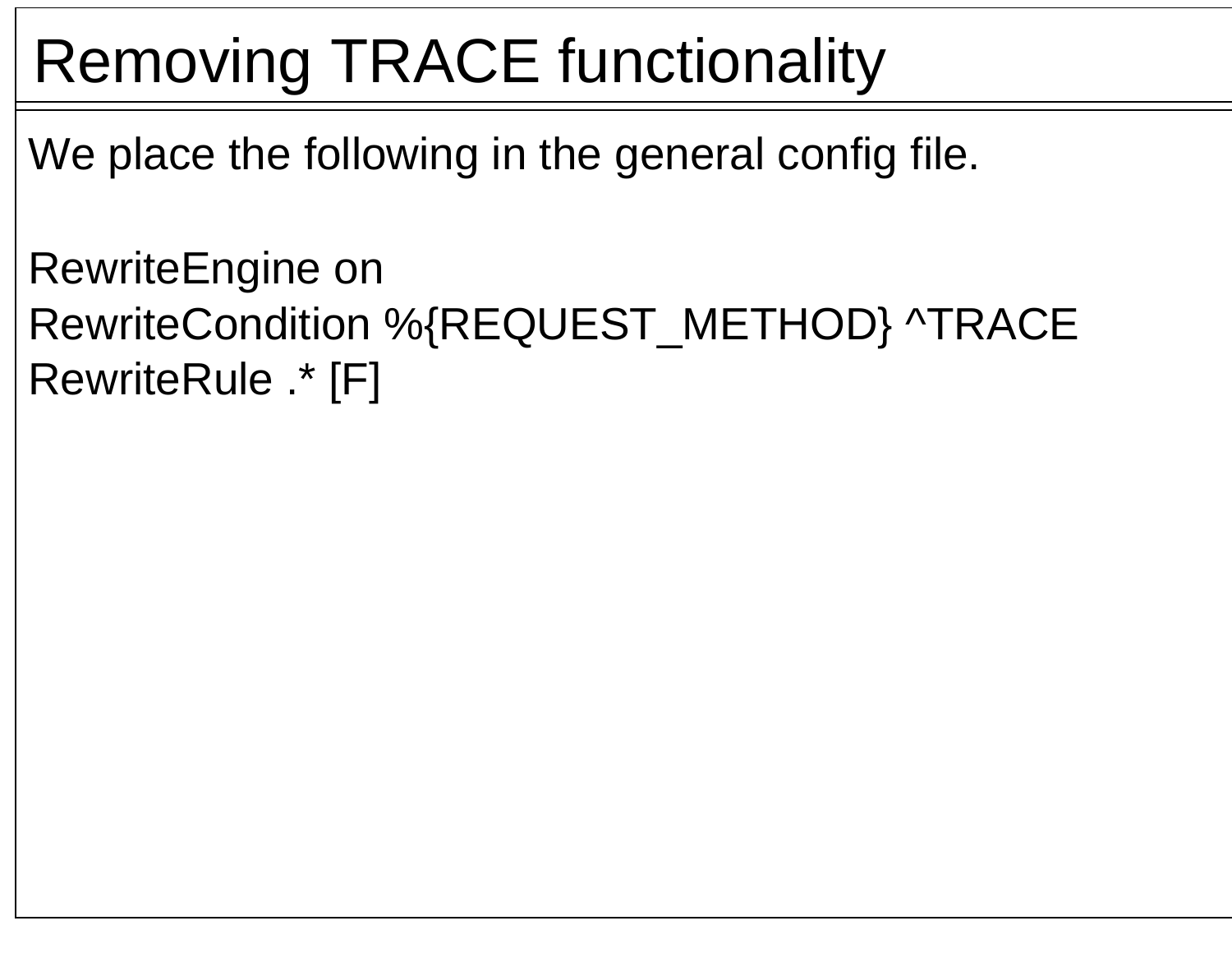#### mod\_rewrite wrapup

mod\_rewrite is extremely flexible and extremely powerful.

The great thing about mod\_rewrite is it gives you all the configurability and flexibility of Sendmail. The downside to mod\_rewrite is that it gives you all the configurability and flexibility of Sendmail.'

- Brian Behlendorf, Apache Group

 $\Box$  You can pass the rewrite to an external program.  $\Box$  You can rewrite a given string with a randomly entry in a replacement table (originally used for load-balancing...)  $\Box$  You can set a cookie on the client's browser.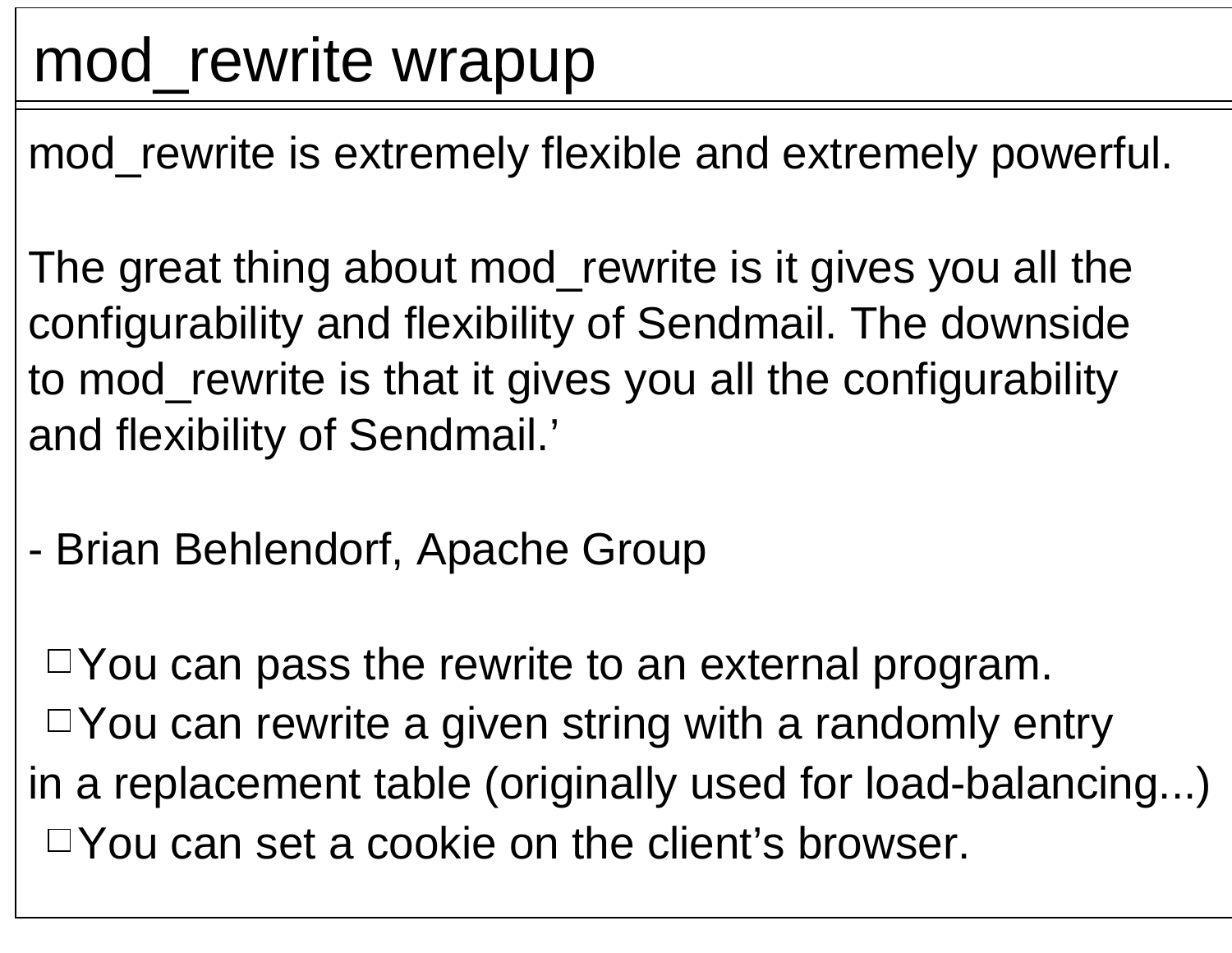# Advanced Web Server Security: Remove modules!

We can remove modules that we're not using. Not all vulnerabilities aren't in the core Apache code. Much is in the modules.

http://httpd.apache.org/docs-2.0/mod/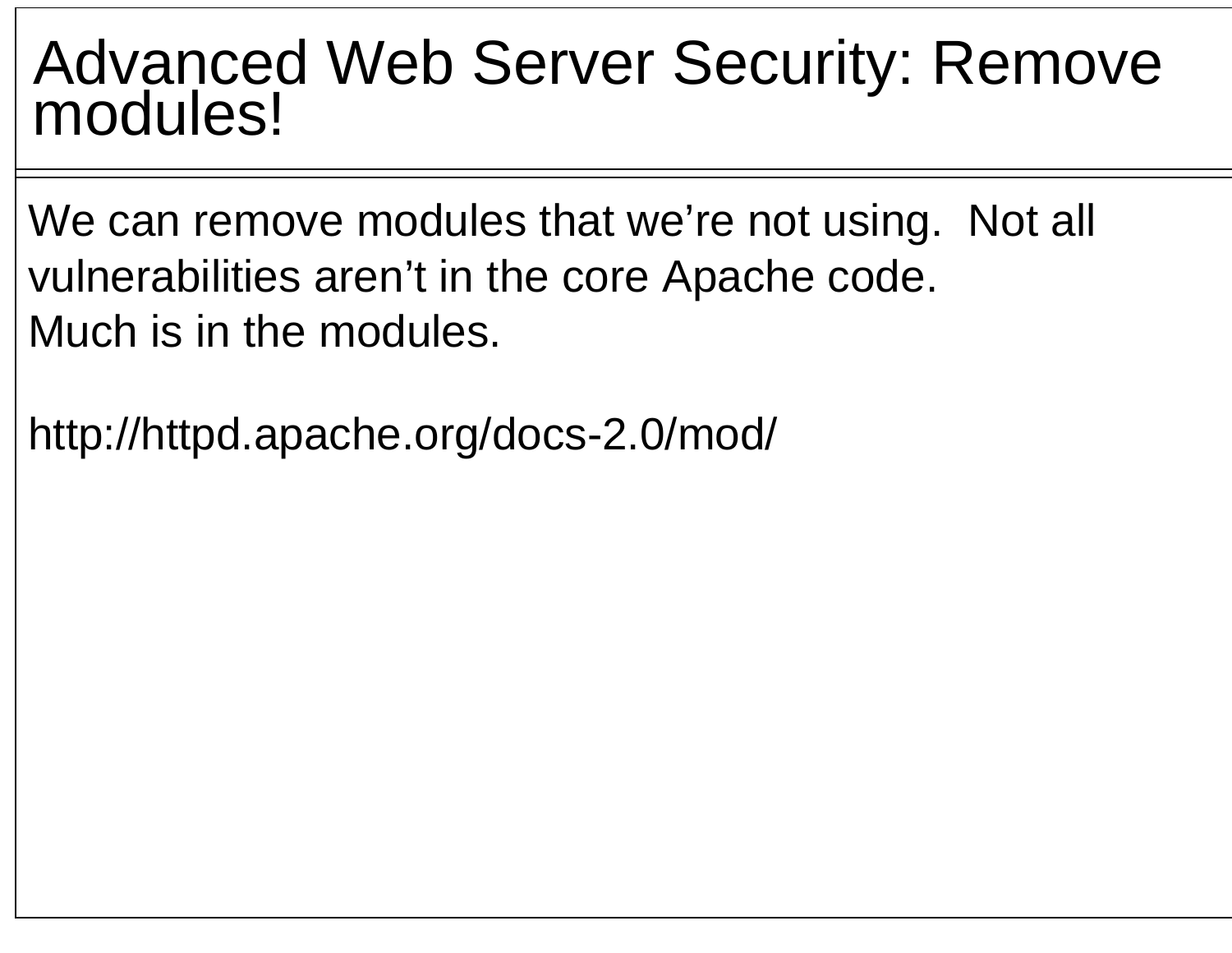# Figuring Out Which Modules to Remove

This page allows you to look at a module and see what configuration directives it provides:

http://httpd.apache.org/docs-2.0/mod/

This page allows you to look at configuration directives and see what modules provide them:

http://httpd.apache.org/docs-2.0/mod/directives.html

Let's look at the default module list in Apache on Red Hat 9.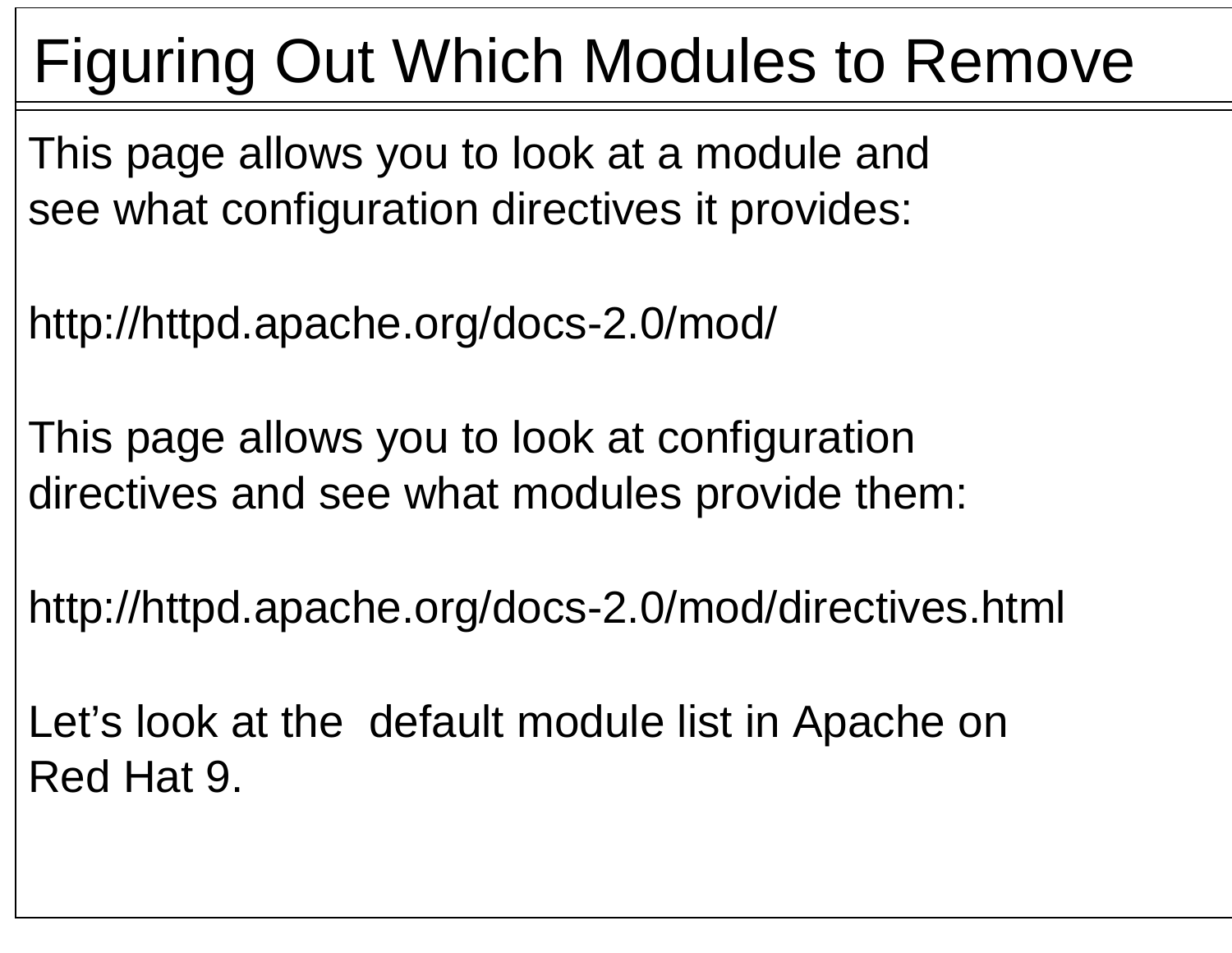- mod\_access.so
- Provides access control based on client hostname, IP address, or other characteristics of the client request.
- mod\_auth.so
- User authentication using text files
- □mod\_auth\_anon.so
- Allows "anonymous" user access to authenticated areas
- mod\_auth\_dbm.so
- Provides for user authentication using DBM files
- mod\_auth\_digest.so
- User authentication using MD5 Digest Authentication.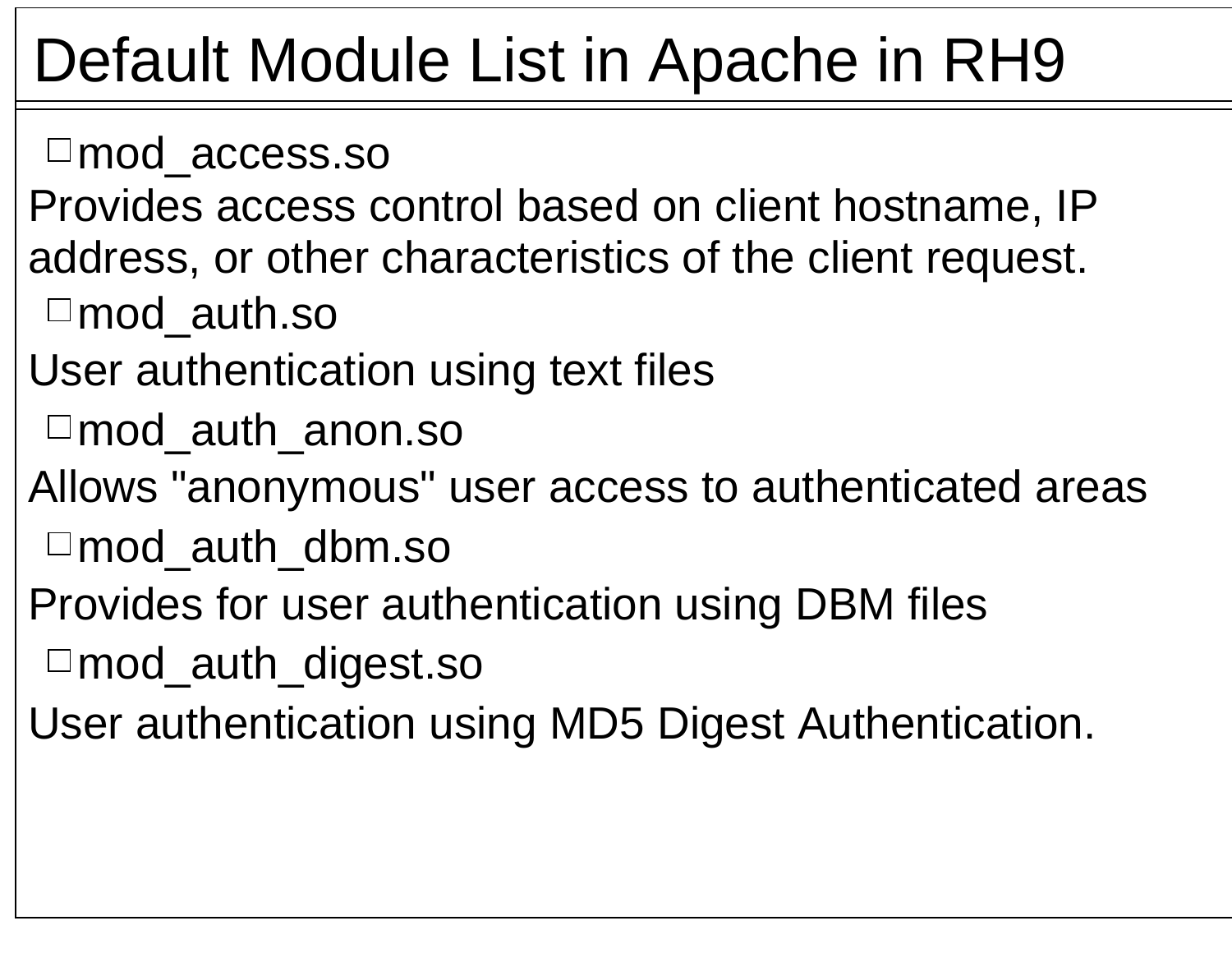- □mod\_include.so
- Server-parsed html documents (Server Side Includes) mod\_log\_config.so
- Configurable-logging of the requests made to the server.
- mod\_env.so
- Modifies the environment which is passed to CGI scripts and SSI pages.
- mod\_mime\_magic.so
- Determines the MIME type of a file by looking at a few
- bytes of its contents.
- mod\_cern\_meta.so
- Older "CERN" header modification method for setting expires or other custom headers.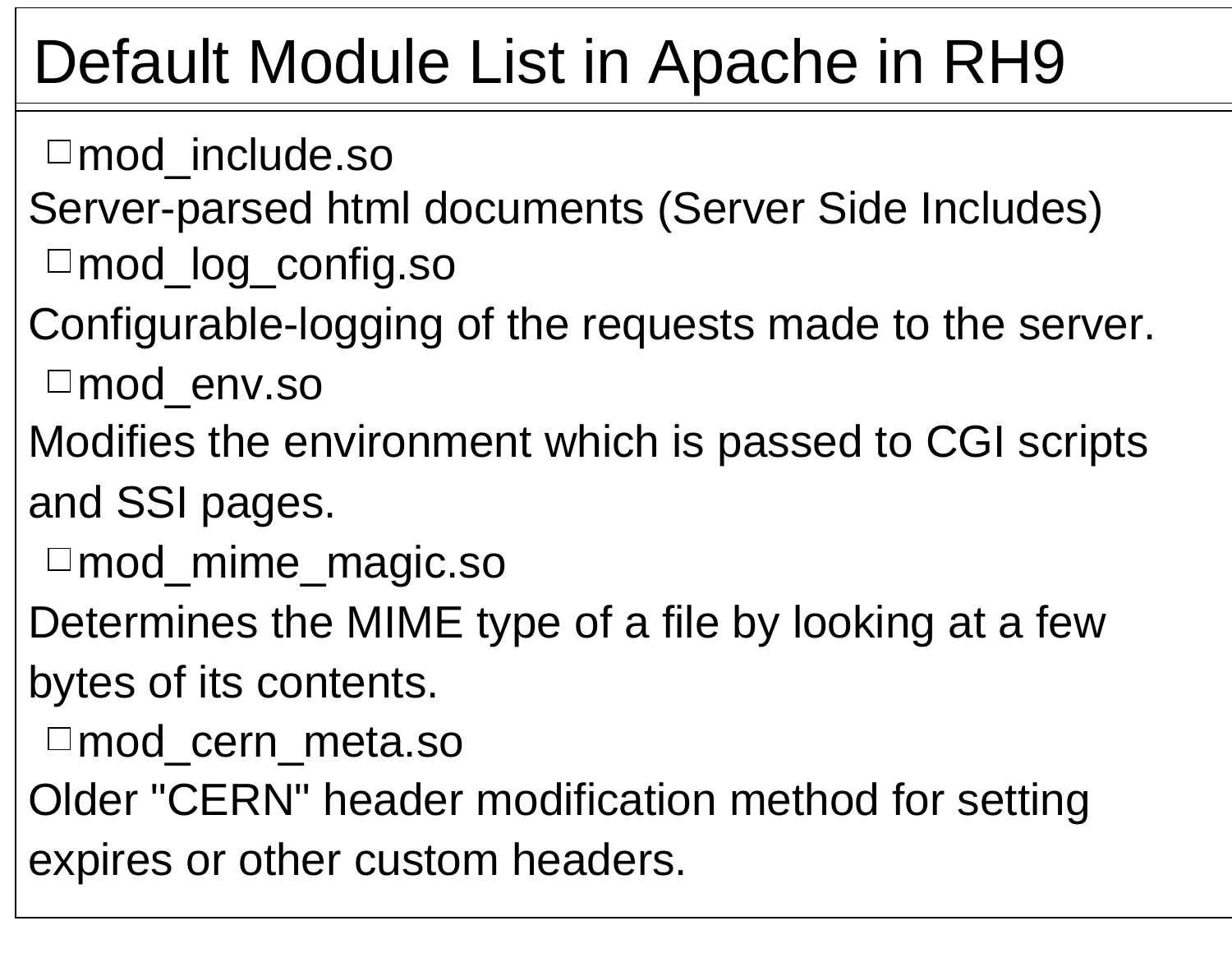- mod\_expires.so
- Generation of Expires HTTP headers according to config file. mod\_headers.so
- Customization of HTTP request and response headers
- mod\_usertrack.so
- "Clickstream" cookie-based logging of individual user activity.
- mod\_unique\_id.so
- Provides an environment variable with a unique identifier
- for each request, potentially used in webapps.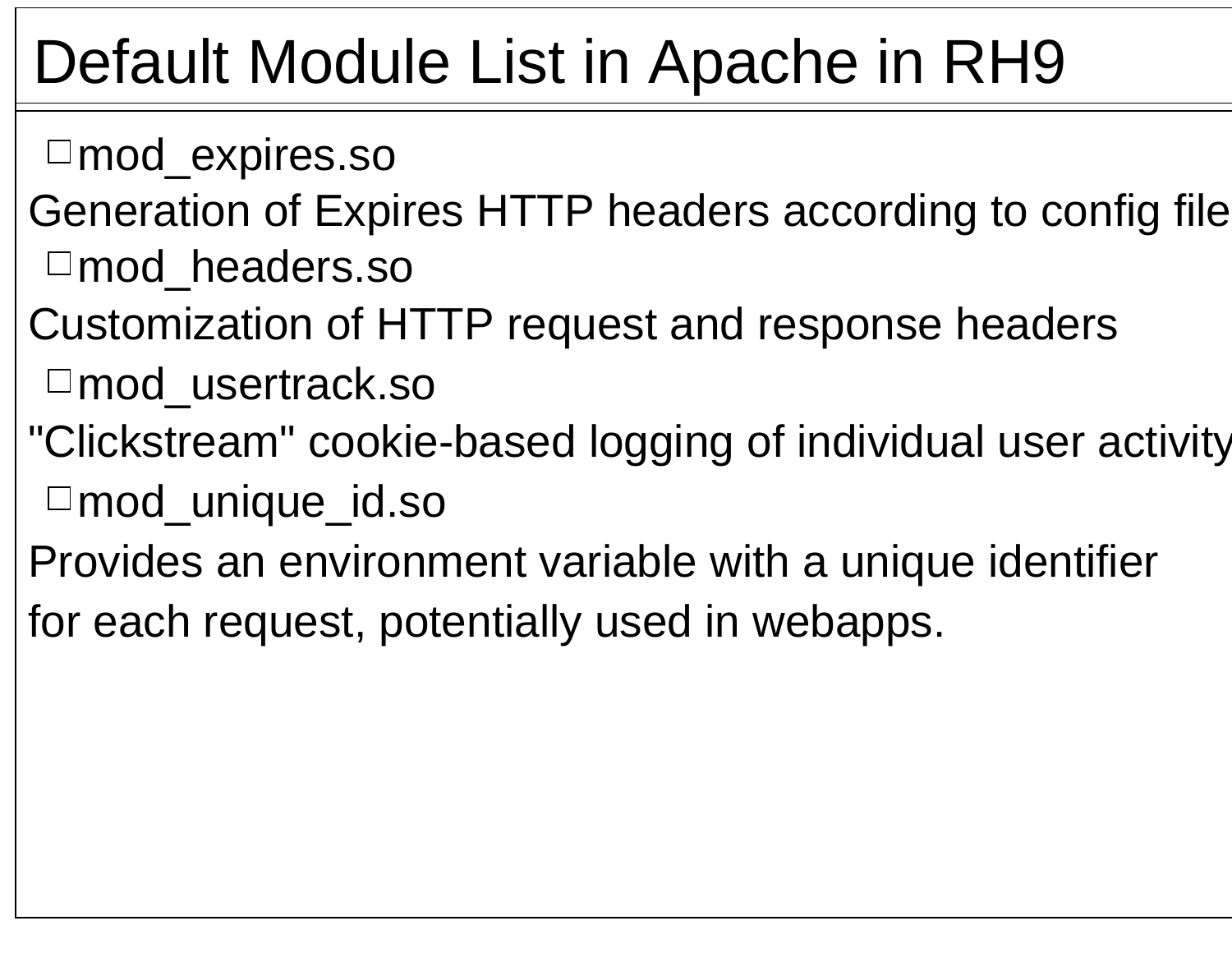- □ mod setenvif.so
- Allows the setting of environment variables based on characteristics of the request
- $\Box$ mod mime.so
- Associates the requested filename's extensions with the
- file's behavior (handlers and filters) and content (mime-type,
- language, character set and encoding)
- $\Box$ mod dav.so
- Distributed Authoring and Versioning (WebDAV) functionality (www.webdav.org)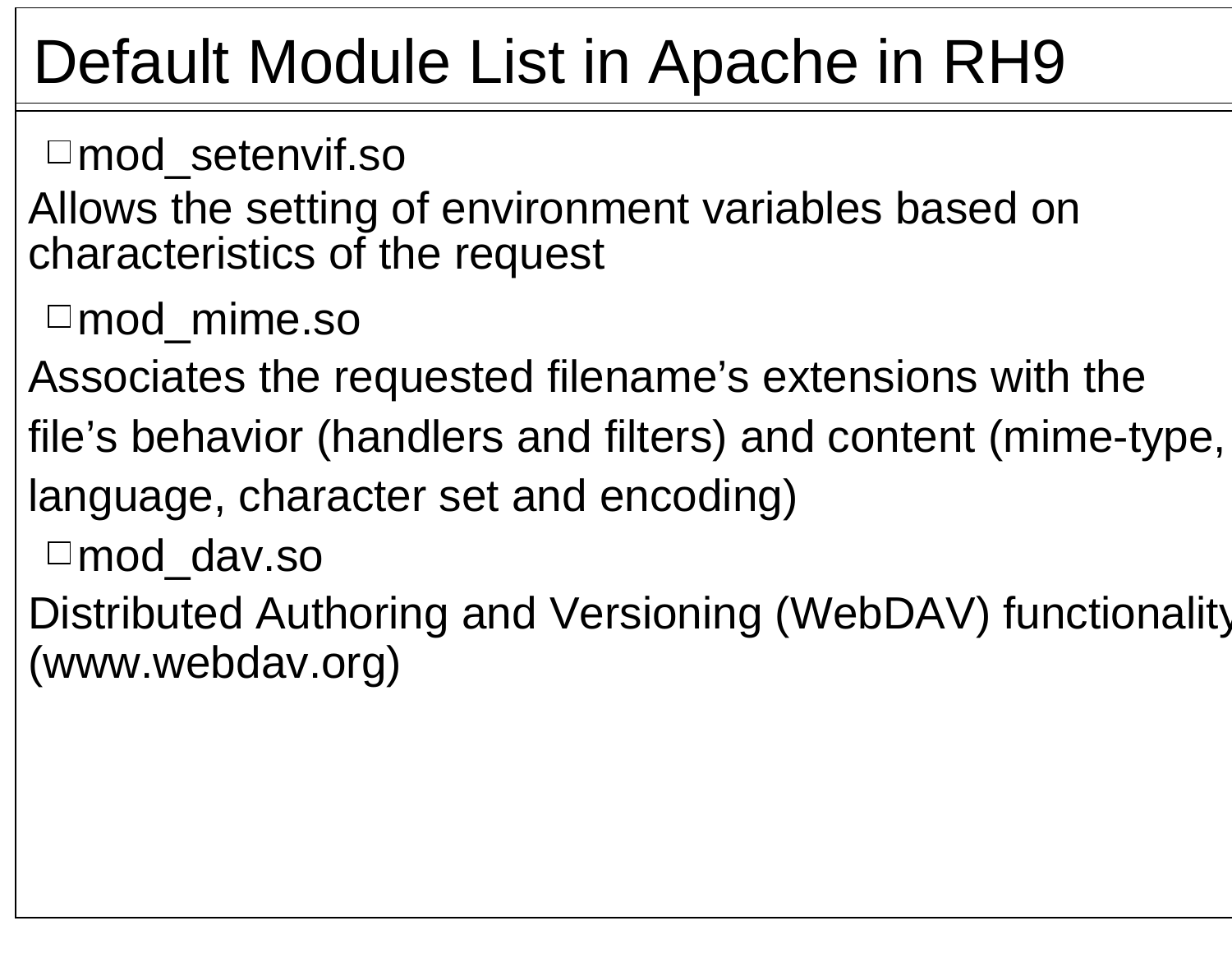- mod\_status.so
- Provides information on server activity and performance mod\_autoindex.so
- Generates directory indexes, automatically, similar to
- the Unix ls command or the Win32 dir shell commandRequires mod\_dir.so.
- mod\_asis.so
- Sends files that contain their own HTTP headers  $\Box$ mod info.so
- Provides a comprehensive overview of the server configuration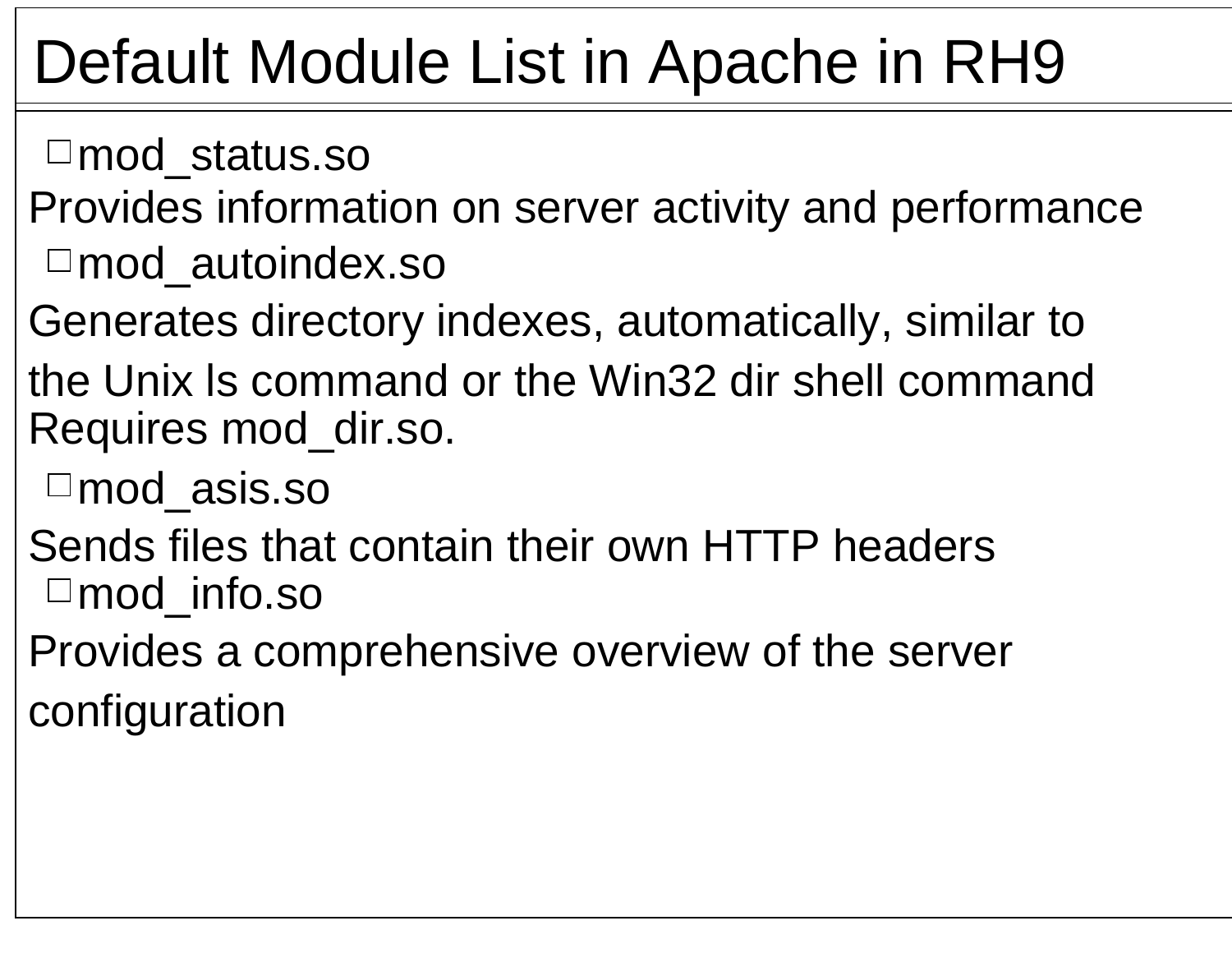mod\_cgi.so Execution of CGI scripts mod\_dav\_fs.so filesystem provider for mod\_dav □mod vhost alias.so Provides for virtual hosting □ mod\_negotiation.so Provides for content negotiation (best representation based on browser-supplied media type, languages, character set and encoding)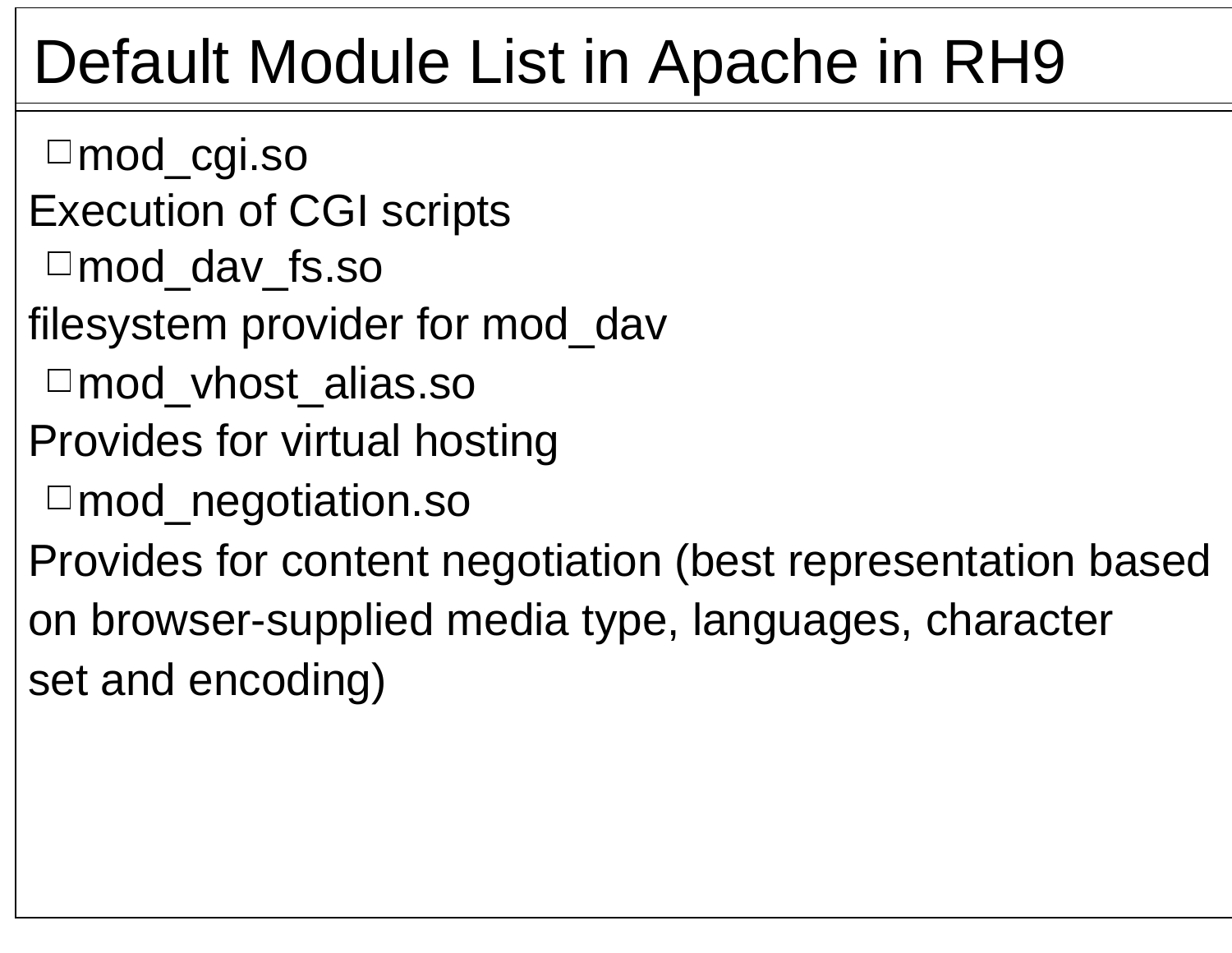mod\_dir.so

Provides for "trailing slash" redirects and serving directory index files

Requires: mod\_autoindex.so

□mod\_imap.so

Server-side imagemap processing

□mod actions.so

This module provides for executing CGI scripts based on media type or request method.

 $\Box$ mod\_speling.so (not a typo!)

Attempts to correct mistaken URLs that users might have entered by ignoring

capitalization and by allowing up to one misspelling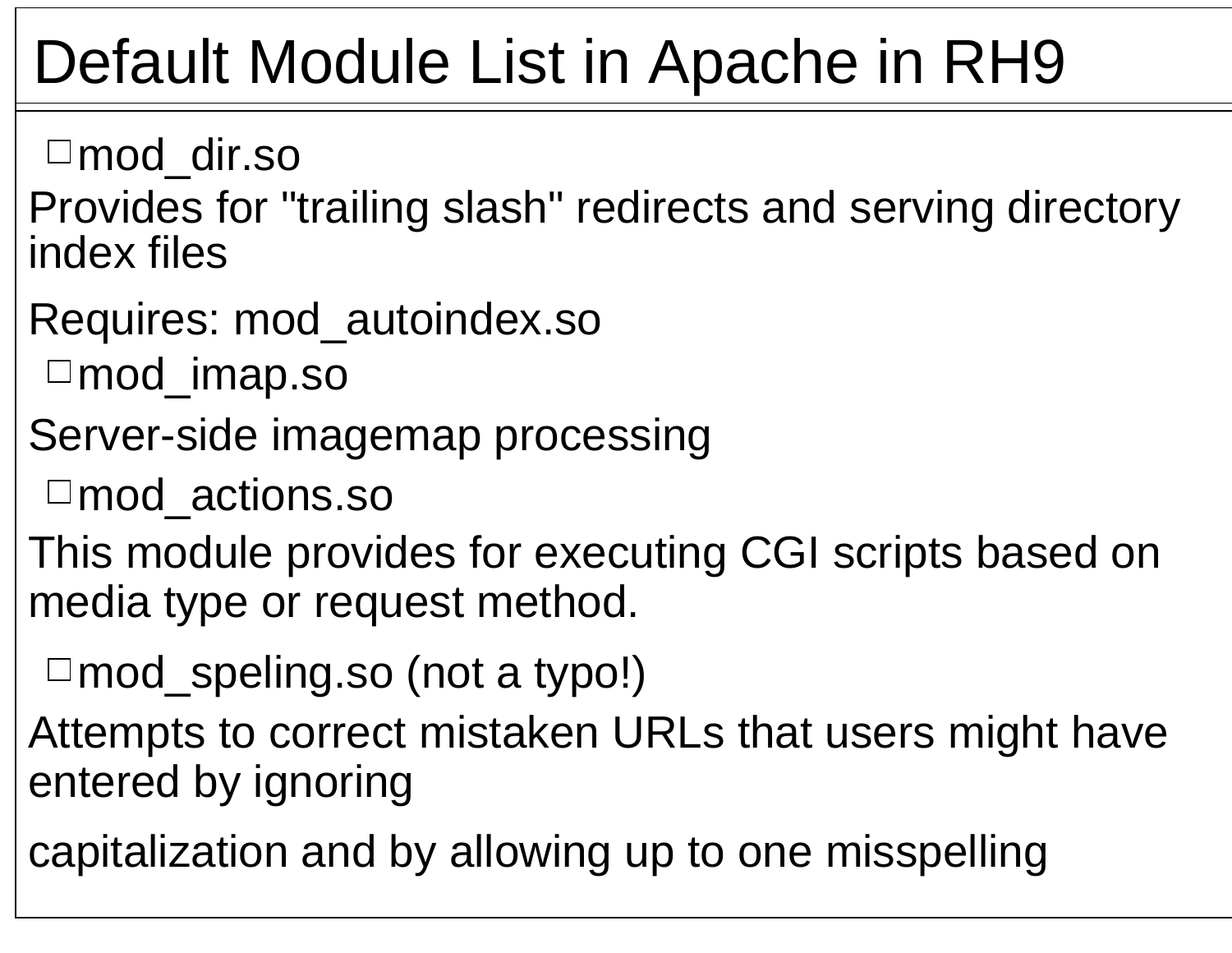- □mod userdir.so
- User-specific directories
- □mod alias.so
- Provides for mapping different parts of the host filesystem in the document tree
- and for URL redirection. Required for CGI ScriptAlias directive.
- □ mod\_rewrite.so
- Provides a rule-based rewriting engine to rewrite requested URLs on the fly.
	- mod\_proxy.so
- HTTP/1.1 proxy/gateway server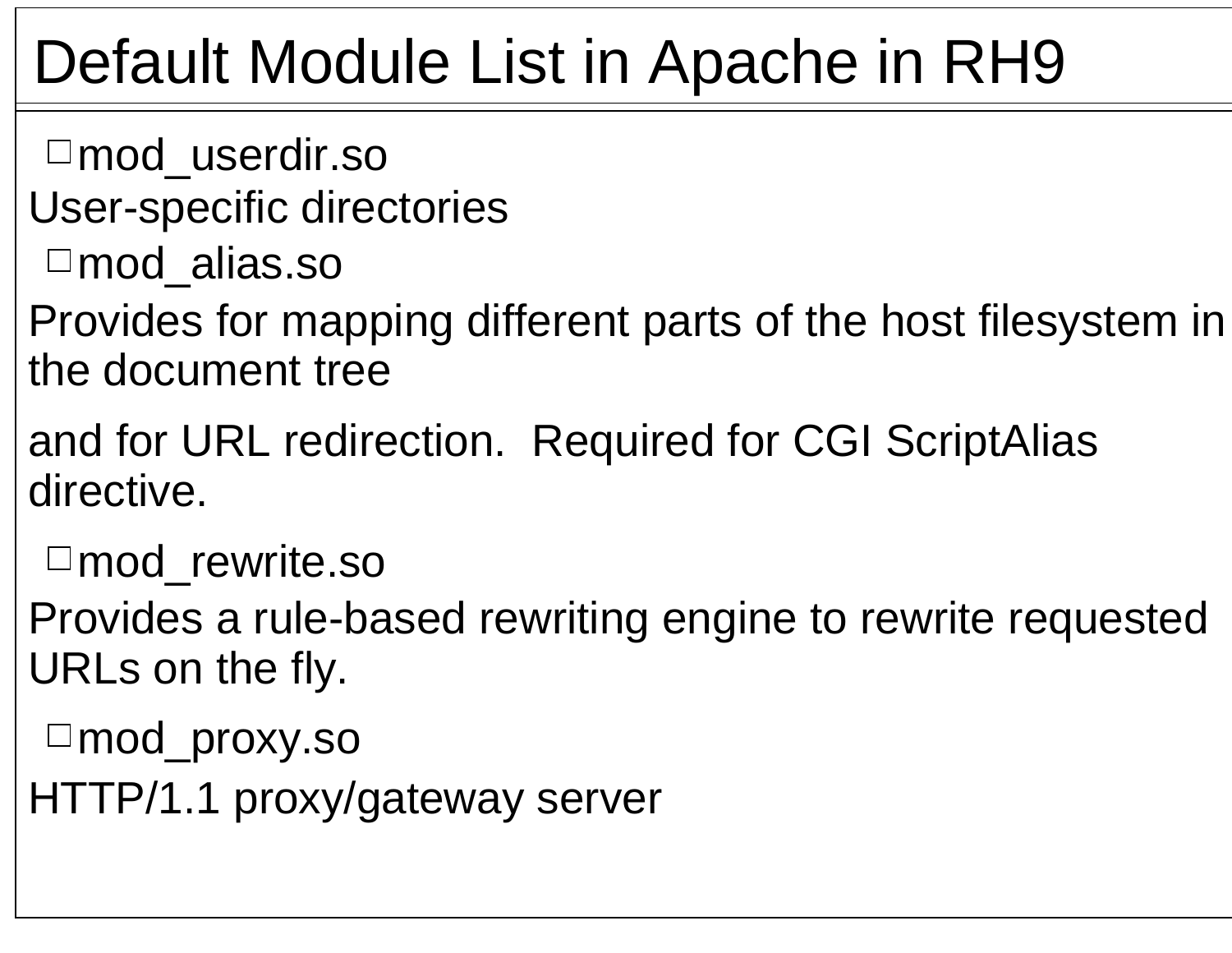- mod\_proxy\_ftp.so
- FTP support module for mod\_proxy
- mod\_proxy\_http.so
- HTTP support module for mod\_proxy
- mod\_proxy\_connect.so
- mod\_proxy extension for CONNECT request handling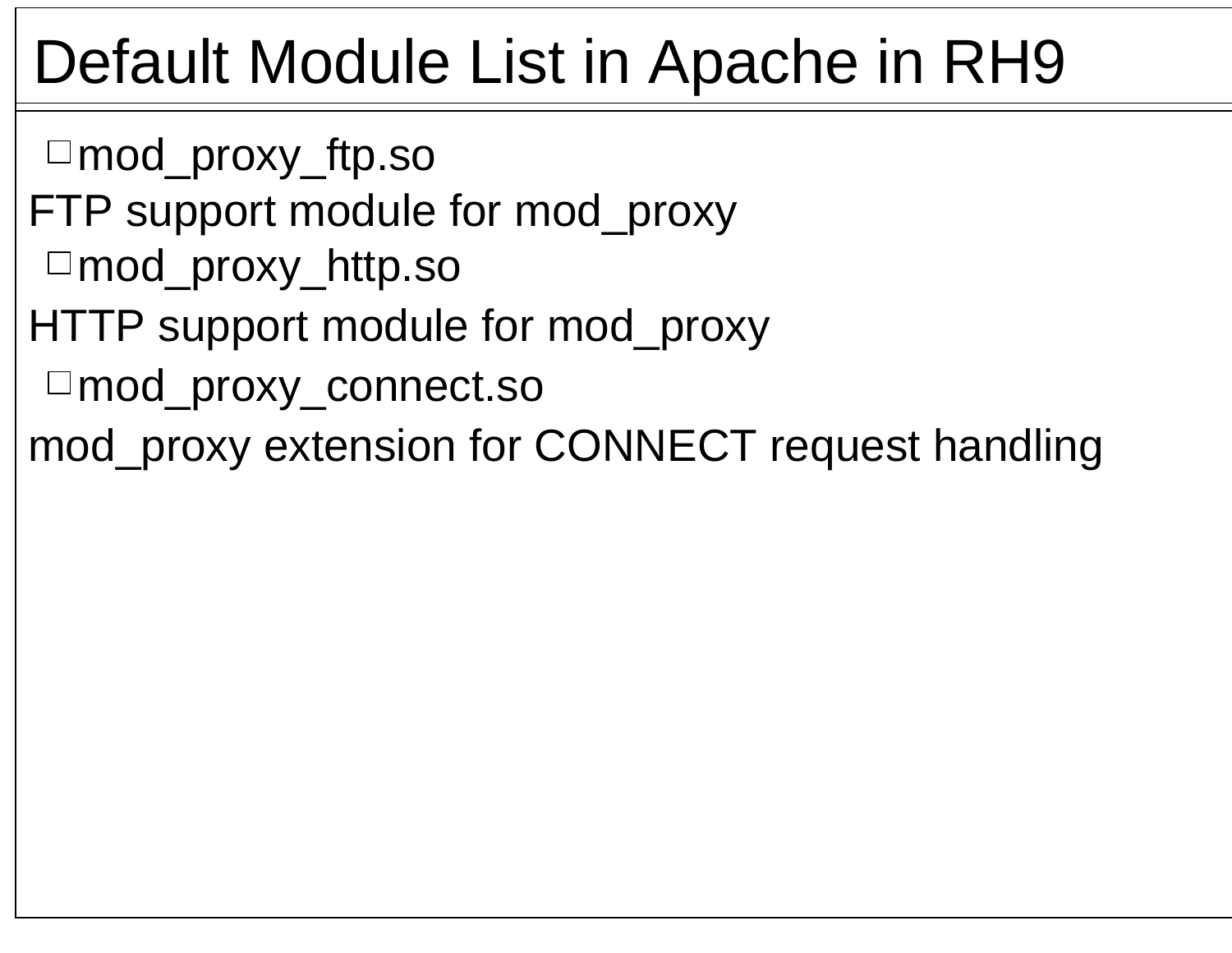# Figuring Out Which Modules to Remove

This page allows you to look at a module and see what configuration directives it provides:

http://httpd.apache.org/docs-2.0/mod/

This page allows you to look at configuration directives and see what modules provide them:

http://httpd.apache.org/docs-2.0/mod/directives.html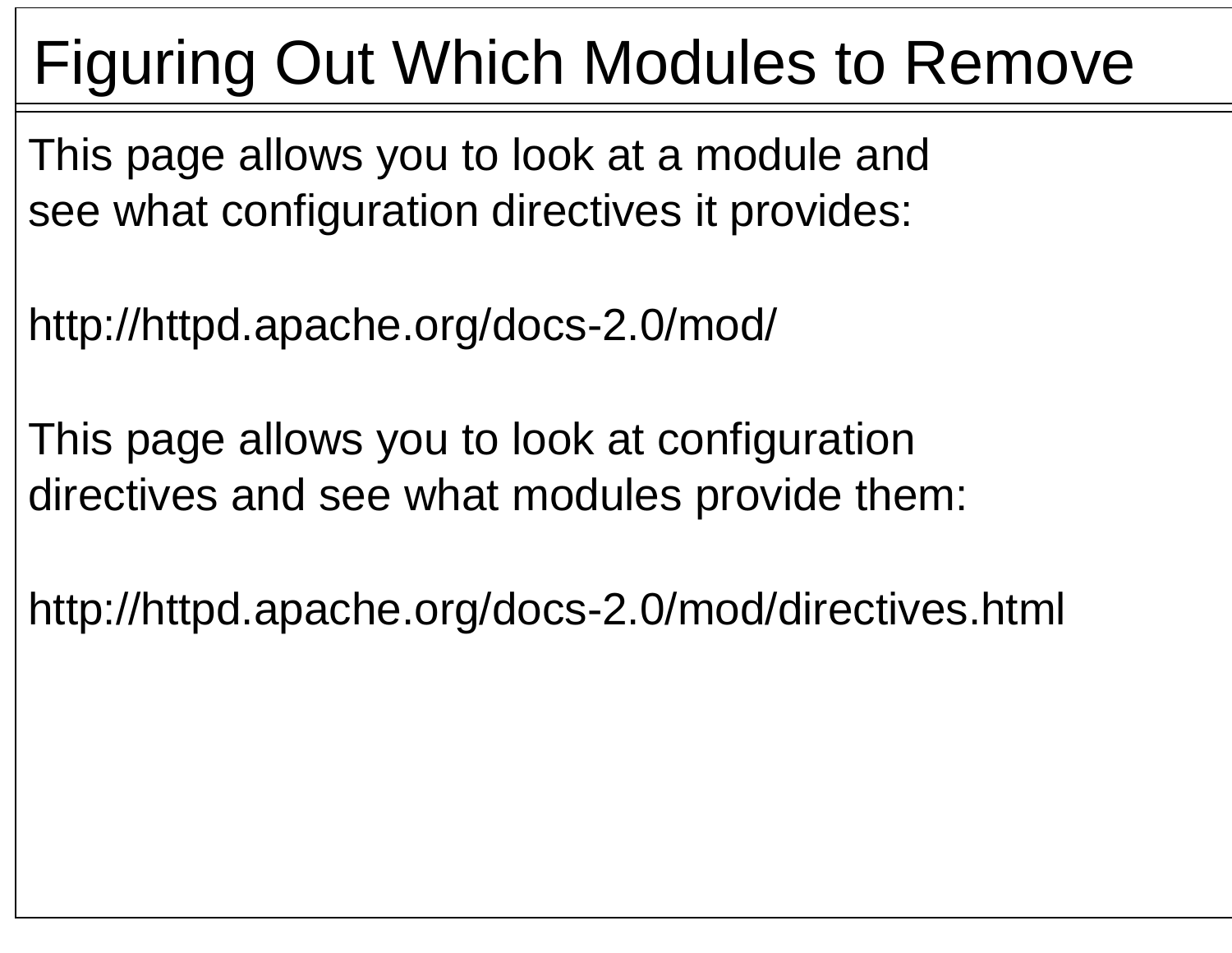## Apache Security Modules

There are new modules being written specifically to increase the security of the Apache server.

mod\_security mod\_paramguard mod\_hackprotect mod\_hackdetect mod\_dosevasive mod\_bandwidth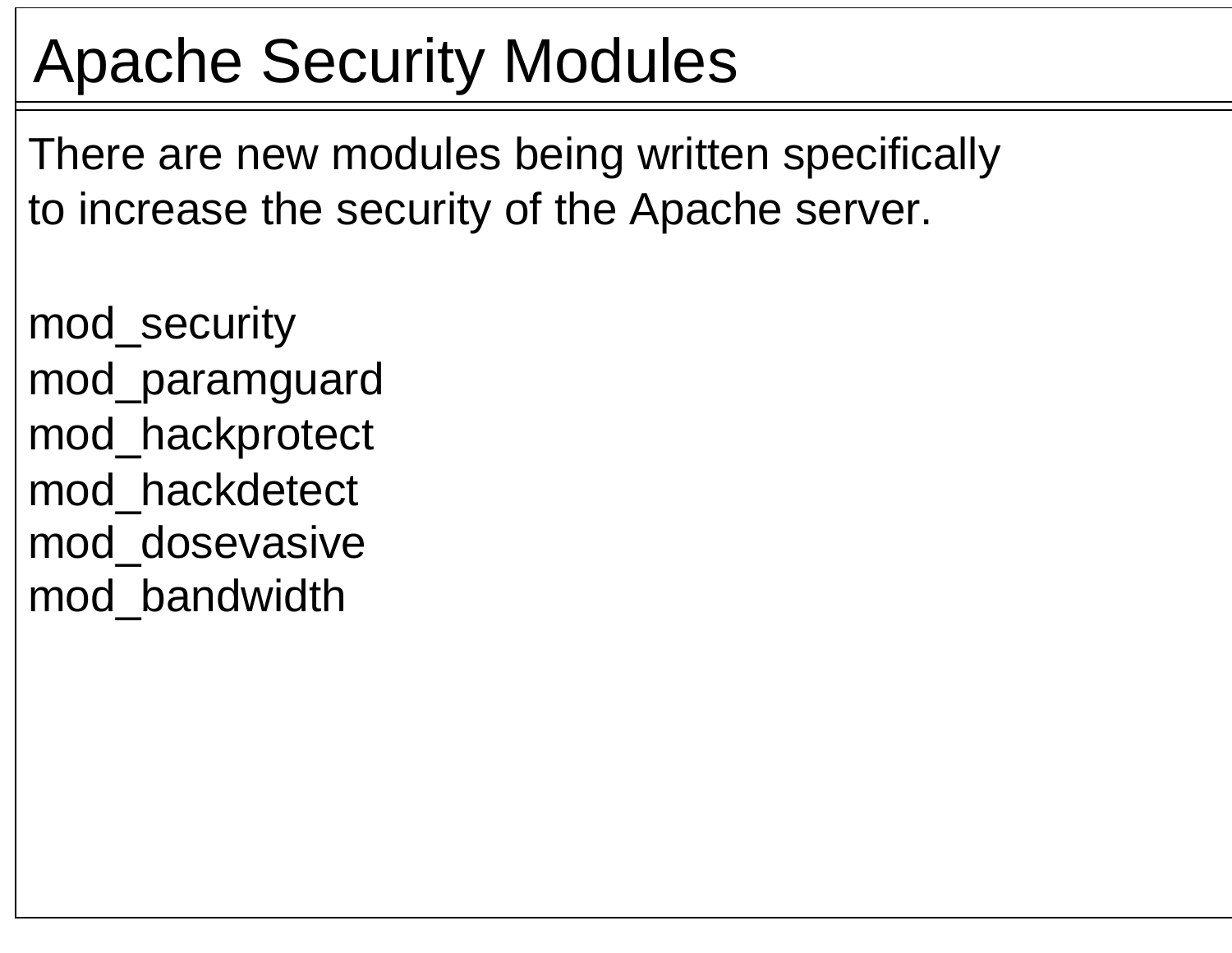#### mod\_security

This module looks for predefined attack signatures in the client's requests. It can block or simply alert on those requests. This is stronger than mod\_rewrite primarily because it can detect and block data in any part of the request, not simply in the GET URI.

It also performs canonicalization features.

 $\Box$ www.modsecurity.org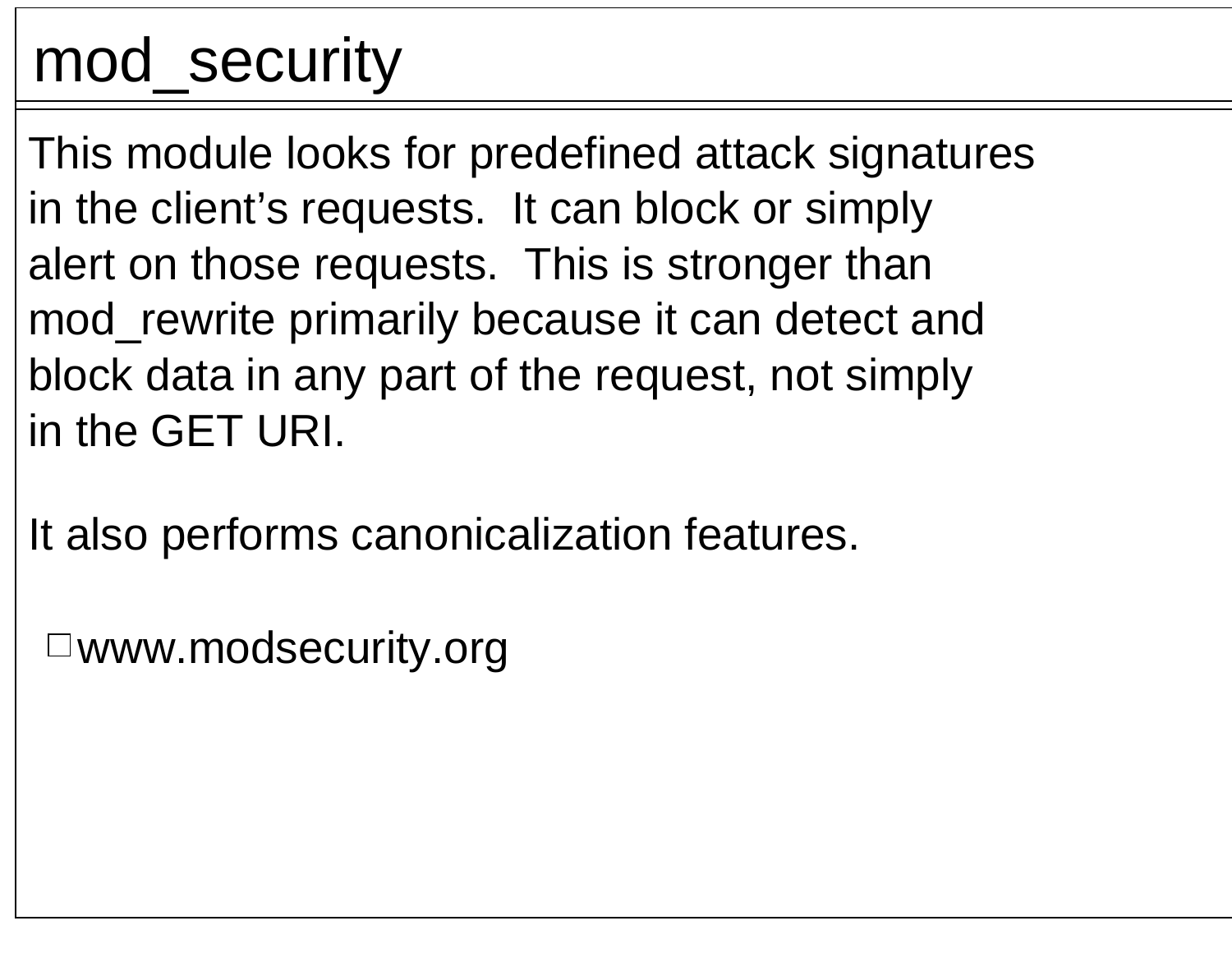# mod\_security filtering

 $\Box$  Prevent SQL injection in a cookie: SecFilterSelective COOKIE\_sessionid "!^(|[0-9]{1,9})\$"

Reject Googlebot SecFilter HTTP\_USER\_AGENT "Google" nolog,redirect:http://www.google.com

Reject Javascript in all variables except varfoo SecFilter "ARGS|!ARG\_varfoo" "<[:space:]\*script"

Reject Specific Command-execution SecFilter /etc/password SecFilter /bin/ls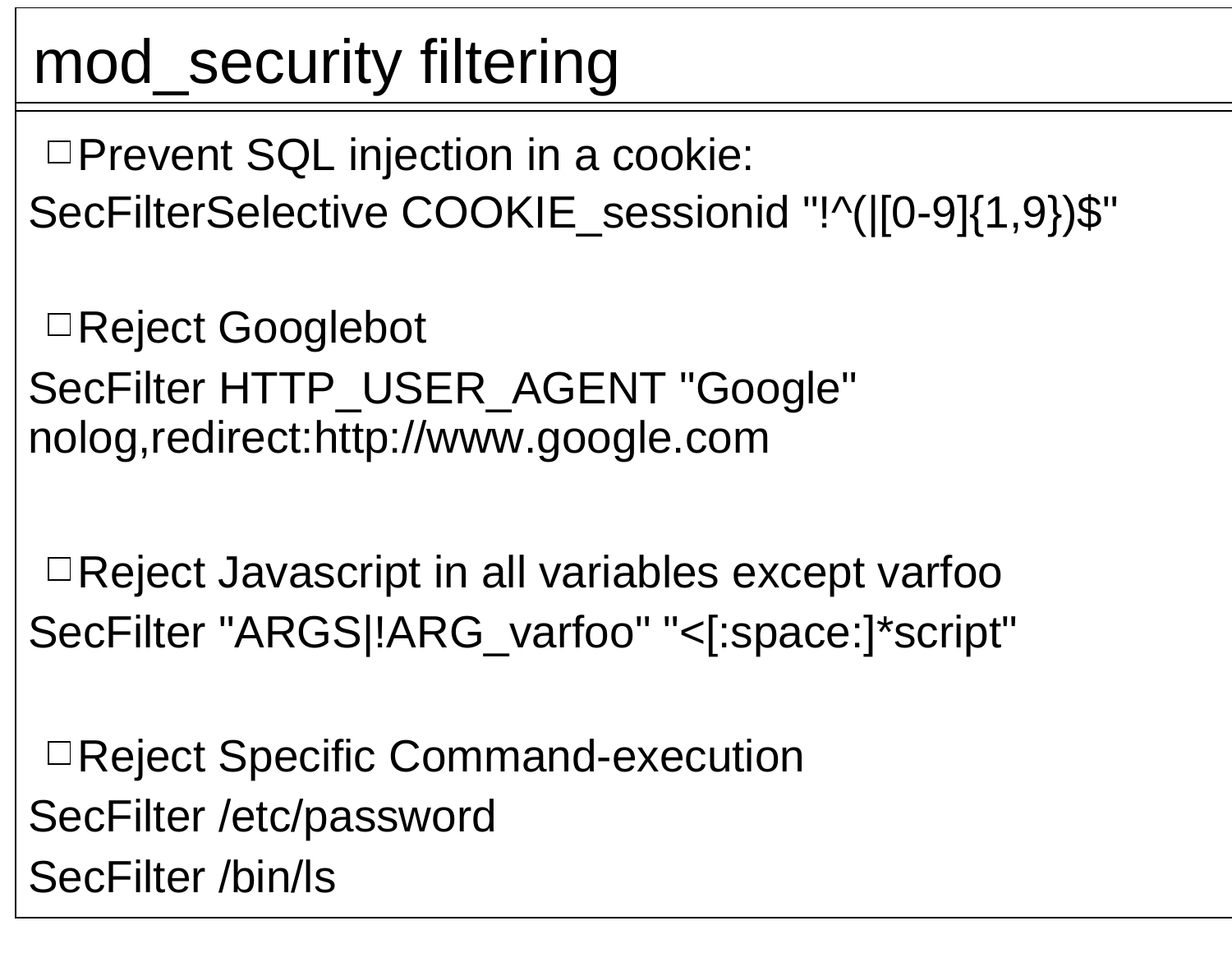#### mod\_security filtering (continued)

□Reject Directory Traversal SecFilter "\.\./"

Reject Cross-Site Scripting (XSS) Attacks SecFilter "<[[:space:]]\*script"

Reject SQL injection attacks SecFilter "delete[[:space:]]+from" SecFilter "insert[[:space:]]+into" SecFilter "select.+from"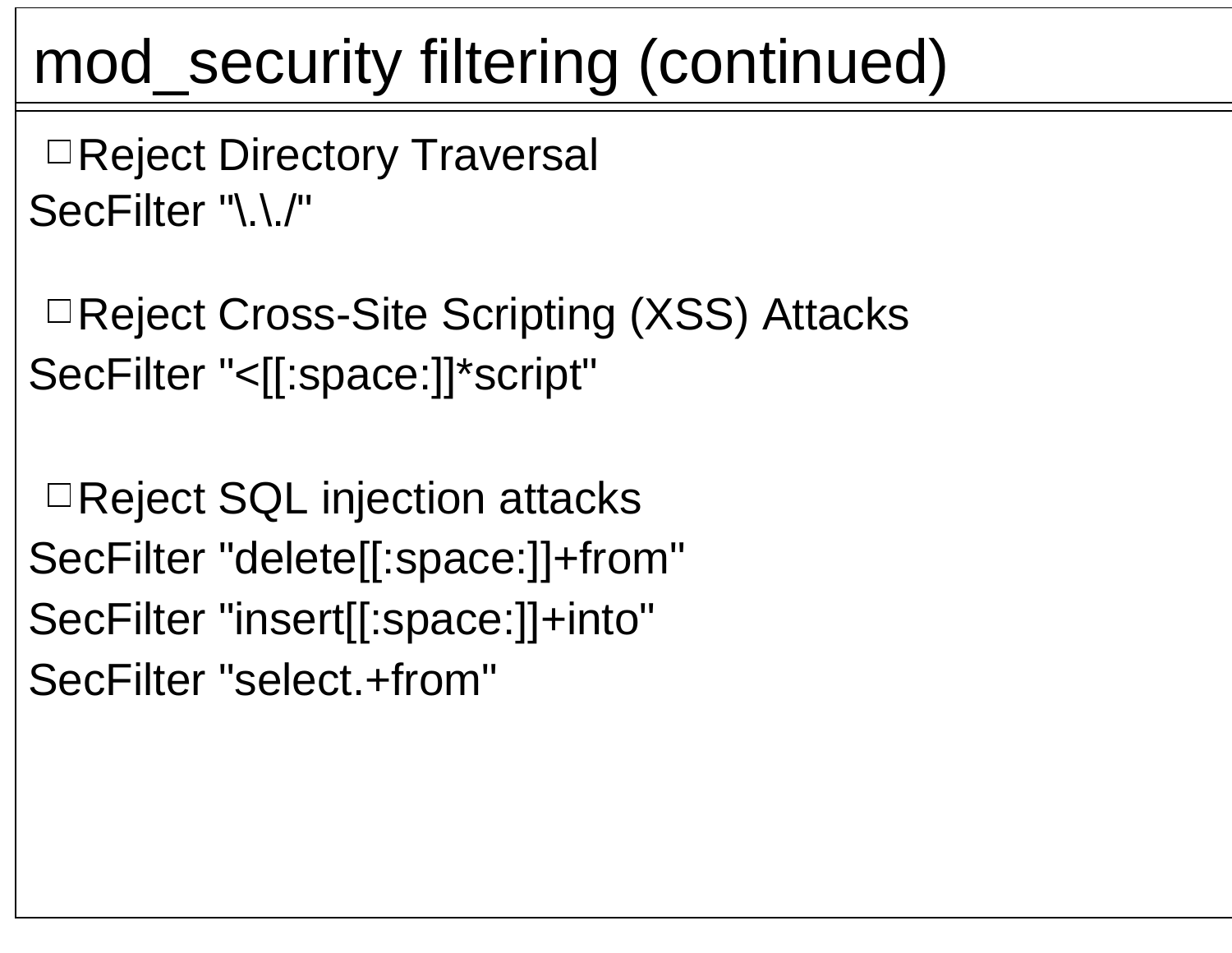#### mod\_security Canonicalization Features

- $\Box$  Remove multiple forward slashes  $\langle \rangle$ .
- Remove self-referenced directories (./).
- $\Box$  Treat \ and / equally (on Windows only).
- □ Perform URL decoding.
- $\Box$  Replace null bytes (%00) with spaces.
- $\Box$  URL encoding validation.
- Unicode encoding validation.
- □Byte range verification.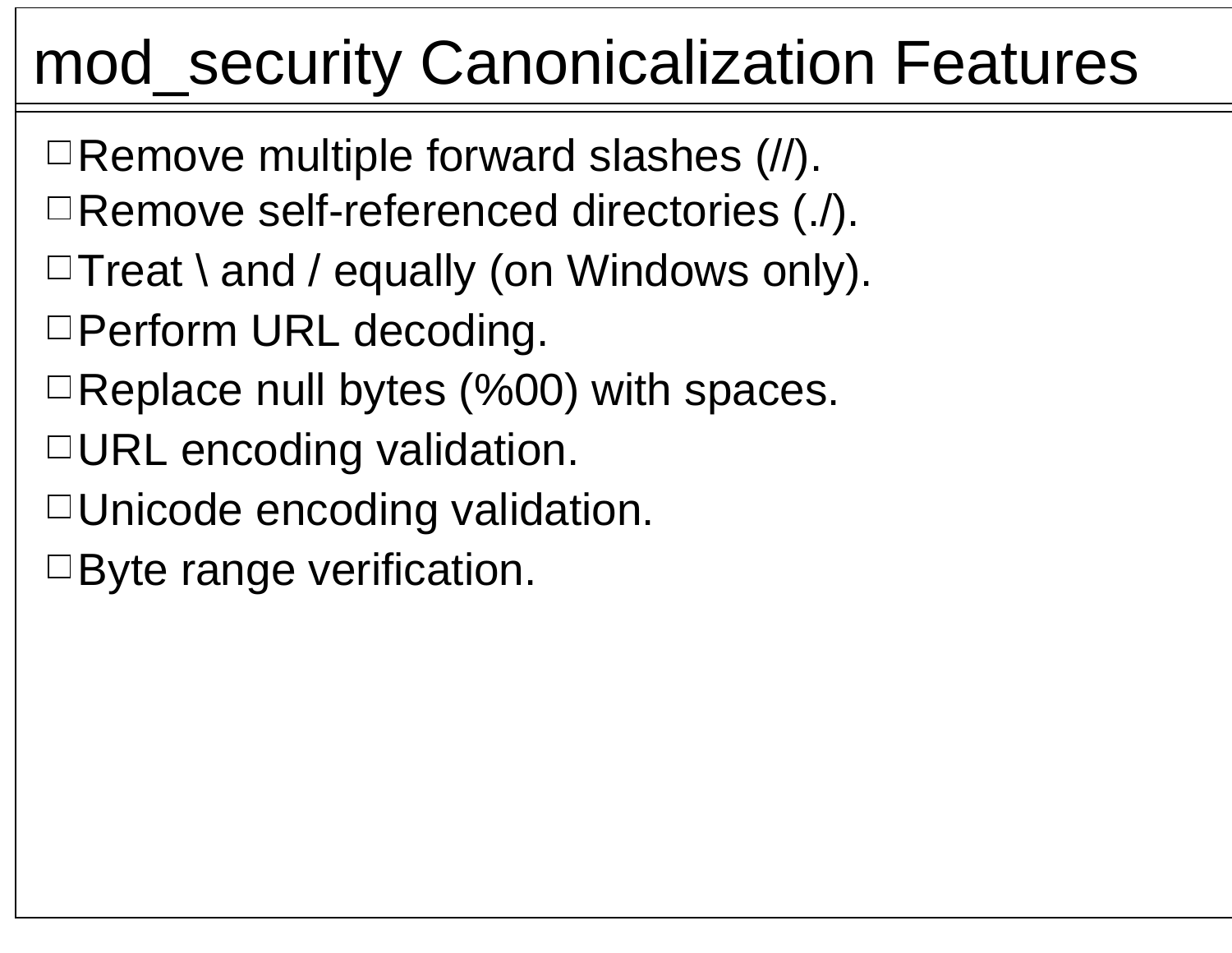#### Miscellaneous mod\_security features

mod security can chroot Apache after its already loaded its dynamically loaded libraries.

SecChrootPath /jail/usr/local/apache

It can also change its server signature:

SecServerSignature "Microsoft-IIS/5.0"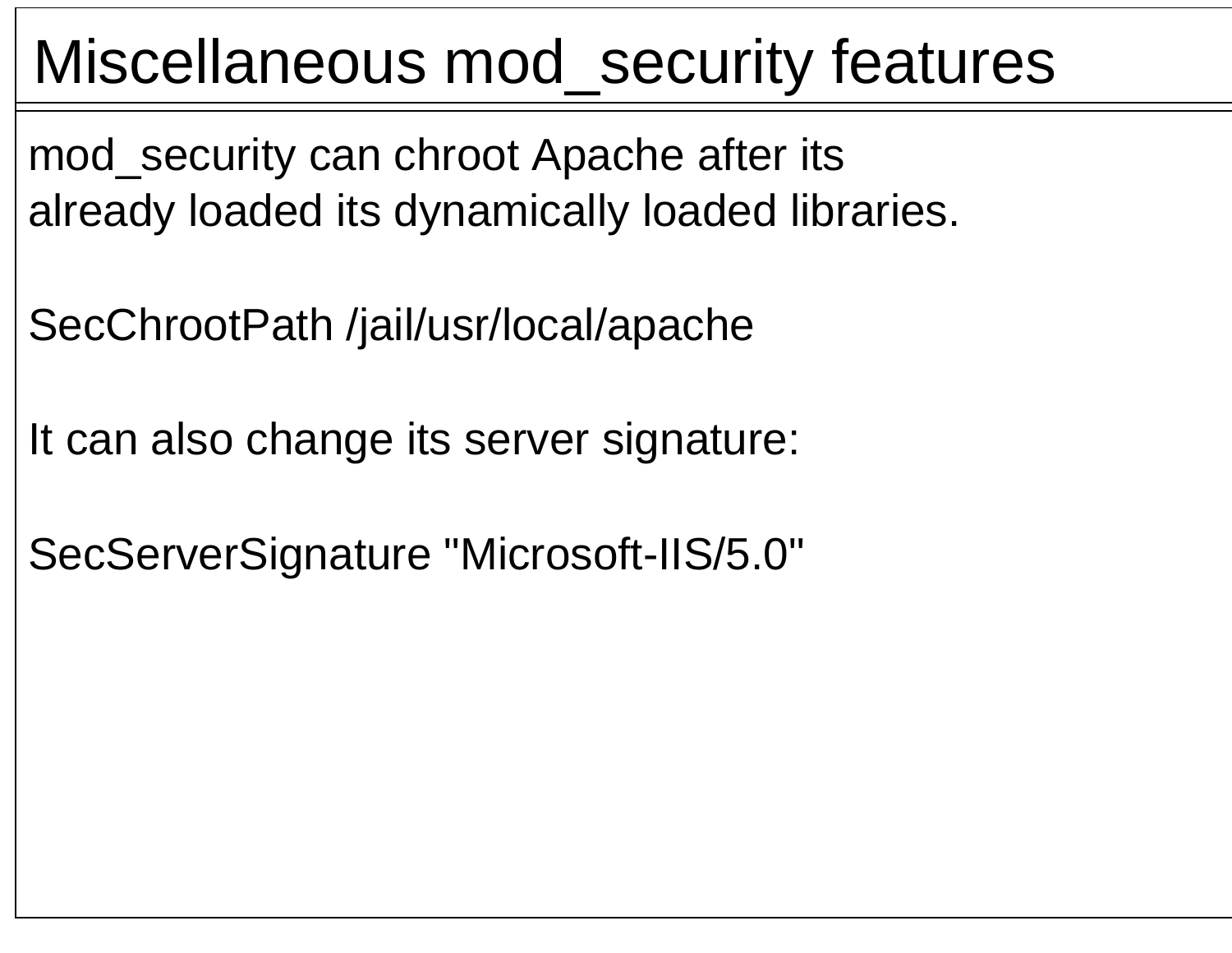#### mod\_security as a Reverse Proxy

Ivan Ristic's SecurityFocus article gives great instructions for using mod\_security as a web security proxy (application-specific NIPS).

Set up an Apache server in front of modsecurity.org with the following virtual config:

<VirtualHost www.modsecurity.org> ServerName www.modsecurity.org DocumentRoot /rproxy/nowhere

ProxyRequests Off ProxyPass / http://192.168.254.10/ ProxyPassReverse / http://192.168.254.10/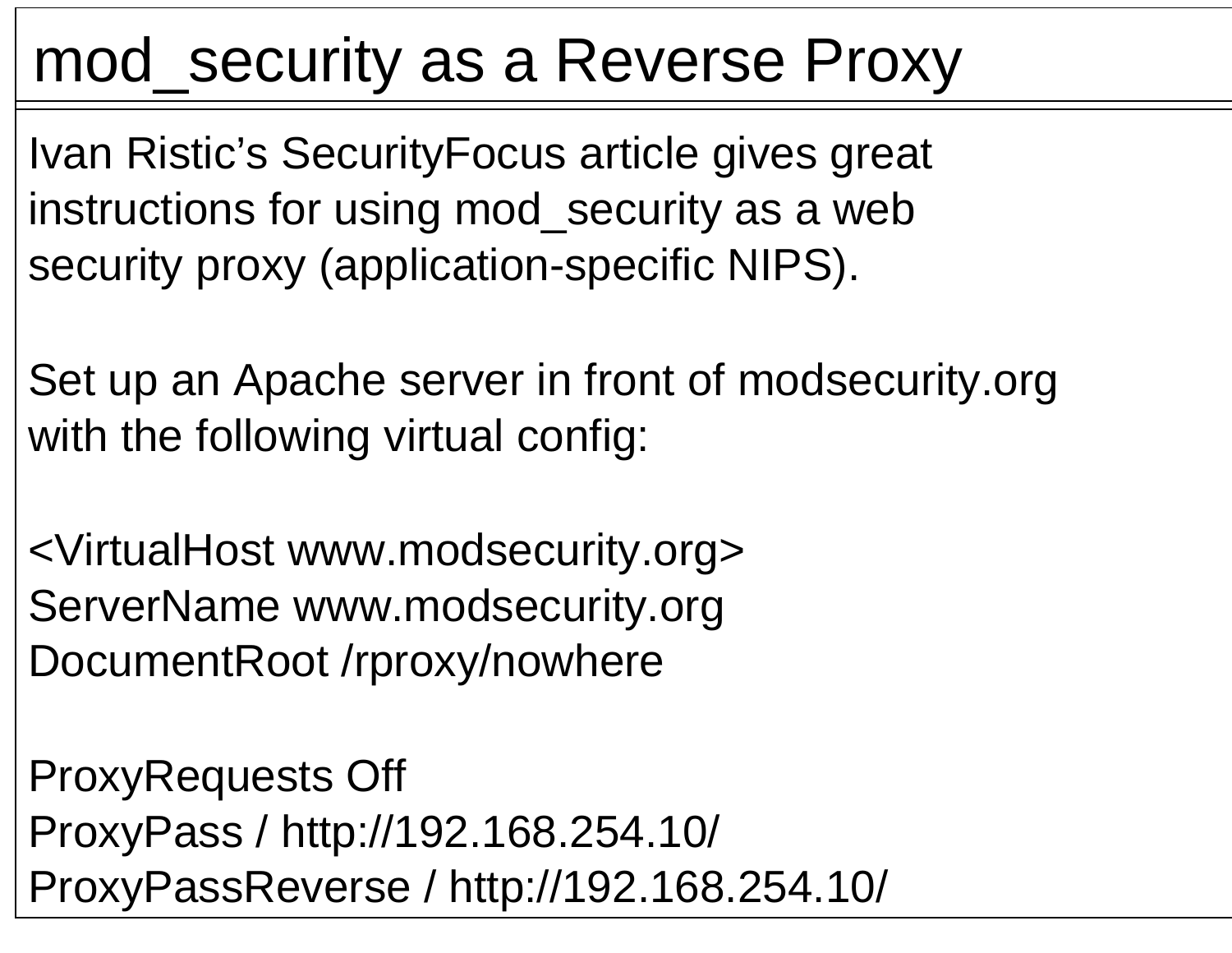## mod\_security as a Reverse Proxy (continued)

SecFilterEngine On SecFilterScanPOST OnSecFilterCheckURLEncoding On

# Scan response body SecFilterScanOutput On

# On only if using Unicode SecFilterCheckUnicodeEncoding Off

# Only allow certain byte values to be a part of the request. # Most English-only applications will work with 32 - 126. SecFilterForceByteRange 1 255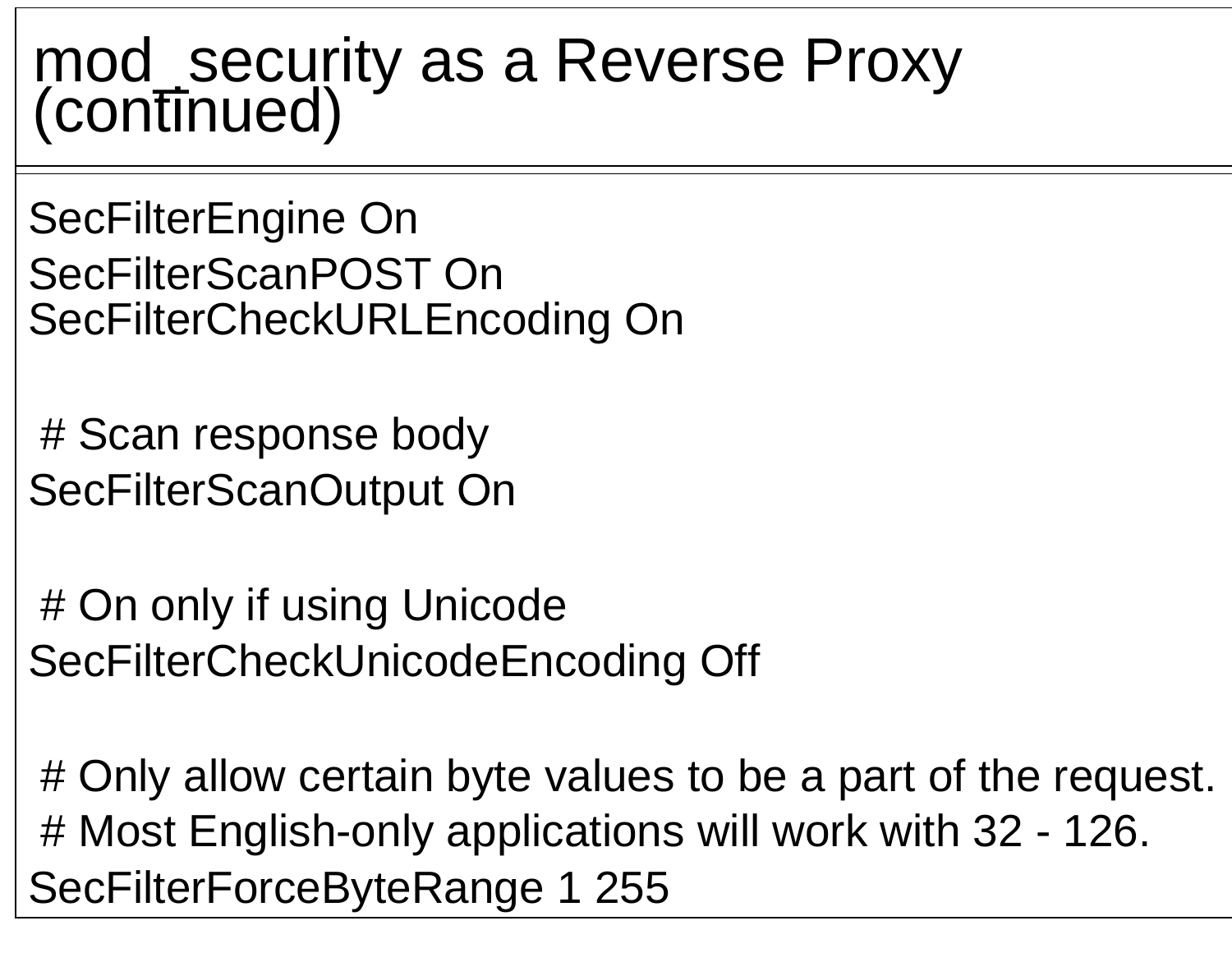# mod\_security as a Reverse Proxy (continued)

# Audit log logs complete requests. Configured as below it # will only log invalid requests for further analysis. SecAuditEngine RelevantOnly SecAuditLog logs/audit\_log SecFilterDebugLevel 0 SecFilterDebugLog logs/modsec\_debug\_log

# By default, deny requests with status 500 SecFilterDefaultAction "deny,log,status:500"

# Put your mod\_security rules here  $#$  ...

</VirtualHost>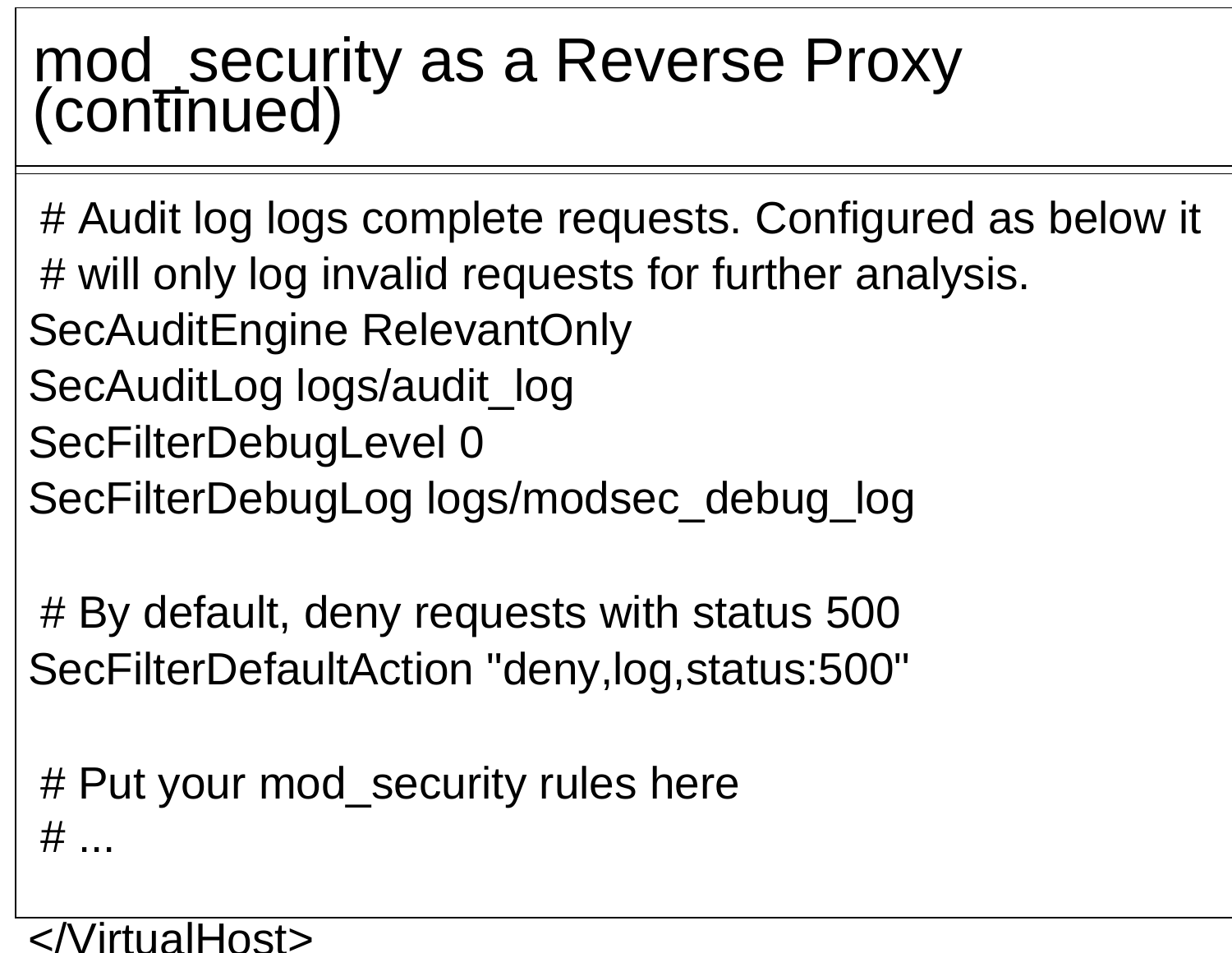#### mod\_parmguard

Definitely the most useful of the Apache modules, mod\_parmguard (parameter guard) inspects incoming form submittals for abnormally-set parameters.

The module includes a script that spiders your web application, building up a profile of all forms in use. You can use this profile directly or instead tune it for better detection.

For instance, the script might make sure that a parameter only got numeric values, but you could force those numeric values to be between1 and 5.

www.trickytools.com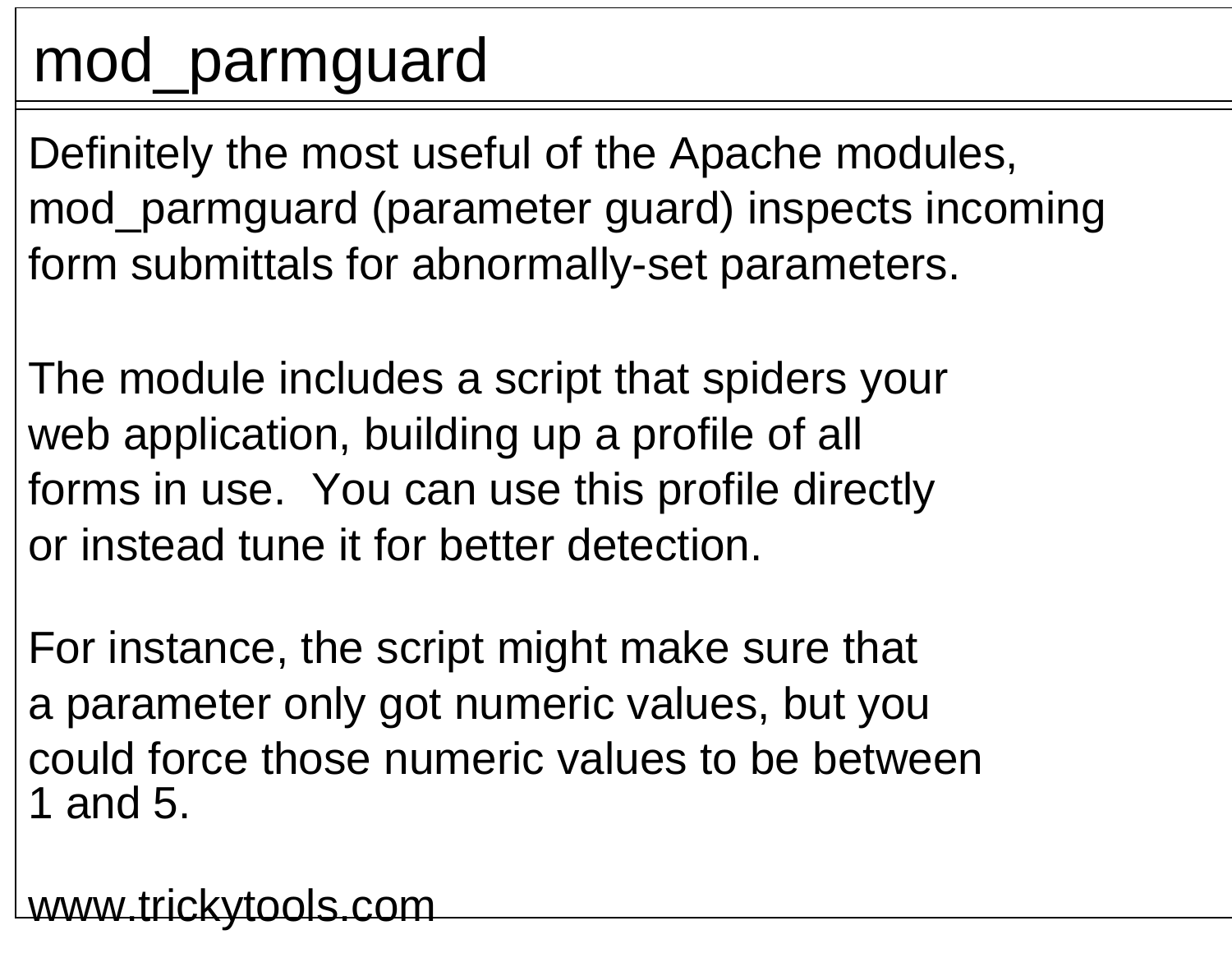## mod\_paramguard - Setting up Apache to<br>Use

Make sure your Apache server has the module activated:

LoadModule parmguard\_module modules/mod\_parmguard.so

ParmguardConfFile /usr/local/apache/conf/mainconf.xml

... <Location /usr/local/apache/htdocs/applicationdir>

ParmguardEngine on

</Location>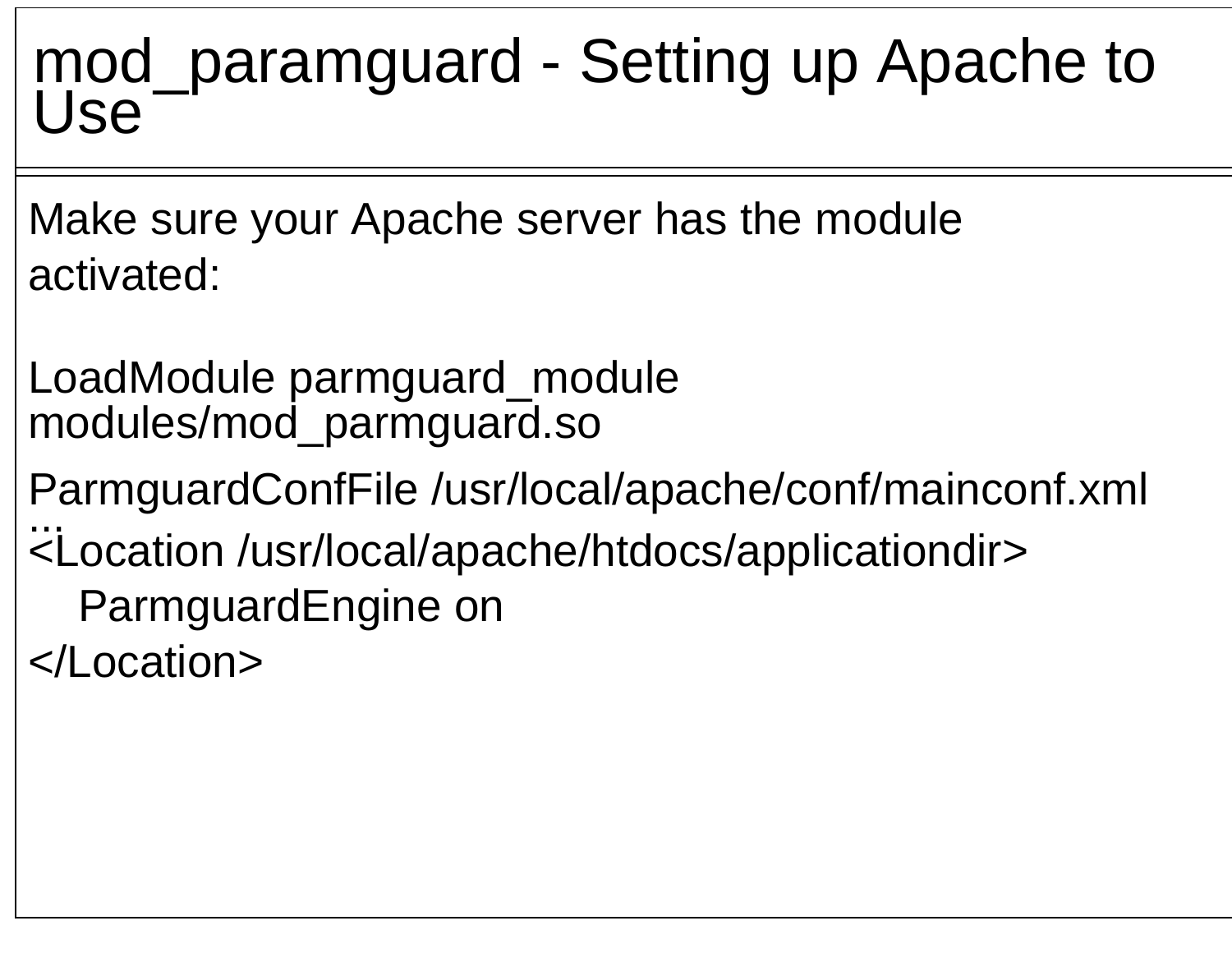### mod\_paramguard configuration

 $\le$  xml version="1.0"?>> <!DOCTYPE parmguard SYSTEM "mod\_parmguard.dtd"/> <parmguard>

```
<global name="http_error_code" value="404"/>
```
<url><match>validate.php</match>

```
<parm name="name">
 <type name="string"/>
 <attr name="maxlen" value="10"/><attr name="charclass" value="^[a-zA-Z]+$"/>
</parm>
```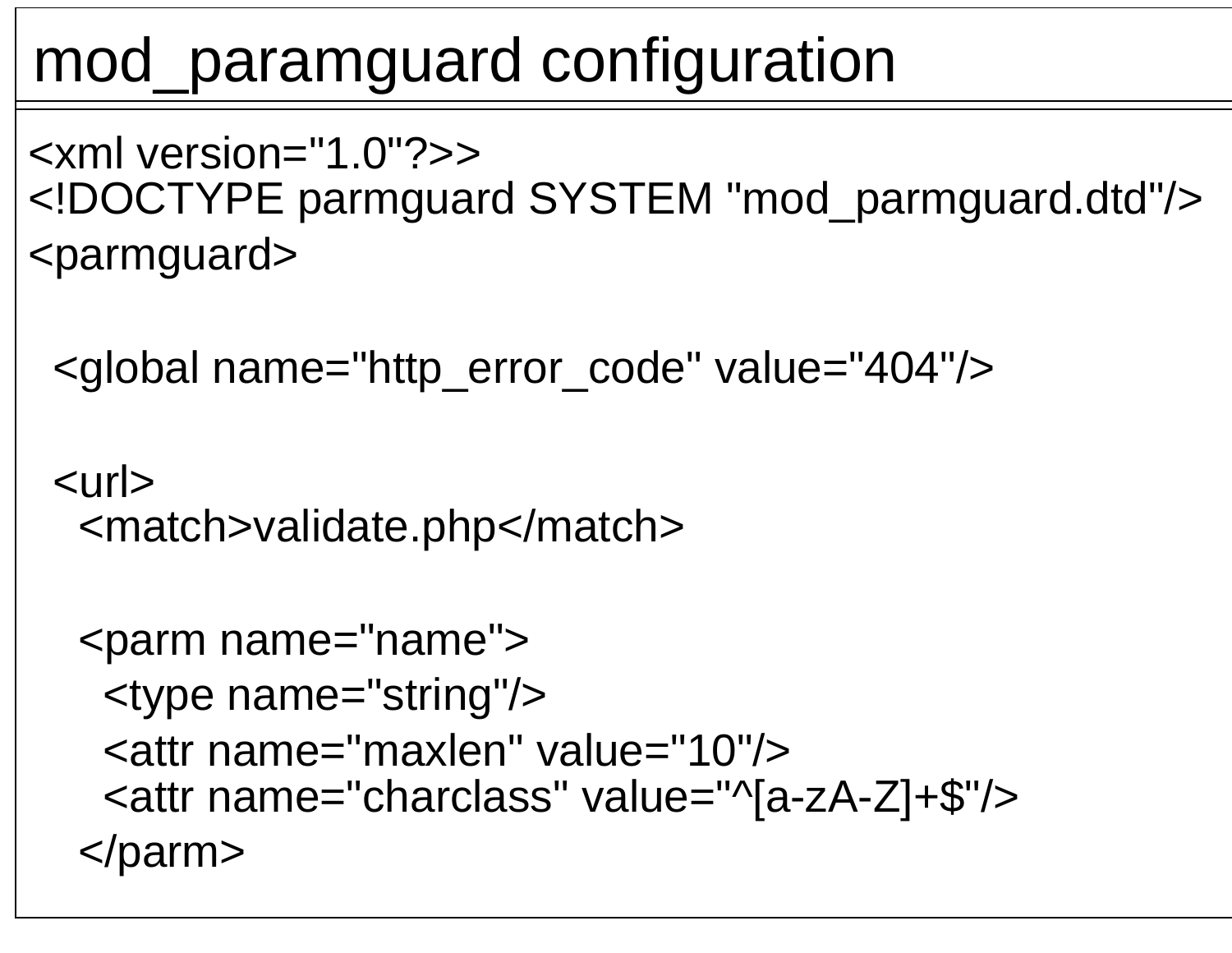#### mod\_paramguard configuration (continued)

```
<parm name="age">
   <type name="integer"/>
   <attr name="minval" value="10"/><attr name="maxval" value="99"/></parm>
 \langleurl></parmguard>
```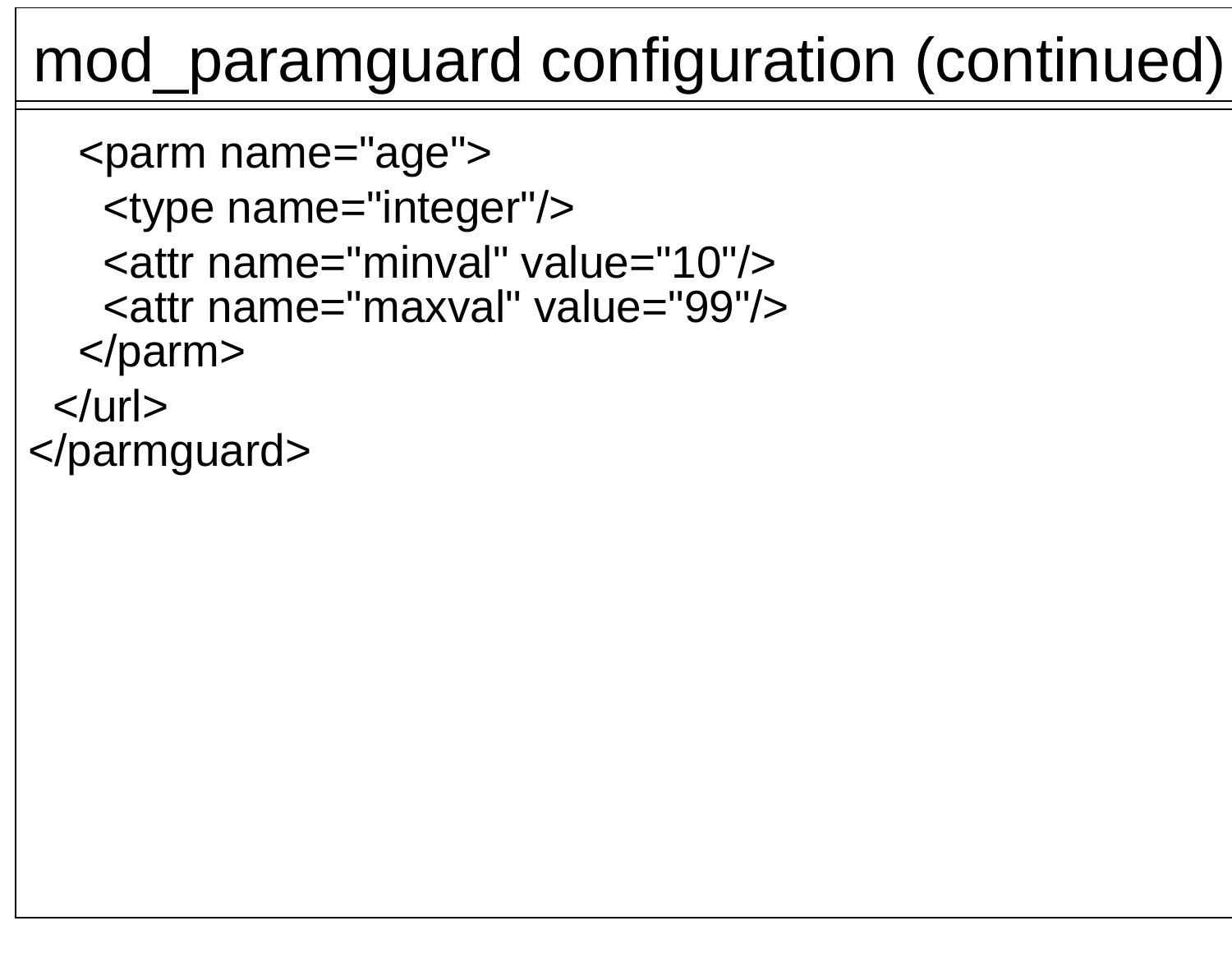## Managing paramguard's configuration

htmlspider creates a config file that you can start with. Obviously, it gets radio buttons very right, but can only do length checks on strings. It's up to you to then tighten this up:

htmlspider.pl -v -h www.mysite.com/target\_form.php

As you build more profiles using htmlspider.pl, or as you re-run it on changed sites, you can use confmerger to combine them.

confmerger.pl current-config file1 file2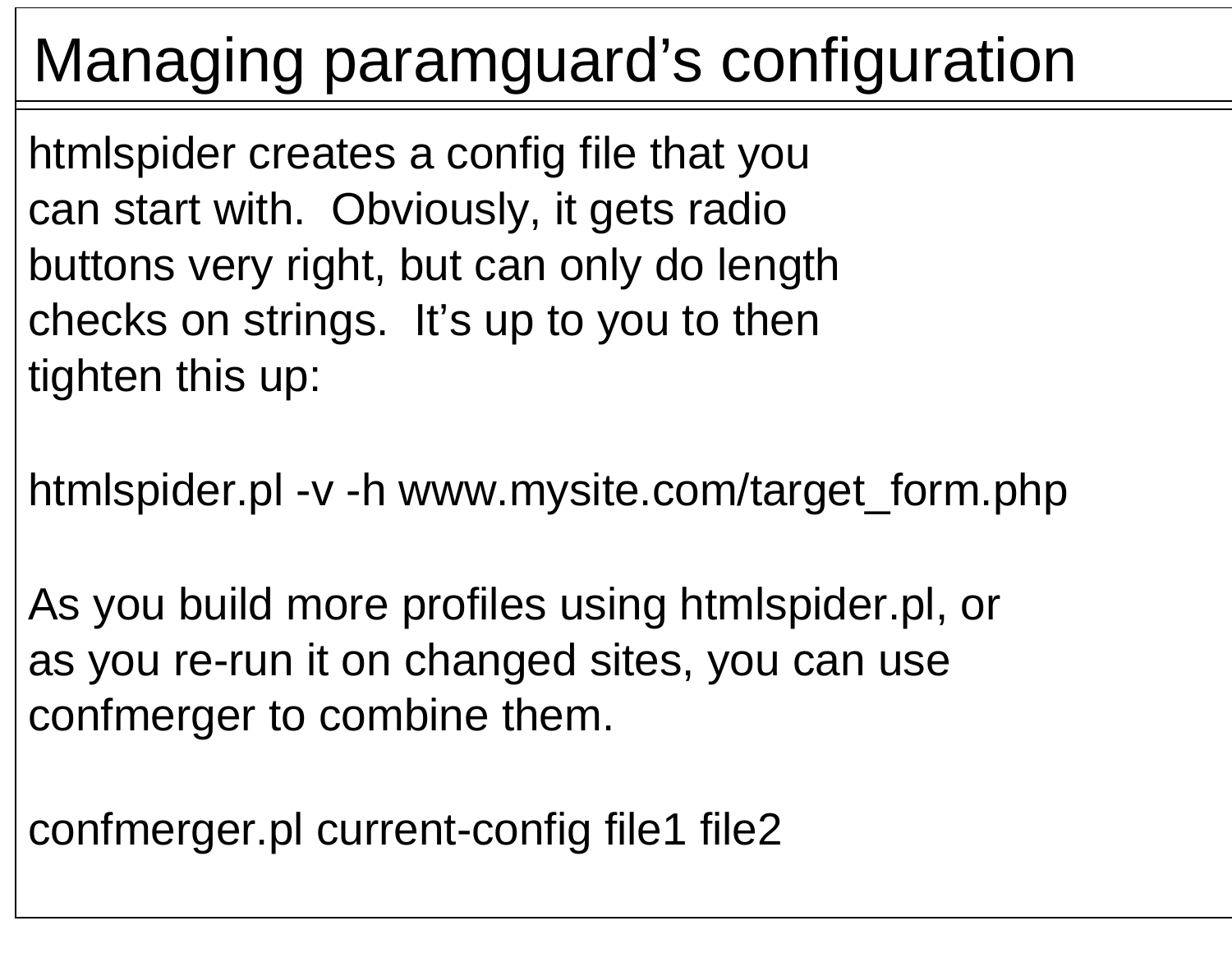#### mod\_hackprotect

Commercially sold for \$50 per server, this module detects brute-forcing password guessing attempts and locks out those IPs.

This only detects HTTP auth, not custom script authentication.

www.howlingfrog.com/products/apache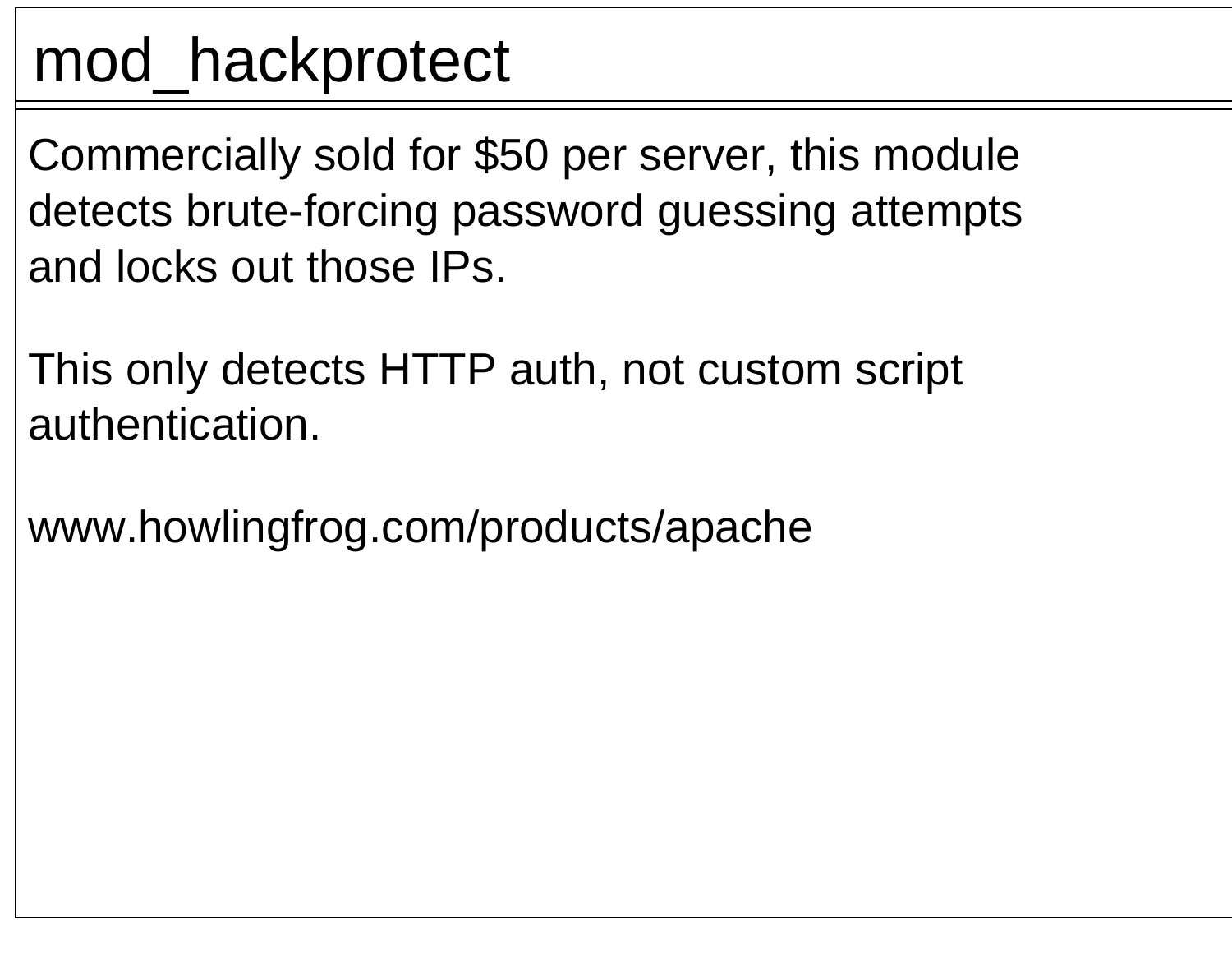#### mod\_hackdetect

Commercially sold for \$50 per server, this one detects multiple logins for a given user from different IP addresses and alerts or deactivatesthe user account.

This can be strong for detecting users who are sharing their accounts or having their accounts stolen. Utility is limited by the fact that this is focused on HTTP auth.

www.howlingfrog.com/products/apache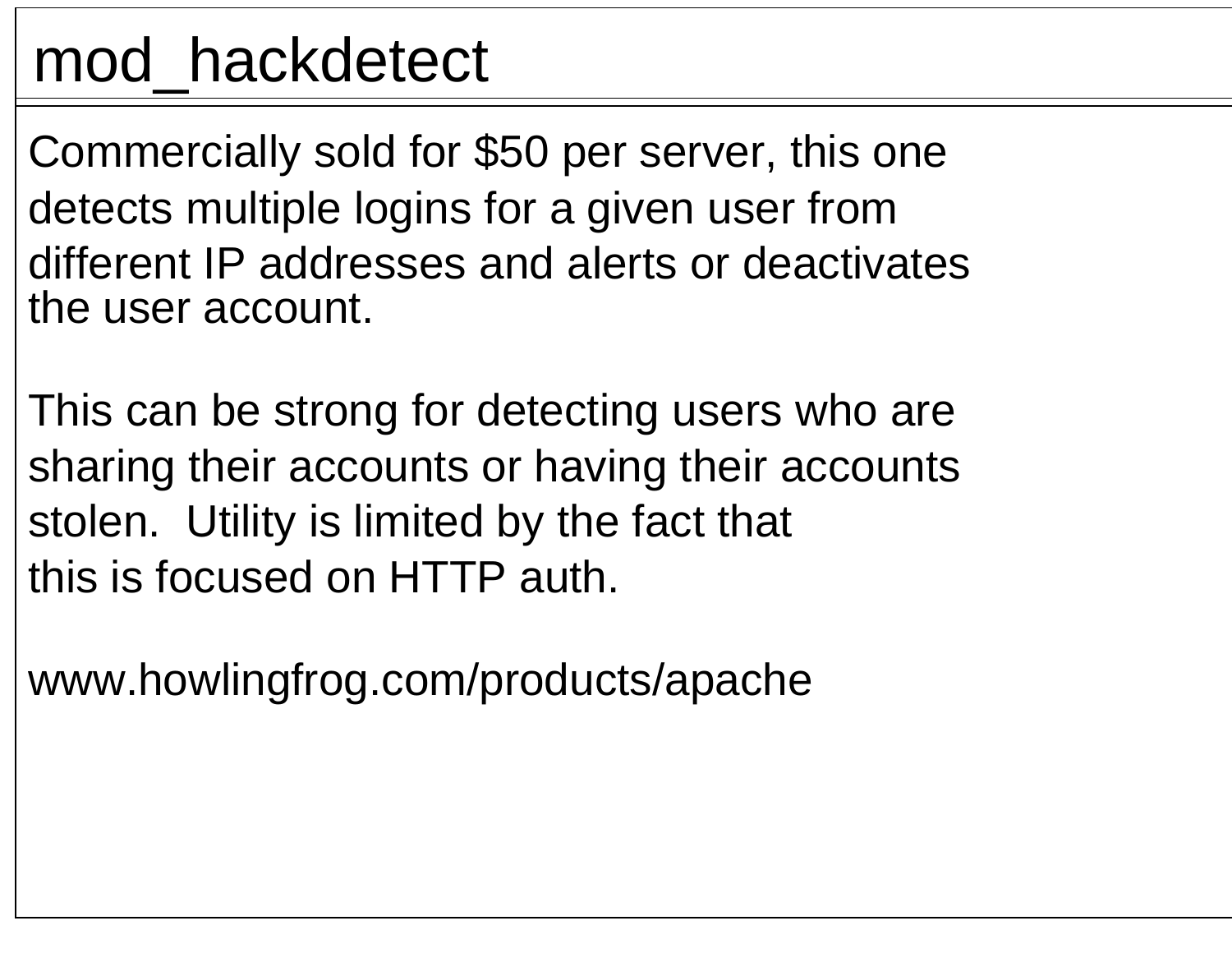#### mod\_dosevasive

This module is quite simple. It keeps count of the number of concurrent connections from each IPaddress connecting to the server and cuts off an IP that's making too many connections too fast. The cutoff lasts for 10 seconds since the last attempted connection.

www.freshmeat.net/projects/mod\_dosevasive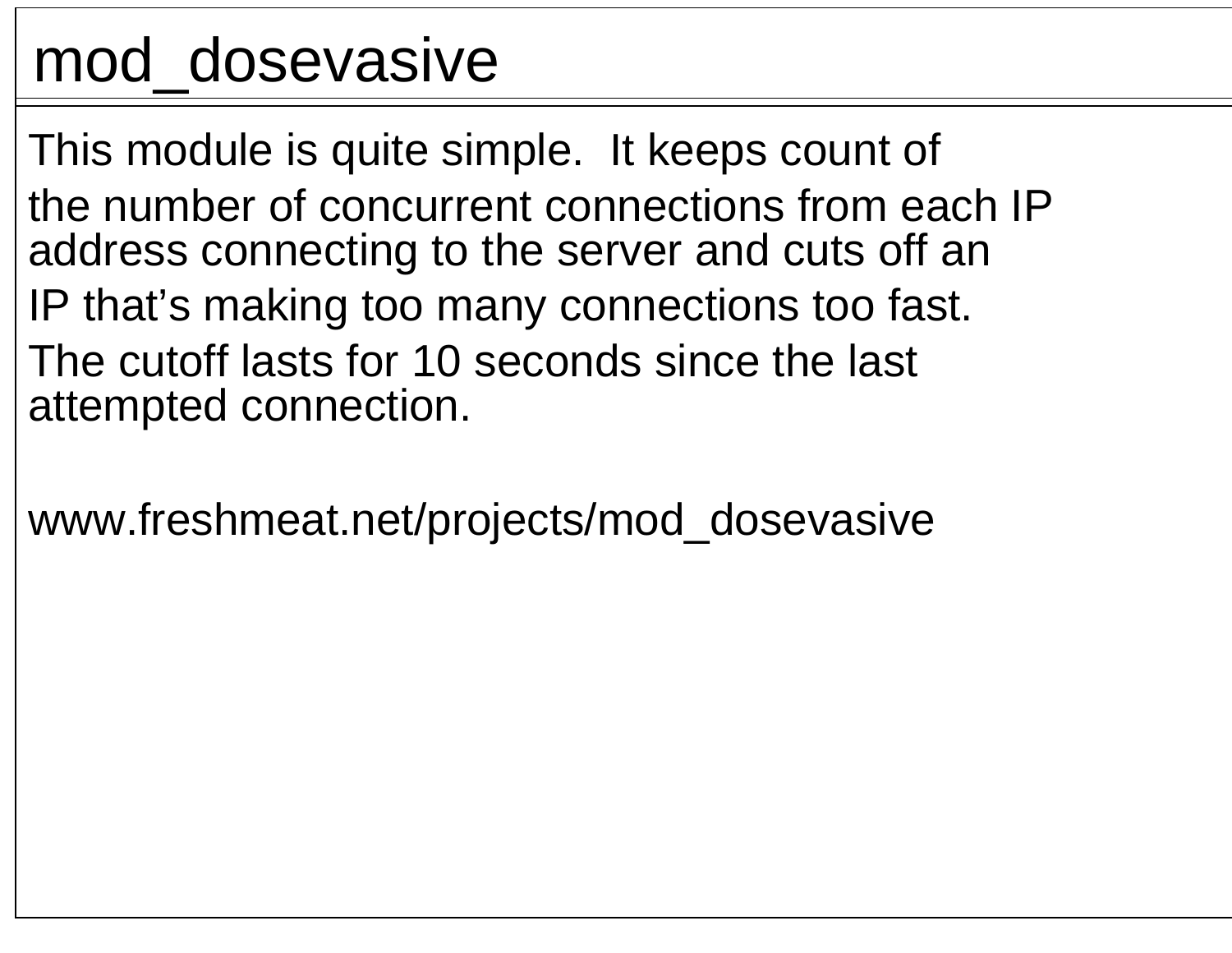#### mod\_bandwidth

This module, only for Apache 1.3, allows you to configure strong bandwidth limits into Apache. While this isn't primarily a security tool, it can be useful for blocking DoS attacks.

www.cohprog.com/mod\_bandwidth.html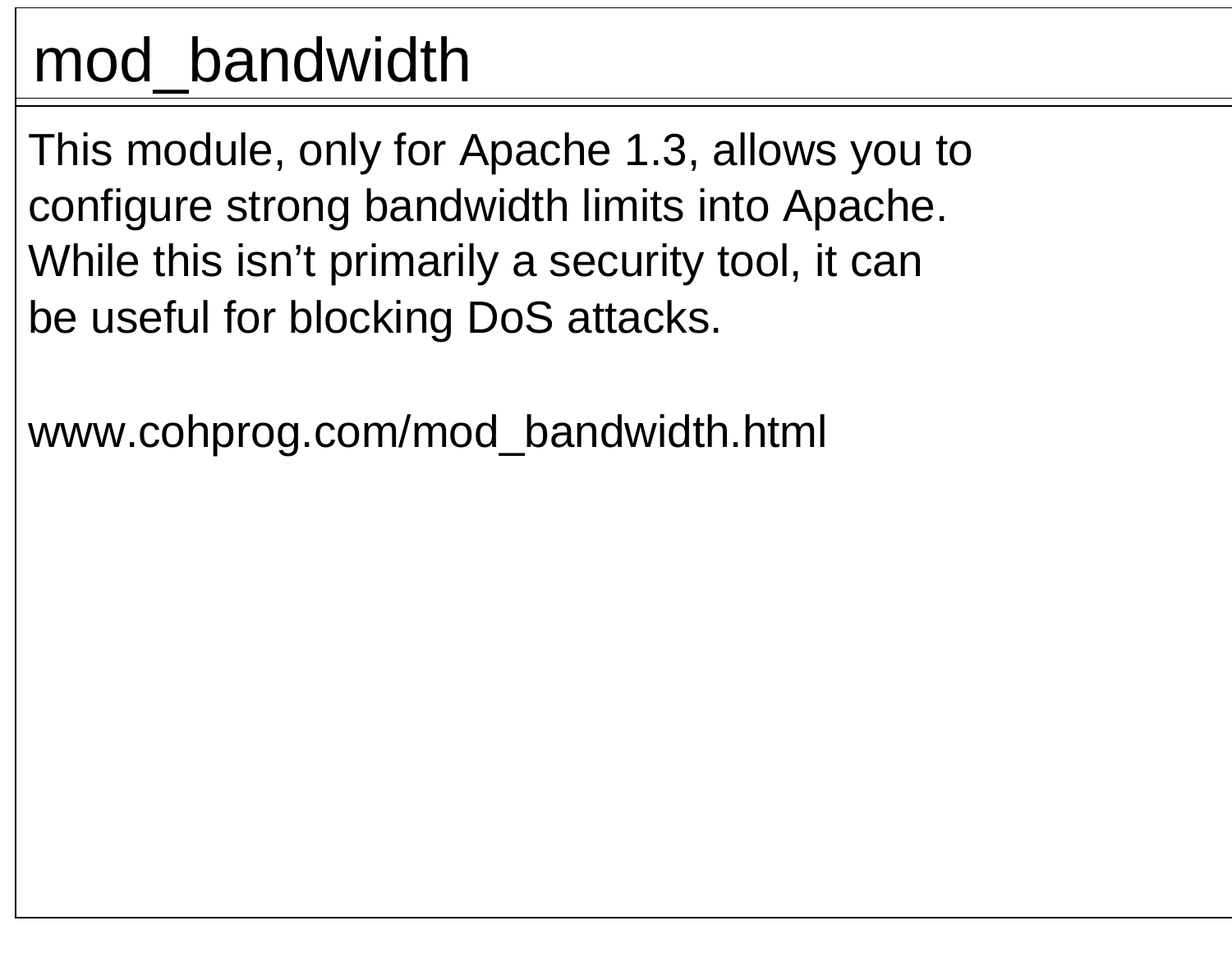## Credits and Book Reference

The chroot process and much of the security module research is based strongly on Tony Mobily's book:

Hardening Apache by Tony Mobily ISBN 1590593782

Mod\_security info comes from Ivan Ristic's OnLamp article: http://www.onlamp.com/pub/a/apache/2003/11/26/mod\_secu and Ivan Ristic's SecurityFocus article: http://www.securityfocus.com/infocus/1739